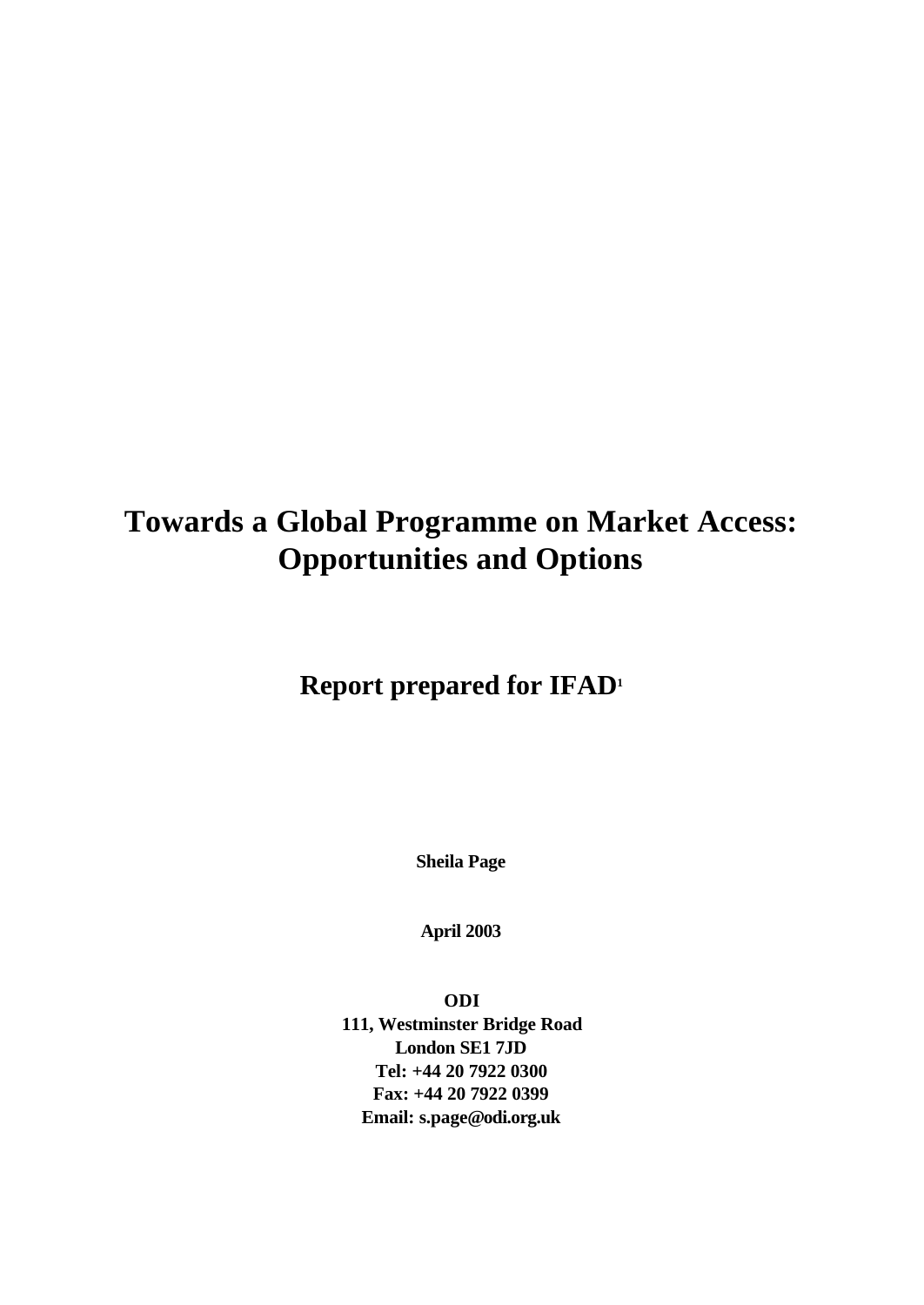# **Contents**

| Summary                                                                                                                                                                                                                                                                                                                                                                                                                 | $\mathbf{1}$                                             |
|-------------------------------------------------------------------------------------------------------------------------------------------------------------------------------------------------------------------------------------------------------------------------------------------------------------------------------------------------------------------------------------------------------------------------|----------------------------------------------------------|
| Market access as an instrument of development                                                                                                                                                                                                                                                                                                                                                                           | 3                                                        |
| What do we mean by market access?                                                                                                                                                                                                                                                                                                                                                                                       | 5                                                        |
| Poverty and markets                                                                                                                                                                                                                                                                                                                                                                                                     | 7                                                        |
| The stages of 'market access'                                                                                                                                                                                                                                                                                                                                                                                           | 7                                                        |
| Awareness of possibility of exporting<br>Familiarity with buyers<br>Familiarity with standards, including health and safety<br>Access to equipment and other inputs<br>Access to investment capital<br>Access to working capital                                                                                                                                                                                        | 8<br>$8\,$<br>9<br>10<br>10<br>10                        |
| Access to appropriate labour<br>Technology<br>Organisation and orientation of firm<br>Legal regimes<br>Transport and communications, local<br>Transport and communications, international<br>Tariffs and non-tariff barriers<br>Other trading conditions<br>Which problems matter, for how long?                                                                                                                        | 10<br>11<br>11<br>11<br>11<br>12<br>12<br>13<br>13       |
| Different ways of providing market access: advantages and disadvantages<br>Direct foreign investment and ownership<br>Large direct private buyers<br>Initiatives by developing country producers<br>Alternative trading companies<br>Export promotion agencies (and other local government policy)<br>Import promotion agencies<br>Aid programmes<br>Targeted technical research<br>Agencies promoting small production | 14<br>14<br>15<br>16<br>17<br>21<br>22<br>23<br>24<br>25 |
| Complementarities and differences among market structures                                                                                                                                                                                                                                                                                                                                                               | 26                                                       |
| Possible initiatives by IFAD                                                                                                                                                                                                                                                                                                                                                                                            | 30                                                       |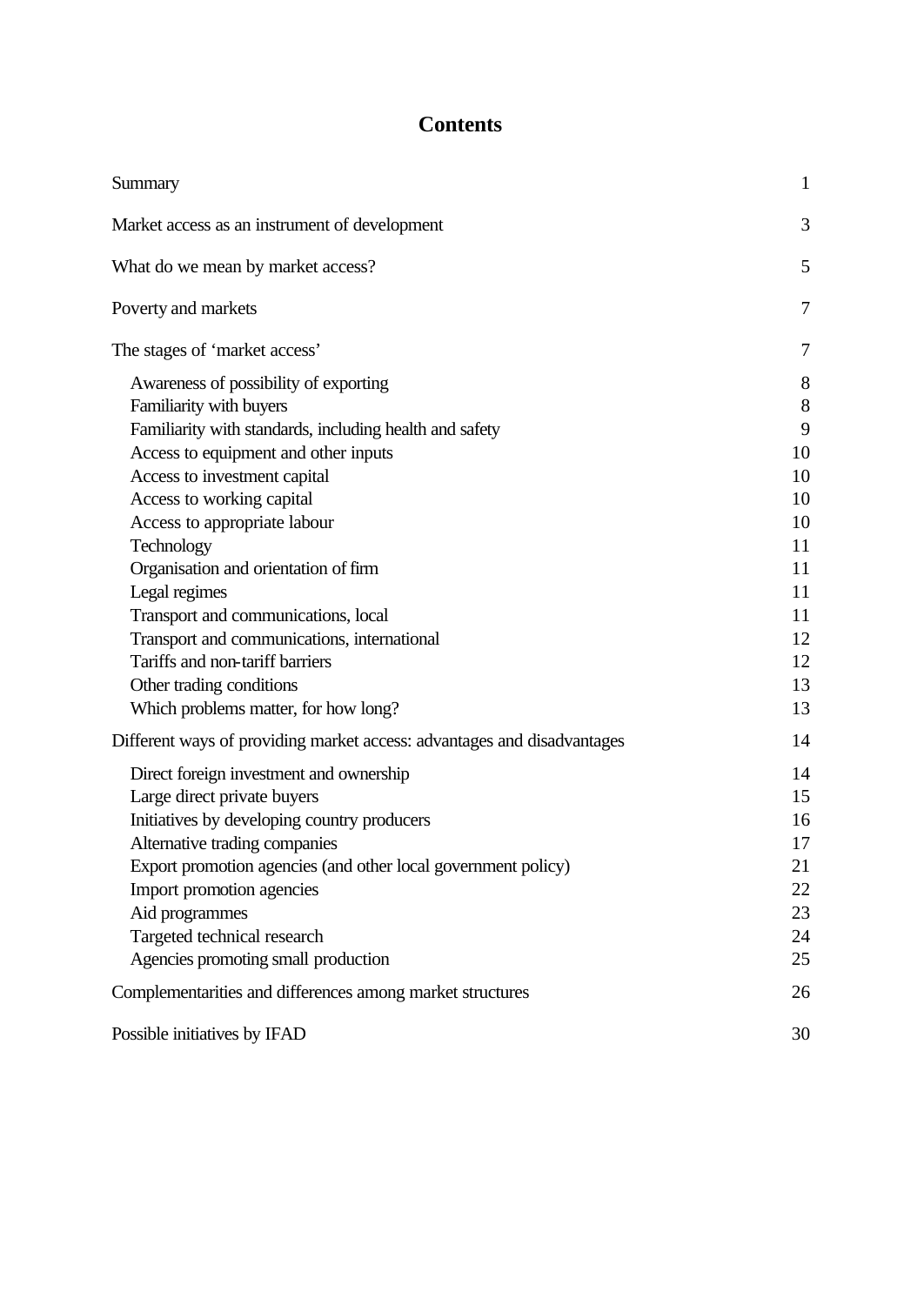| Table 1 How different initiatives affect the necessary conditions for market access | 33 |
|-------------------------------------------------------------------------------------|----|
| Table 2 Direct and Indirect Effects on Poverty                                      | 35 |
| Table 3 Interaction among initiatives                                               | 36 |
| Box 1 Changes in the flower market                                                  | 40 |
| Box 2 Horticultural standards                                                       | 40 |
| Box 3 Examples of sub-contracting                                                   | 40 |
| Box 4 Alternative finance                                                           | 40 |
| Box 5 Kuapa Kokoo and the Day Chocolate Company                                     | 41 |
| Box 6 Other estimates of poverty effects                                            | 42 |
| Box 7 Mexican promotion of non-traditional agricultural products                    | 42 |
| Box 8 Other import promotion agencies                                               | 43 |
| <b>Box 9 ATTP</b>                                                                   | 44 |
| Box 10 Commodities or markets                                                       | 44 |
| Appendix: Obstacles to trade                                                        | 45 |
| Bibliography                                                                        | 48 |
| Presentations, 29 November 2002                                                     | 54 |
| Websites                                                                            | 54 |
| Present at Meeting of 29 November 2002 at the Overseas Development Institute        | 55 |
| Present at Meeting of 7 February 2002, at the Overseas Development Institute        | 55 |
| Terms of Reference                                                                  | 56 |
| <b>Notes</b>                                                                        | 59 |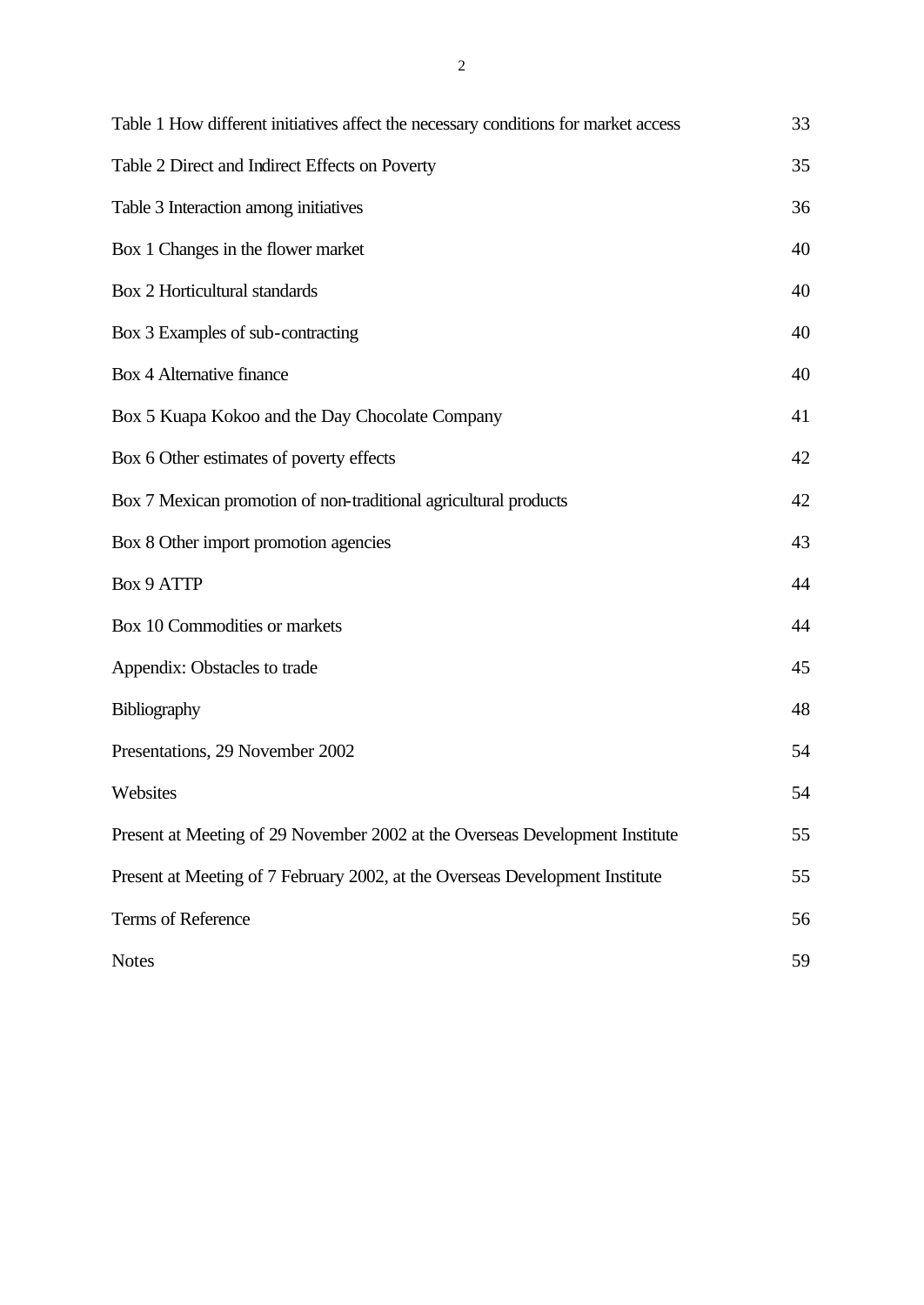# **Summary**

Access to markets is increasingly seen as an essential element in providing a route out of poverty, but the nature of those markets is changing. Small producers face new difficulties, for example in meeting high standards, but also see new initiatives, for example in fair trade companies. This report surveys what small producers must now do to achieve effective and sustainable access to markets, and how different private and public organisations can contribute to this.

Market structures for an increasing number of commodities and services require differentiated products and understanding of how markets work, not simply competitive products and prices. A producer must become aware of the possibility of a market and then must understand what it requires in terms of quality and standards. It must develop a long term relationship with buyers. All this means that the producing company or group itself must be well organised and able to act effectively. It must also have access to the inputs including investment and infrastructure, and must understand and meet the legal trading requirements. Market access initiatives on their own cannot help those who do not meet these pre-conditions.

Both private and public initiatives can help producers meet some of these needs, but they have different advantages and act under different circumstances. Direct foreign investment can provide all the basic marketing and production functions. Investors also have the experience to meet transport needs and to encourage governments to adapt or remove barriers to trade. Subcontracting by large private buyers provides the same information and marketing advantages as investment, but more limited access to production, finance, and technology inputs, and probably less assistance on policy. Developing country producers themselves can develop many of the same production advantages and linkages, but need to find ways of meeting the needs for information about markets.

Alternative trading companies can be considered as variations of the local company and external buyer models, with some additional objectives (most notably emphasis on how a good or service is produced and the need for more than a commercial relationship between producers and consumers). In terms of the needs identified here, they provide similar services to buyers, but sometimes with more emphasis on creating sustainable local firms.

Official agencies offer more limited types of assistance, but unlike private firms they can be targeted explicitly at small producers or traders, or at particular sectors like agriculture. Countries' own governments have less knowledge of foreign markets than companies or agencies based in importing countries, but can offer greater continuity and develop awareness of other information sources. Aid programmes are now starting to offer some programmes which link production to marketing and awareness assistance, and the traditional providers of agricultural research are also starting to look at the links to markets. IFAD has moved from concentration on agricultural assistance to looking also at markets, and it has the advantage over export and import promotion agencies that it can help producers to develop local and regional markets as well as exports. One of the important changes in the structure of markets has been the increasing sophistication and rising quality standards of markets within developing countries, so that assistance is more needed at that level.

Although the private and local government initiatives offer the only explicitly long term, and therefore sustainable, assistance, both have potential disadvantages (lack of direct interest in promoting local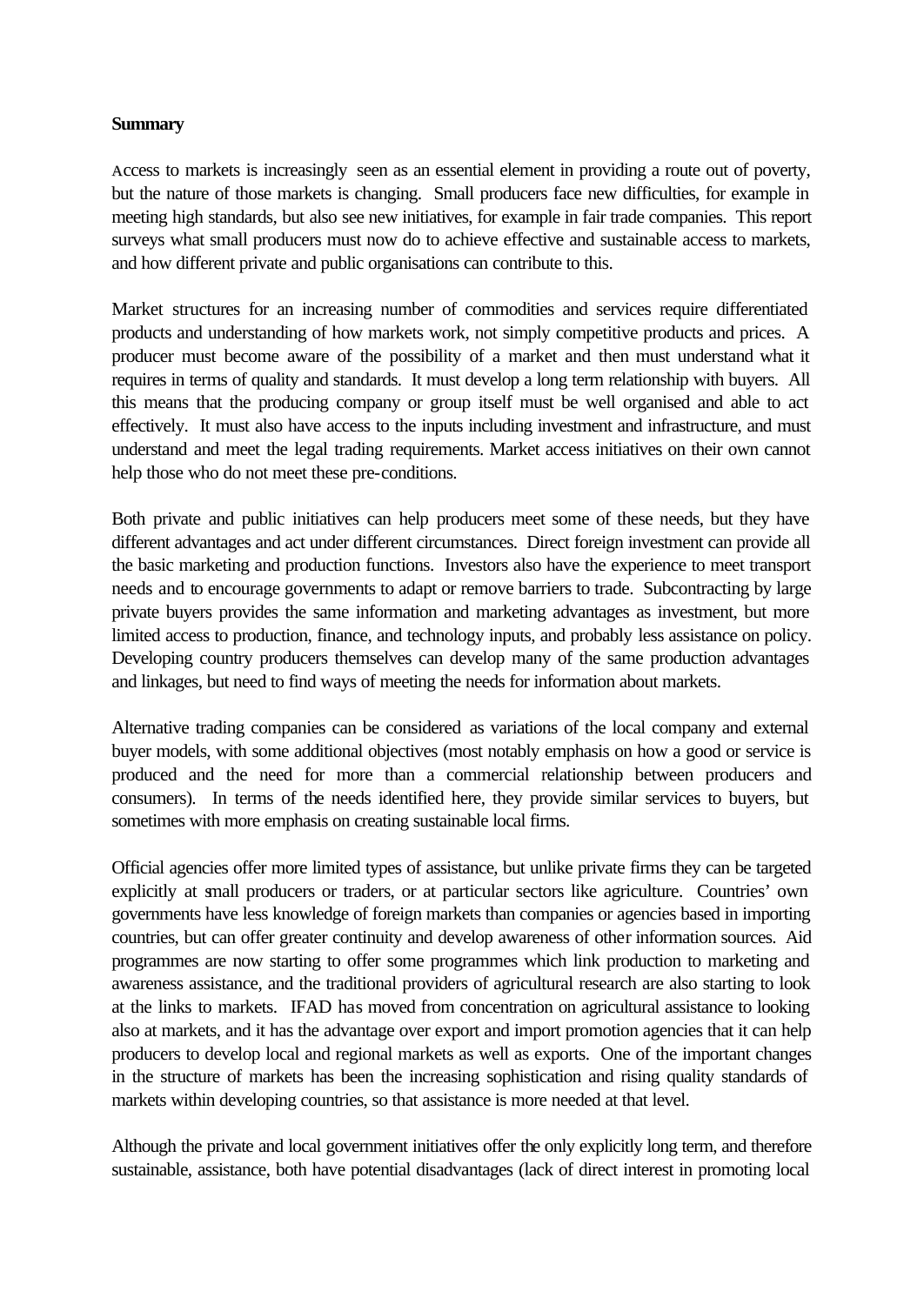firms or lack of information and funds, for example). A combination of the other types of assistance may therefore offer an alternative. If external advice or assistance can build up local services, public and private, for producers, this may help provide sustainable production. Advice which covers the whole transition from local sales through national to export is an important role for an agency like IFAD which has existing good knowledge of producers.

The wide range of needs and levels of development of suppliers in developing countries and the different conditions in different products and markets mean that a range of types of assistance is necessary; it is not possible to define worldwide priorities, and setting priorities will require examination of each situation. The framework suggested here could provide a tool for doing this. This could be tested and improved by commissioning detailed country studies which would indicate which types of initiative had worked in which circumstances. There is also a need to create a network which could bring together existing studies and existing information on the ground of the effects of investment and trade on poverty and of the effects of commercial and public sector initiatives to increase market access.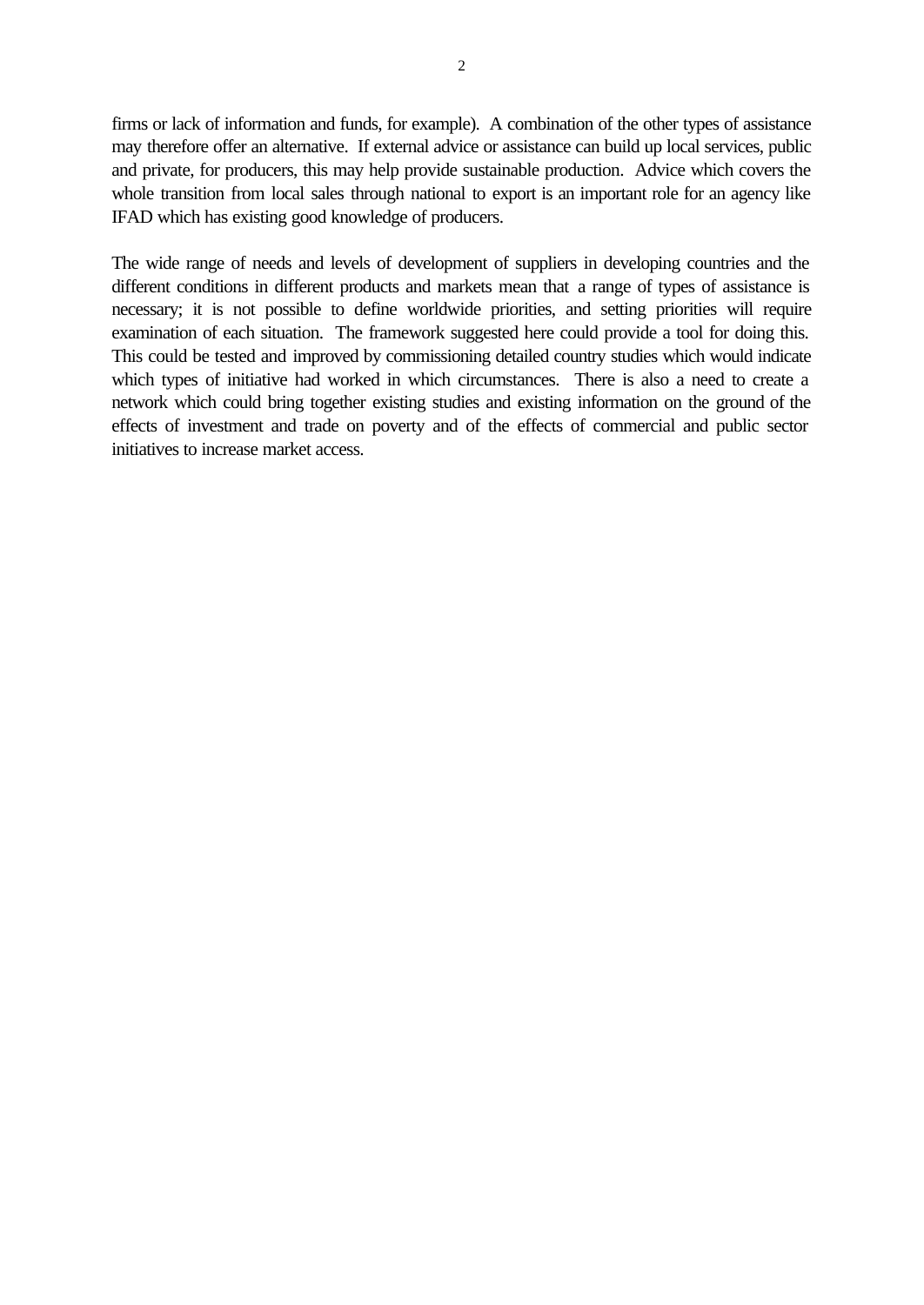#### **Market access as an instrument of development**

The process of globalisation has created both challenges and opportunities for small rural producers in developing countries. However, our understanding of the links between trade, trade policies and rural poverty is still limited. The opening of markets and the fall in transaction costs alone do not automatically lead to a reduction in rural poverty. Despite the lowering of trade barriers, many small producers still find it difficult to access international markets, notwithstanding the comparative advantage they may have in the production of certain types of commodities. A co-ordinated effort is required at the economic policy-making and institutional levels to allow small producers to benefit from trade globalisation.

The need is perhaps becoming more important and donors are becoming more aware of it because of two trends. Other, traditional ways of providing such assistance, by means of import controls or export subsidies (or by preferences into developed countries) are becoming less effective because of reductions in tariffs and new constraints on trade policies. Probably more important: both donors and developing countries have shifted to a development strategy that emphasises the role of trade in development, so that intervention to promote this seems more effective than in traditional areas like social or economic infrastructure.

The purpose of this report is to identify ways of increasing the access by small rural producers in developing countries to markets, with the objective of reducing poverty.<sup>2</sup> There is strong evidence that those who are not integrated into markets are among the poorest. It is necessary to ask about each initiative first how and how well it works in improving market access and second how this does or can be made to have an impact on poverty. This report will concentrate on the market access question, using existing knowledge to indicate the possible effects on poverty.<sup>3</sup>

It is increasingly recognised that the important step in market access for producers in developing countries may be to any non-traditional markets, not necessarily to foreign markets. Similarly, the analysis of how trade influences development has moved from focusing on manufactures to all nontraditional exports. Increased integration into national markets, particularly new types (for example urban, where imports compete) may require similar efforts and have similar effects to increased exports. There is increased globalisation of standards and information, not simply increased flows of goods: the growing share of supermarkets in food sales in Latin *A*merica *(Development Policy Review* 2002), a trend which is just starting in Africa, means that even for small farmers the national market is becoming more like the international. Once they sell beyond local markets, they face the same high standards and concentration of buyers.

A variety of market initiatives can help small producers into new markets. But, as this report will attempt to identify, each initiative depends on particular conditions and circumstances. The corollary is that some producers will not meet those conditions; for these, market access initiatives will not be a feasible tool for reducing poverty.

Initiatives which assist producers in developing countries at the point of market access can act on choice of product, the technology of production, the organisation of the producer, marketing, the organisation of national and international markets, transport, finance, and other infrastructure for trade, and government policy towards all of these. Any action should take account of this complex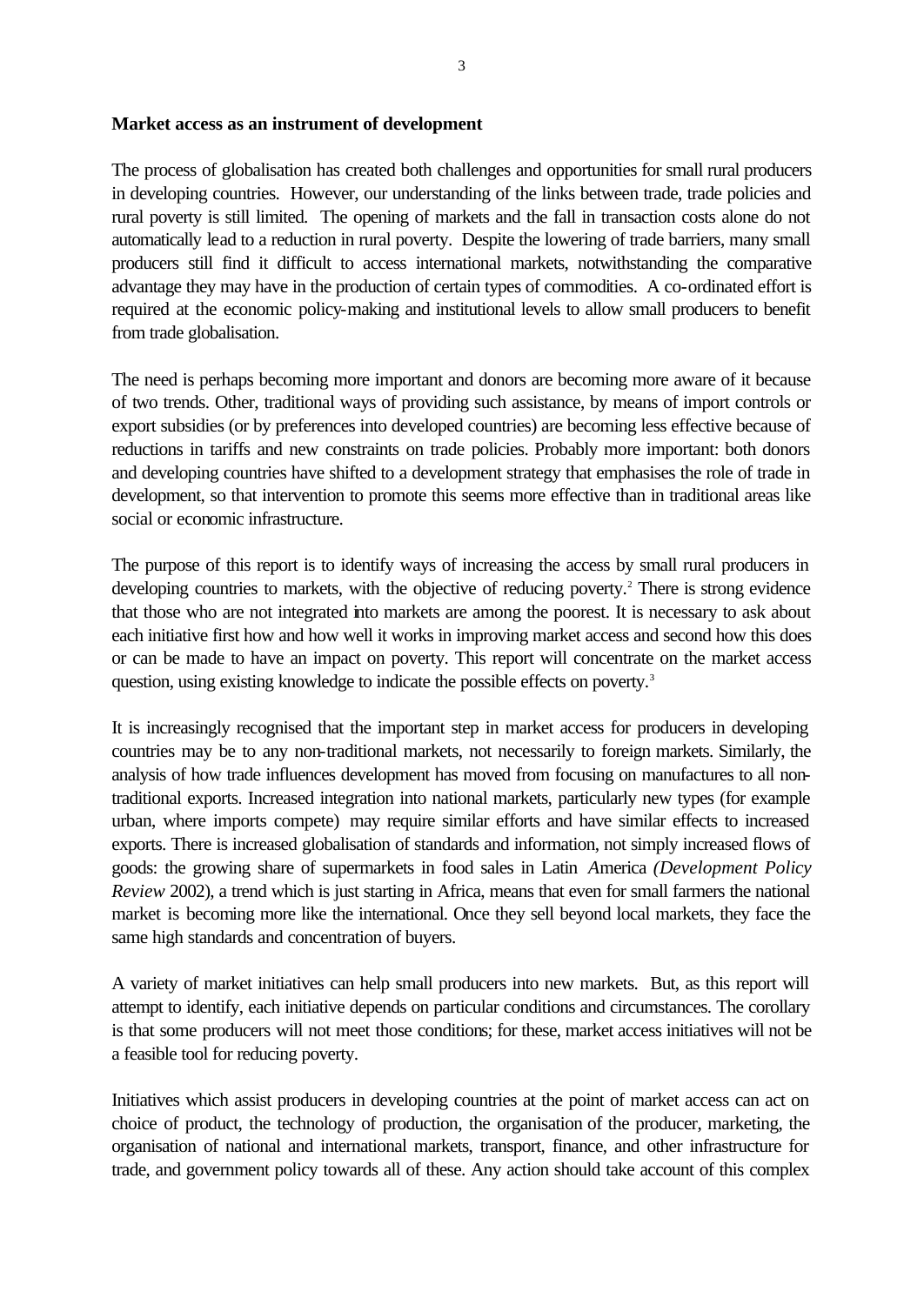structure, and recognise when different initiatives may be complementary or inconsistent. In this paper, we will first try to define more closely the nature of efficient production and marketing, and the ways in which households obtain livelihoods. This report will start by defining the elements that constitute market access more carefully, and then describe the requirements that producers (particularly small ones) face at each stage of entering markets. It will then look at different ways of organising markets, and analyse how each of these can help producers to meet some or all of the requirements. It is clear that acting on only one element of the process is likely to be unsuccessful, so the last sections will look at how the interventions are complementary or can be brought together. This will allow us to draw conclusions about what policies can be effective in promoting market access and suggest appropriate elements of an IFAD initiative.

Two different views of markets and developments can underlie treating market access as a development question: that it *will* or that it *can* be a way of developing a country or reducing poverty. It could be assumed that any increase in selling will increase incomes and as this can be used for developmental or poverty reducing aims, it is sufficient to show that the potential has been created. But there may be structural obstacles to how income effects are transmitted or policy obstacles to redistribution to the poor. Therefore, we must also consider what type of market access or what form of assistance is likely to promote development directly. There is a third view found in much of the 'fair trade' literature, and also in some initiatives derived from the aid tradition, that increased access to markets normally will not benefit development, and that it *has to be modified*, by policy or other intervention, to correct the normal negative consequences. This is not the assumption behind this project, but as the initiatives stemming from this approach can increase market access, they will be included here.

A second distinction, particularly when looking at external markets, is between those who see the task of bringing producers or products to markets as a finite one and those who see an external input as a permanent need for any exporter. The differences in what different initiatives do are more complicated than this: an agency may think that its own role should be temporary, but that finding more permanent links is part of creating access. The conclusions will consider both temporary and permanent interventions.

The interest of IFAD and other official agencies in this question stems from a belief (or a fear) that normal private sector incentives and action will not be sufficient to provide the necessary market access opportunities. There is a clear economic argument that there are one-off costs of entry into any market (or into any new type of production). If there are no external benefits to the new production, then if these costs cannot be recouped from production, there is no reason to help a producer to meet them. But if the costs are (perhaps wrongly) perceived as high because of uncertainty and if the uncertainty can be reduced by intervention, or if there are external effects, directly on poverty or on development through external economies (from technology, or experience or from fostering a cluster of activities), then there are arguments for public intervention. If an agency has particular objectives, such as promotion of particular types of firms (for example, small or medium sized) or particular types of production (a preference for agriculture), these can also provide arguments.

There is also a long tradition of public sector provision of information and of initial assistance where the value of the outcome of an investment appears too uncertain to attract private investment. A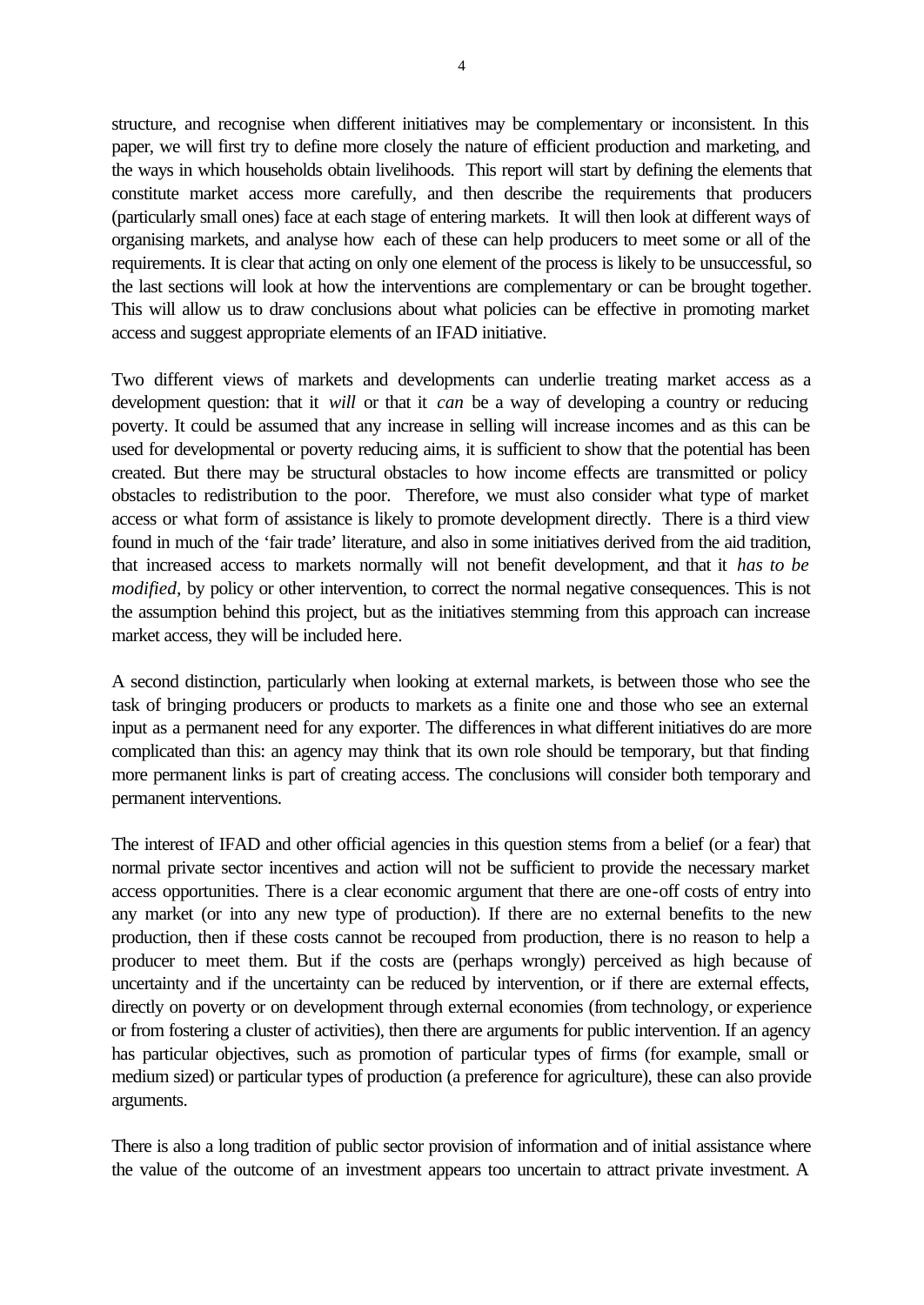developing country, with a higher proportion of new production and new exports in its output needs a high input of such assistance to compete equally. But it has limited public resources (and, often, limited local capacity) to provide the type of targeted assistance which developed country governments (national and local) offer for new production and new exports. Here, there is a case for external assistance to even the competition.

### **What do we mean by market access?**

To move into new production and new markets a potential producer must become aware of the possibility: that there is a new product or market, and that he has at least some of the characteristics necessary to enter the market. He must also be aware of the need to change products, to improve them and adapt, because markets and therefore market access are not static. He must be able to produce the product: this means access to technical capacity, labour, investment and working capital as well as to the necessary inputs. At the marketing stage, a seller needs information about the market: tastes, standards, how products are sold, or access to support services which offer these. A seller needs efficient communication links and then transport links, and benefits from low deliberate barriers (such as tariffs or other trade restrictions) and unintentional barriers (inefficient administration). International trading is often (and national trading, sometimes), particularly for small producers, an activity that is done by different companies from those involved in production And, on the import side, for small buyers, importing is done by agents. Therefore it is important that initiatives to tackle problems in marketing are introduced at the appropriate link in the path from production to final consumption.

Trading arrangements, whether within country or across borders, are normally continuing relationships: suppliers and customers may not have a permanent formal link, but (except in a declining number of commodities where auctions are still held), repeated contracts are common. Therefore the elements of a relationship, including reliability and eventually trust, must be considered. Sometimes these are secured through 'internalisation': a vertically integrated company handles all stages from production to final sale. Where this does not occur, or when such an arrangement is terminated, a long-term relationship must be created and sustained by other means.

Some of the new emphasis on market access stems from changes in the nature of markets. The share of standard commodities in markets has fallen, with growing differentiation, through intrinsic characteristics, branding, and standards. A differentiated market is a continually changing one, not one of static 'niches'. There have also been changes within developing countries: the elimination or weakening of commodity boards which handled market access and supervised production and privatisation of some manufacturing production. These reforms left products which had been successfully exported in the past, but where the new managers lacked expertise.<sup>4</sup>

Changes have also occurred in developed countries. Supermarkets now want to control the chain from producer to consumer (Dearden et al. 2002). Dolan, Humphrey attribute this change partly to higher standards and partly to the supermarkets' strategies of product differentiation (p. 11). Differentiation can be real (a change in the nature of an output) or perceived (traceable and identifiable products offer a guarantee of quality and standards). In flowers, for example, marketing in Europe has shifted from being based on wholesale auctions and small-scale retailers to a major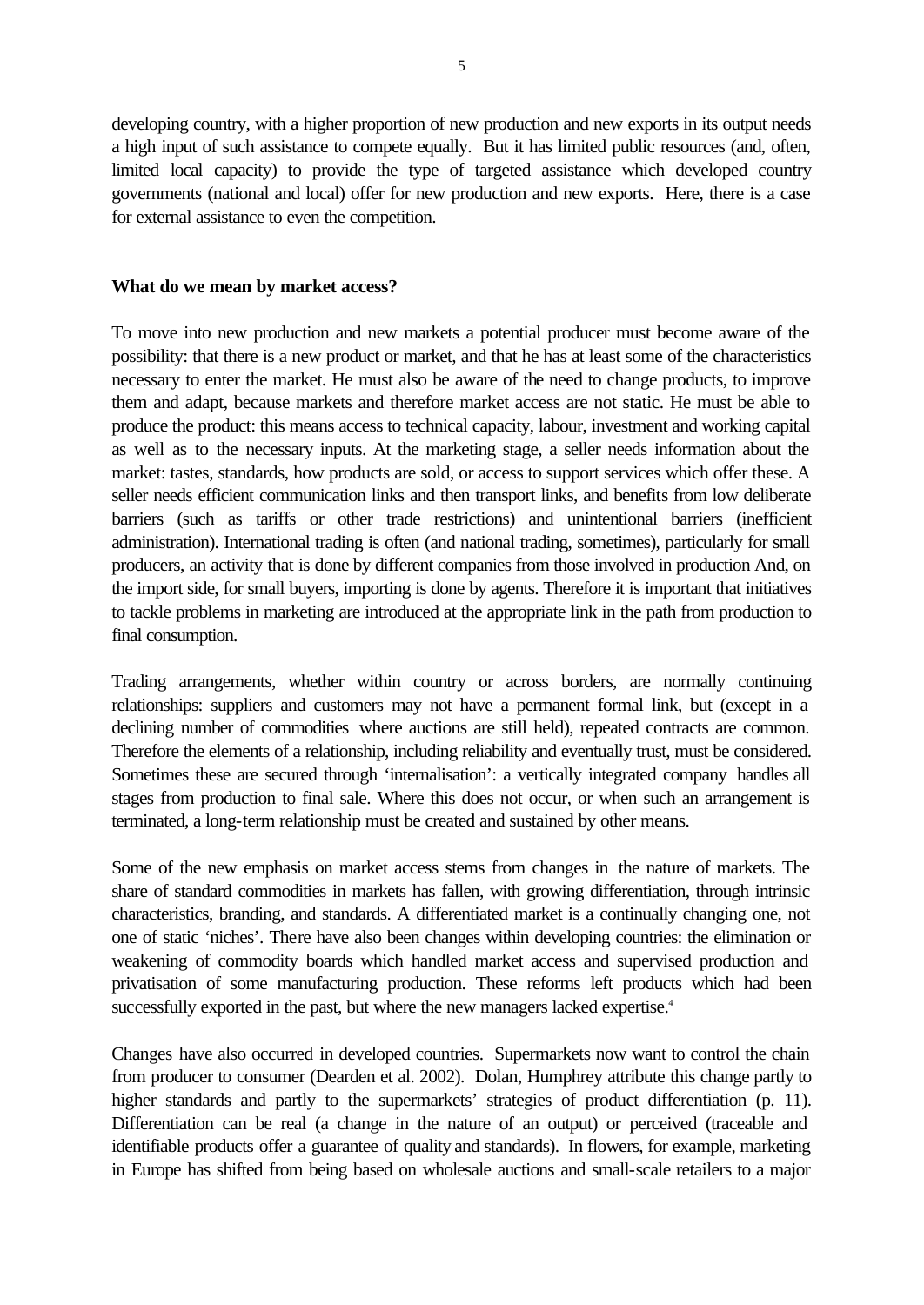role for supermarkets (see Box 1). Market structure has needed to respond to concern about quality and other consumption standards. In the UK, retailers are required to show 'due diligence' on checking the standard of food at all stages of production (Dearden et al. 2002 paragraph 3.6). If there is a direct relationship between the final seller and the producer, whether through supermarket direct purchasing or a fully integrated company, such standards can be monitored. But if the initiative and perhaps training to meet the standard are coming from the buyer, the buyer will earn the premium.

This role of large buyers explains another reason for increasing concern about the nature of market access: while small buyers have been replaced by large, sellers are smaller.<sup>5</sup> The public sector boards have been replaced by smaller sellers. There has been a shift in the balance of market power.

On the other hand, the growing differentiation increases the power of sellers. As they move away from offering a perfectly competitive commodity, they could claim a price premium. The question is at what stage of the chain the value from differentiation rests. Large or experienced producers may be better able to identify the new possibilities for differentiated marketing and to meet the standards (both technical and of reliability and a continuing relationship) required.

A more recent change has been the development of external standards, for product and process of production. If these become seen by buyers as an adequate substitute for direct contact with the producers, the current structure of relationships could change, but the importance of differentiation and reliability suggest that any return to the old auction, arms length, system is unlikely (Dolan, Humphrey 2001, p. 20-1).

A shift to a more important direct role for buyers can be analysed in terms of 'value chain analysis'. This tends to assume that it is associated with an emergence of buyer power and a concentration of 'value' at the higher ends of production, i.e. in developed countries. As the discussion above indicates, these are possible consequences, but not necessary, and some of the discussion of some fair trade examples below will suggest that the result can be different if the developing country producers can use the market power which differentiation gives them. Like the traditional retailers, the new fair trade companies are looking for differentiated high quality products (because they have little hope of commanding a fair trade premium for standard goods). If producers can offer differentiation and at the same time demonstrate high standards through the new external certification agencies, without a direct link to a buyer, this could raise their market power: it would be a transferable, not a buyer-specific, asset.

The corollary of the increase in the importance of differentiated, fixed standard, quality products is a rapidly falling market share for traditional undifferentiated products. Combined with the growing role of information (including about hygiene and safety standards) and of foreign investors in bringing awareness of international standards to food and other rural producers even in the Least Developed Countries, this means that some possible strategies no longer exist. Continuing to produce in the traditional ways faces a falling market. The market strategy of gradually moving up a 'staircase' of increasing differentiation and standards (or in the traditional trade formulation: produce first for the locality, then for the capital, then for the region, finally for developed countries) is less viable because both within countries and among them the spread down of high standards has effectively removed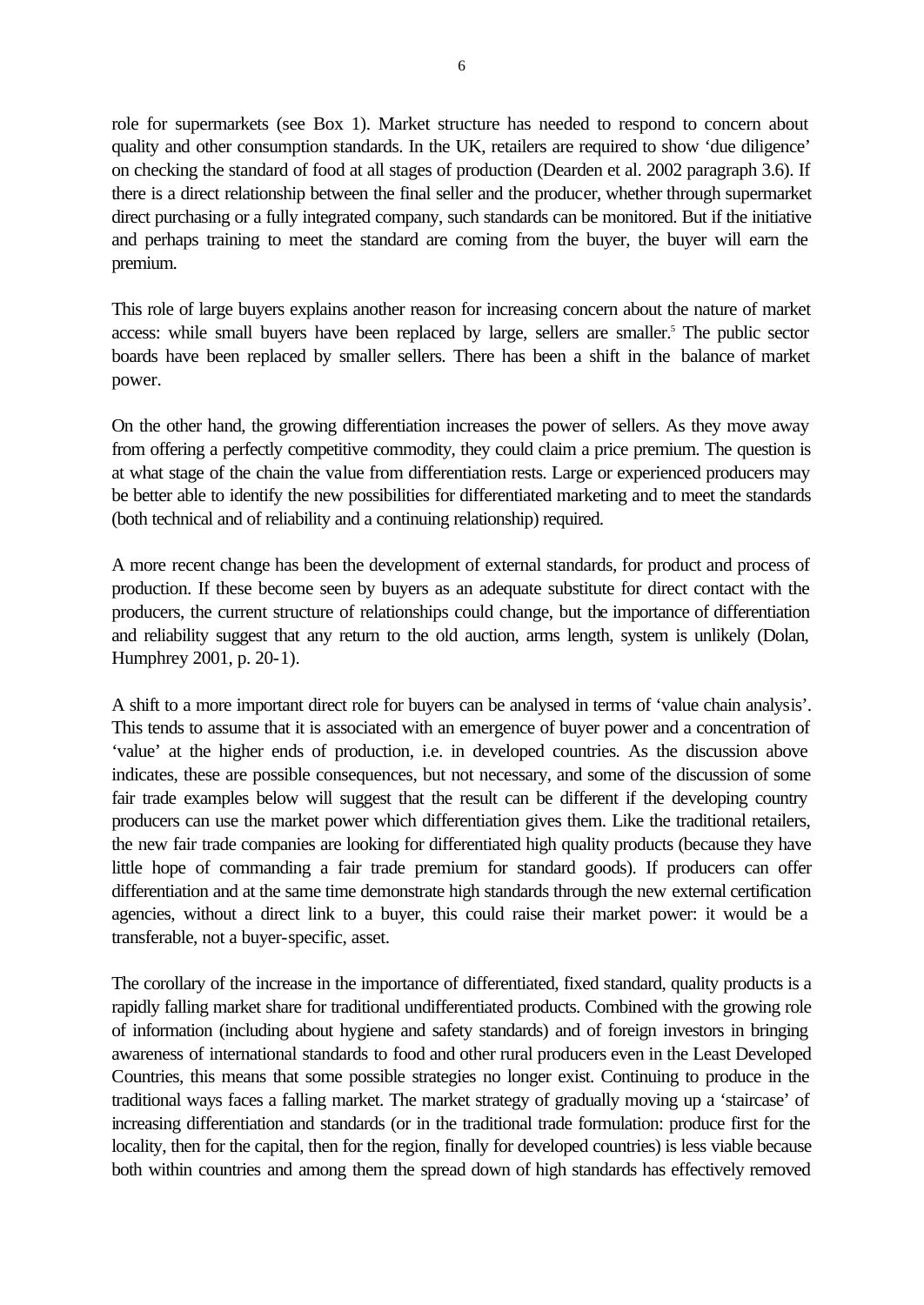some steps; producers need to 'jump' up to the higher standards. This change also increases concern about market access.

### **Poverty and markets**

Recent analysis of poor people in developing countries in terms of their 'livelihoods' has brought into prominence the fact that many depend on more than one activity (as defined in economic terms). They may produce some subsistence crop for their own consumption, produce and sell a marketable crop, work as labourers for other farmers, and work in non-agricultural activities, either local or through migration. These other activities could be in providing infrastructure, agricultural processing, services, or manufactures. An increase in their gains from markets could come through any of these or a combination, and any increase in one must take into account the effects on the others. Non-farm rural activities are expected to be increasingly important (Quijandría et al. 2001, p. 118). Richards et al. 2002 quotes an FAO study that suggests that 'three quarters of "rural poverty reduction" in Latin America has been due to migration'.

The choice by an individual or family among activities will be partly governed by relative returns, but also by concerns about over-concentration on a single, risky, activity (so that it is correct to talk about a 'portfolio' of income, with the same implications for a diversification strategy as in traditional capital analysis). They may want to produce enough food for their own subsistence, but deliberately choose not to produce a surplus of this crop if it is subject to large fluctuations in price or supply (or to imports as food aid). This strategy puts upper and lower limits on changes in livelihood.

There is still some risk that donors do not take the full range of opportunities available to rural poor into account (Zoomers, 1999, p. 9), although they have now started at least to see the possible role of encouraging the non-farm rural economy (Richards et al. 2002). This should influence both the assessment of current levels of poverty and design of programmes: new sources of income need not be in local agricultural production, and limited demand for labour in current food production may not mean that labour is not being used elsewhere. New initiatives which fit the seasonal and locational needs of partial dependence on agriculture (rural non-farm enterprises, often in services; seasonal migration) may be appropriate. Analysis of rural poverty now recognises that in some circumstances 'migration and economic diversification will be necessary in order to establish a better balance between the population and natural resources in fragile areas' (Quijandría et al. 2001, p. 105) so that efforts to improve their position must take into account both immediate needs and a potential sequence of structural changes. On the other hand, changes that appear to damage a sector. may have a less serious effect on the people in that sector.<sup>6</sup>

### **The stages of 'market access'**

The stages of market access identified in the last section can be summarised (see first column of Table 1). Identifying these draws on both the type of general obstacle to production analysed in macroeconomic studies of development and the more business orientated identification of companies' needs from surveys of traders (see Appendix for some suggested lists).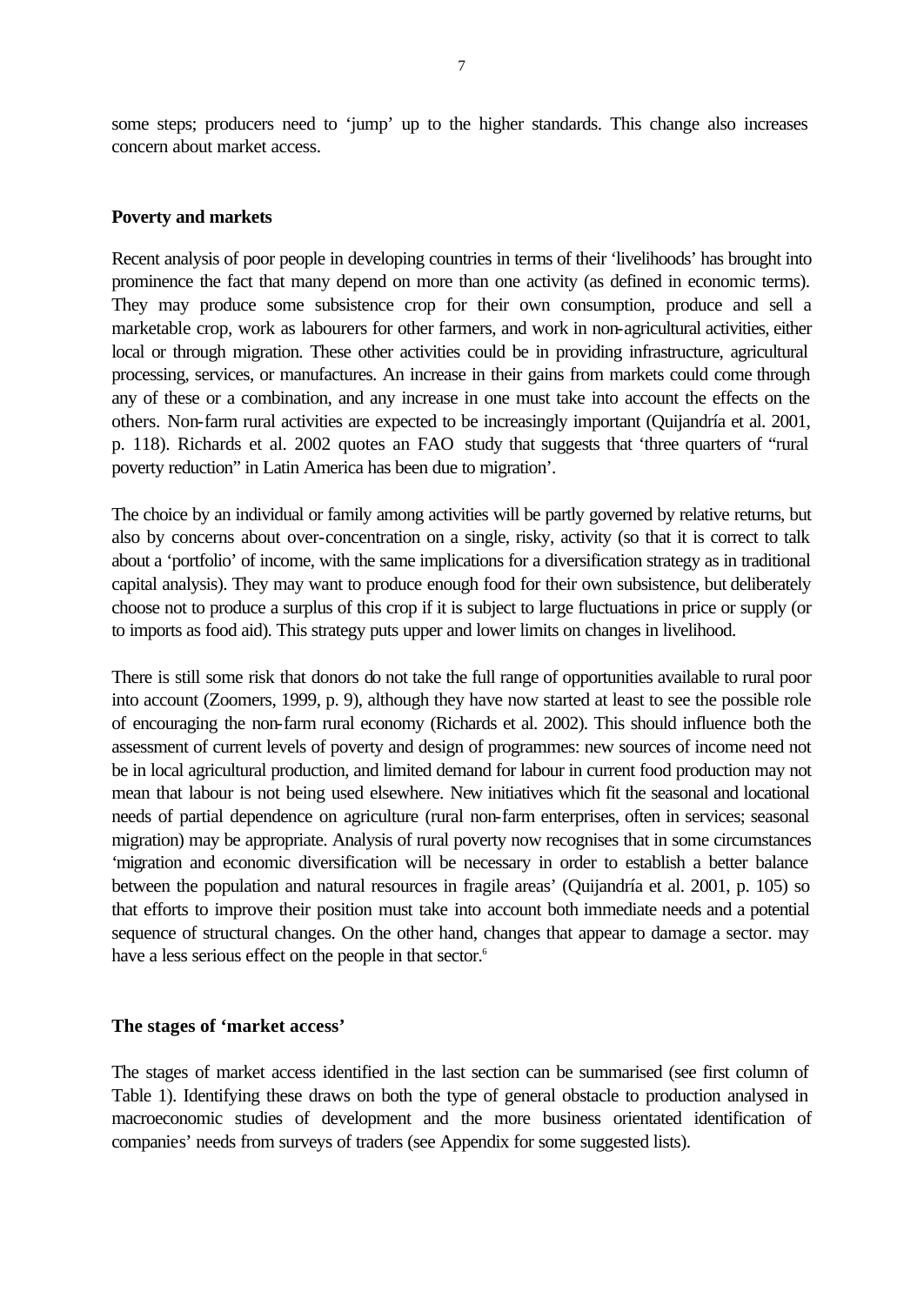This list does not attempt to identify all the problems of operating in a developing country or of developing new agricultural production (excluding, for example, such problems as poor land quality or unequal distribution of resources, cf Richards et al. 2002). As stated in the introduction, 'market access' is not intended to be the complete answer to stimulating development.<sup>7</sup>

The focus of this report is intended to be on small rural producers, so the discussion will concentrate on them. However, most is applicable to other producers, and the section above on livelihoods suggests that any policy should also consider alternative sizes and locations of production (large urban firms employ poor farmers). One important alternative product which is often associated with agricultural production and rural areas is tourism. Many of the conditions for entry and obstacles are the same as (or obvious variants of) those for production of goods (see www.propoortourism.org.uk).

### *Awareness of possibility of exporting*

Something must stimulate the producer to look beyond his normal activity or market: this could be through his own efforts (or through some stimulus such as a movement of people or improvement in communications) but it could also be through external efforts.

### *Familiarity with buyers*

The first need here is the understanding that people's demands and tastes can differ, so that there is a need to understand buyers, not simply to provide what the producer would want to have. For a new producer, it also means appreciation of the nature of the competition, from existing suppliers and other new ones, as that sets a minimum standard of supply (Dearden, et al. 2002, paragraph 18). Suppliers must understand the possibly very different nature of how a product is, however, being sold in the market (the nature of supermarkets or small specialist shops). This obstacle is reduced by the increased presence of 'developed' country pattern shopping in developing countries.

There is a continuing need for information on what the market wants and also for a more analytic type of information, what it can be persuaded to try. This requires regular access (for fashion-related products, two-monthly to six-monthly; for all, at least annually) to close contacts with the market, whether through internal or external initiatives. The need for information means that it is sometimes better for a new trader to deal with an experienced importer, but this may imply a large one, with greater market power. A smaller importer may be willing to offer more flexible contracts and assistance, but will have less experience and perhaps less opportunity to market a series of new products.

While companies in all countries need direct means of obtaining product and company specific information, there is a difference in access to more general information about markets and market trends. In developed countries and in the more advanced developing countries, there are extensive networks of business and commercial organisations, as well as the communications facilities to spread general information.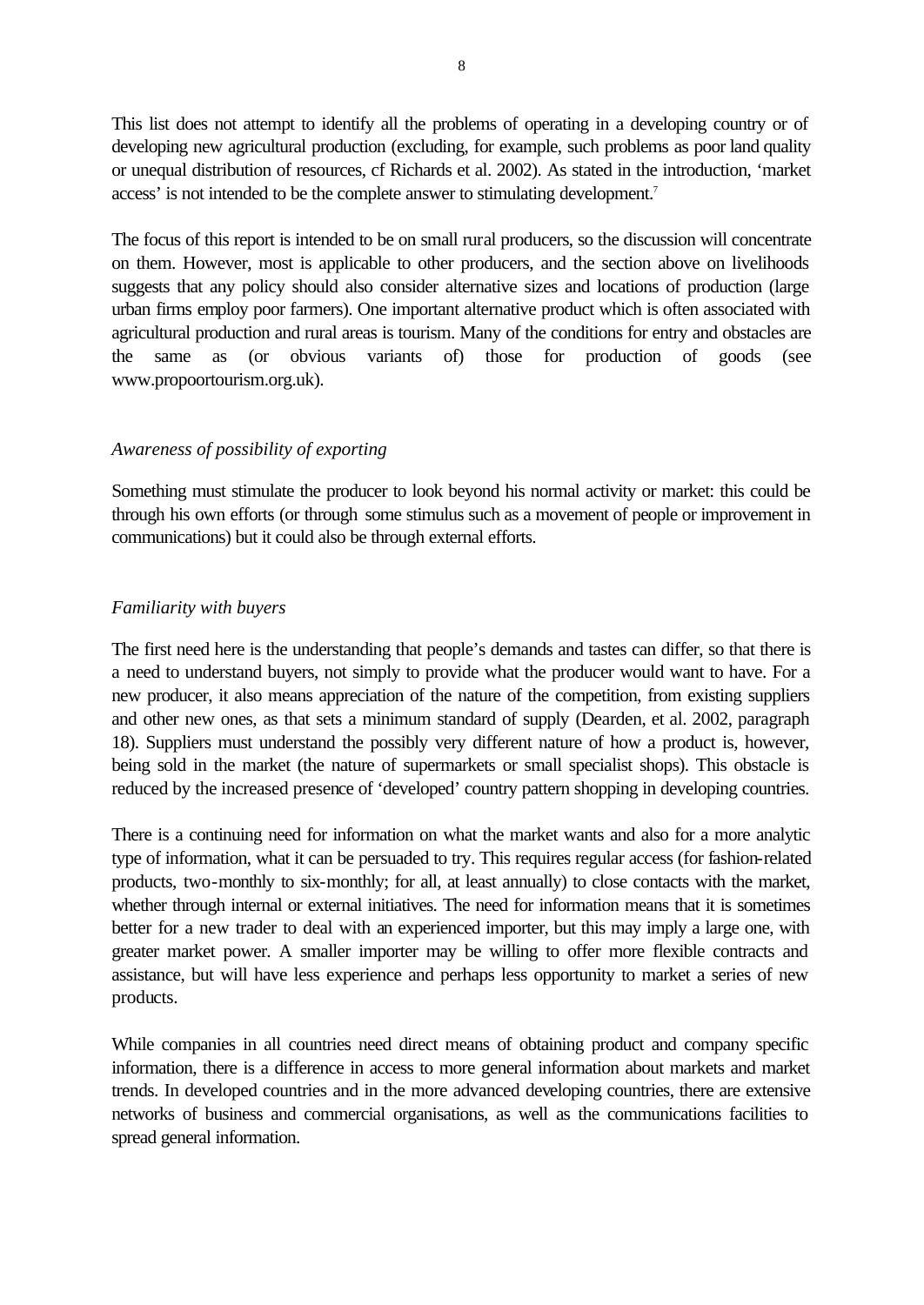# *Familiarity with standards, including health and safety*

Standards encompasses technical standards that save production costs, safety and health standards (both of the product and of how a good is produced or a service is performed), and now increasingly new types of social standard (including both labour standards for all sizes of employer and the complex of labour and empowerment standards in 'fair' trade) and environmental standards (including types of agricultural production). Some are legally required, in an exporter country, in the importing country, or by international rule. Some are effectively required, because failure to conform to a technical standard makes a product unusable (one of the oldest: common standards for screws so that they are interchangeable). Some are 'required' to meet particular markets, where consumers have a strong preference. Some are closer to being elements of marketing differentiation. And, of course, some are illegally imposed, leading to extra costs of meeting them and of trying to dispute them.

Official standards are being newly imposed and existing standards are being raised to meet both increasing knowledge about health and safety risks and increasing aversion to risk. The former applies to all countries; the second is in part general, but in part related to income. Greater ease of communication means greater awareness of both the feasibility of high standards and the consequences of low standards. Lower risk, like any other benefit is a 'good' that has a cost; as incomes rise, people can choose to give more emphasis to lower risk, without sacrificing other consumption. Food sellers in the UK, for example, must comply with a new (1999) Food Standards Act, and demonstrate that their products have complied at every stage with acts governing hygiene and temperature of storage (so that production in developing country suppliers are effectively governed by these acts), while the labelling rules mean that 'traceability' is now essential. Private standards are also becoming more important (see Box 2).

The income-related standards pose particular problems for developing countries exporting to developed countries and for producers turning to more affluent or informed consumers in their own country. They impose an additional 'difference' between producer and consumer in tastes (making understanding the market more difficult). They raise costs (on all production or by requiring different types of production to different markets). And developed countries have sometimes imposed the higher standards by legal means, removing abruptly, rather than over a period of transition, the possibility of continuing to produce at the lower standard for poorer or less quality conscious consumers. The need to harmonise standards across the member countries has been an additional process raising standards in the EU: not only do producers now have to meet higher standards to export to the countries whose standards have been harmonised 'up', but there has been a tendency to raise standards not merely to the highest, but even beyond, to minimise any perceived increase in risk from harmonisation (for example the standards for aflotoxins and for pesticide residuals).

Monitoring external standards requires an external structure, in contrast to those imposed and enforced by buyers. Particularly for 'production standards', where there is no visible evidence from the product (organic production, labour or environmental standards), there is therefore an additional cost of obtaining external certification that the standard has been met. Setting up the institutions to provide the internationally recognised certifications requires some fixed costs, so the cost will be particularly high if production is small, either because a country is small or for a new producer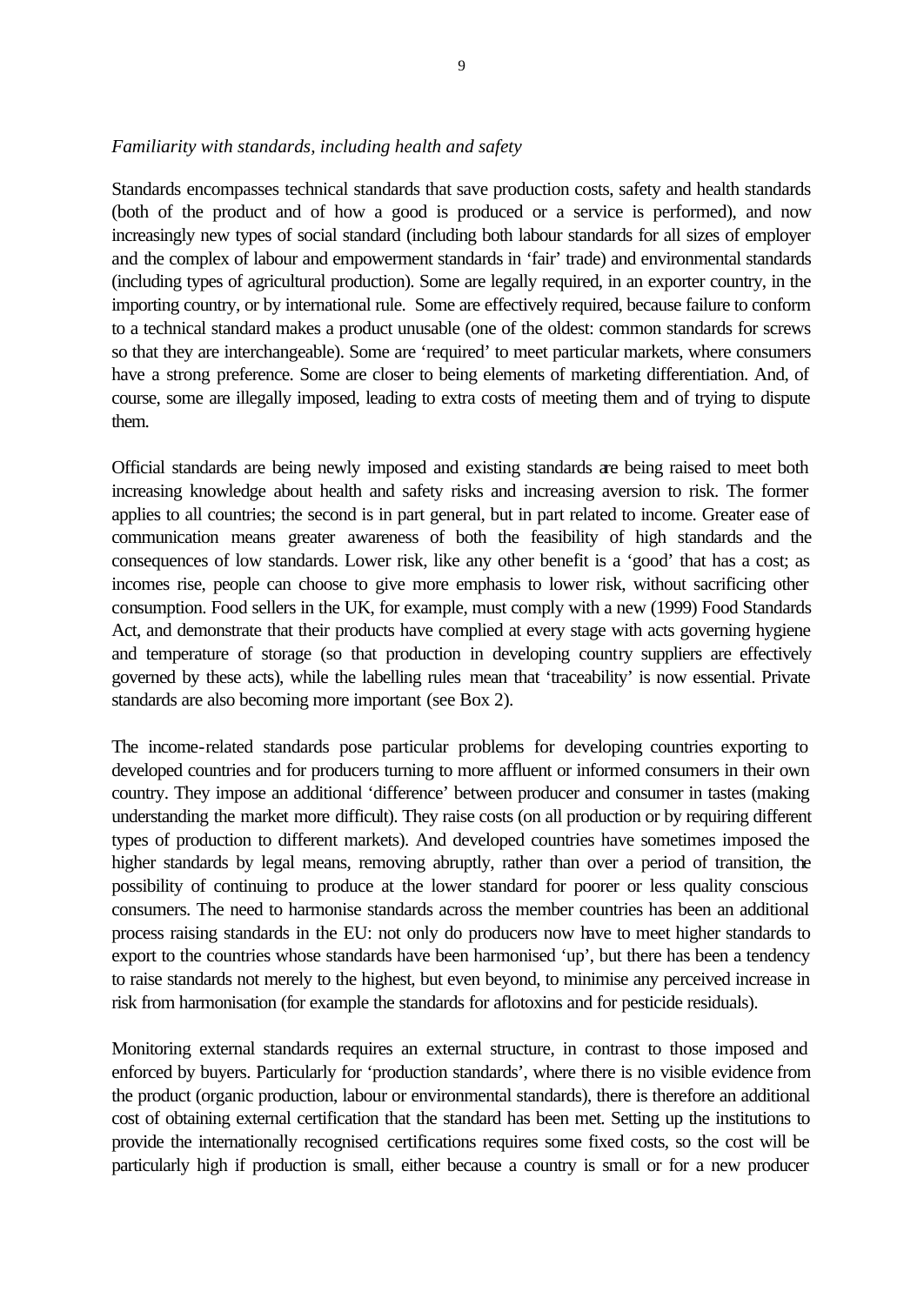building up capacity, so partly a continuing cost and partly one of establishment.

### *Access to equipment and other inputs*

A producer moving into a new product may require equipment and materials that are not already available and in use in his country. Even if it is only simple sewing machines for garment processing or equipment for food processing, there will be additional costs of information, and (if he remains small and not part of a large sector) permanent costs of either importing or producing small quantities.<sup>8</sup> Agriculture may be an exception, as some equipment can be transferred from existing products.

### *Access to investment capital*

To purchase any equipment will need funding. Neither the surplus from other production nor the normal amount available for replacing capital in other production is likely to be adequate for an initial investment. This normally means that either a collective effort or an external source is needed. Agriculture may again be an exception because of the possibility of marginal changes, based on existing production.

Although such capital is normally assumed to be the responsibility of the private sector, in practice in developed countries there is frequently support for new companies, particularly in areas of a country which a government is trying to support (information was obtained about the type of information, financial credits and low cost premises available to a new factory in a region of the UK). As developing country governments do not have the resources to provide this, and as donors apply more rigorous standards about the boundaries between public and private action than they do in their home countries, this is a greater difficulty for developing country producers than for developed.

### *Access to working capital*

Any production has some lag between initial production or planting and sale, and both the labour and the purchase of inputs must be funded during this. For highly seasonal or fluctuating types of production (ranging from agriculture to tourism), the capital needed may be a high proportion of revenue. Any expansion of sales increases capital needs. It may be necessary to move from informal systems, where the funding available or the conditions attached to it may be unpredictable and variable, to formal financial systems. Developing countries often lack strong banking systems, particularly with a presence in rural areas.

# *Access to appropriate labour*

A shift to a new type of activity (to processing from farming or to services, for example) may create a demand for new types of labour. This should not be exaggerated. The nature of rural livelihoods means that a 'farmer' may also be already an 'urban worker' or a 'service provider'. But a shift to higher standards may require greater skill in any type of labour. If the shift is gradual, this may be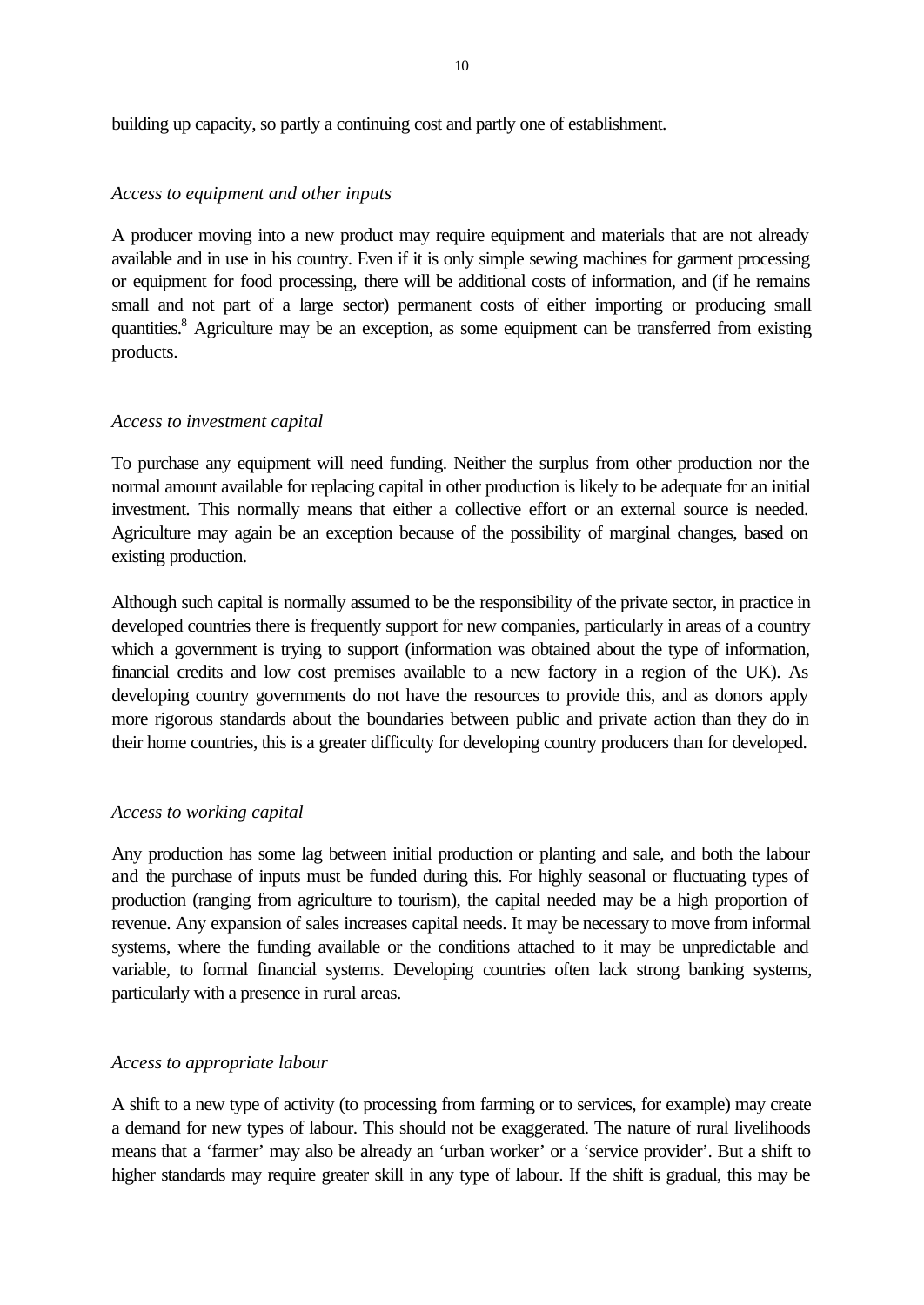met by training. If there is a shorter transition, because a very different market is sought or because standards are raised abruptly, it will be more difficult to do this without external intervention.

### *Technology*

New types of production require at least adaptation of existing technology. As with labour, the greater the step, the greater the possibility of a significant need for external inputs here.

### *Organisation and orientation of firm*

This is a need stressed during this project in the discussion of how exporters succeed and also in the literature on business organisation. It is, however, one which is not always obvious in conventional economic analysis of demand and supply for 'products'. The ability to see the various steps that are identified here and to find ways of taking them requires institutions that can perform and react regularly. As advice to producers and sellers of fairly traded foods points out, 'Every business needs a plan. Without a plan everything is done on an ad hoc basis. One small detail overlooked or ignored can lead to difficulties at a later stage... [The plan] focuses attention on key areas.' (NRI Guide 2002). Several buyers of developing country products commented on the need for the producing company or group of producers itself to be organised to deal with buyers. The buyers could take on some of the responsibilities for marketing and meeting standards mentioned above, but not all. In a sector which was not organised (NRI 2002 cites fishing in Kenya), meeting standards is much more difficult. Absence or inadequacy of business services in developing countries may suggest that production and marketing companies are more likely to need to be integrated.

### *Legal regimes*

A particular problem for agricultural production is the question of the rules governing land tenure. If there are small holdings or forms of communal tenure that make consolidation of holdings or use of holdings as collateral for loans difficult, this will restrict the types of production and the access to capital.<sup>9</sup> A new example of the importance of legal regimes is the difficulty of using small plots to get access to the possibility of allocating land to environmental services.

### *Transport and communications, local*

Poor countries, and especially the regions where poor people live, do not have the resources to provide good infrastructure. The facilities which are provided will have evolved to meet existing (or former) needs. The dispersed nature of agriculture and rural areas further increases the need for and cost of communications and transport. A new product or a new market may require new services (different types of transport or refrigerated storage facilities, for example) in new locations. The poor facilities impose a continuing extra cost on production, and the need to establish new ones, a 'barrier to entry' into new production.

Poor communications will make all the information needs identified here more difficult and/or more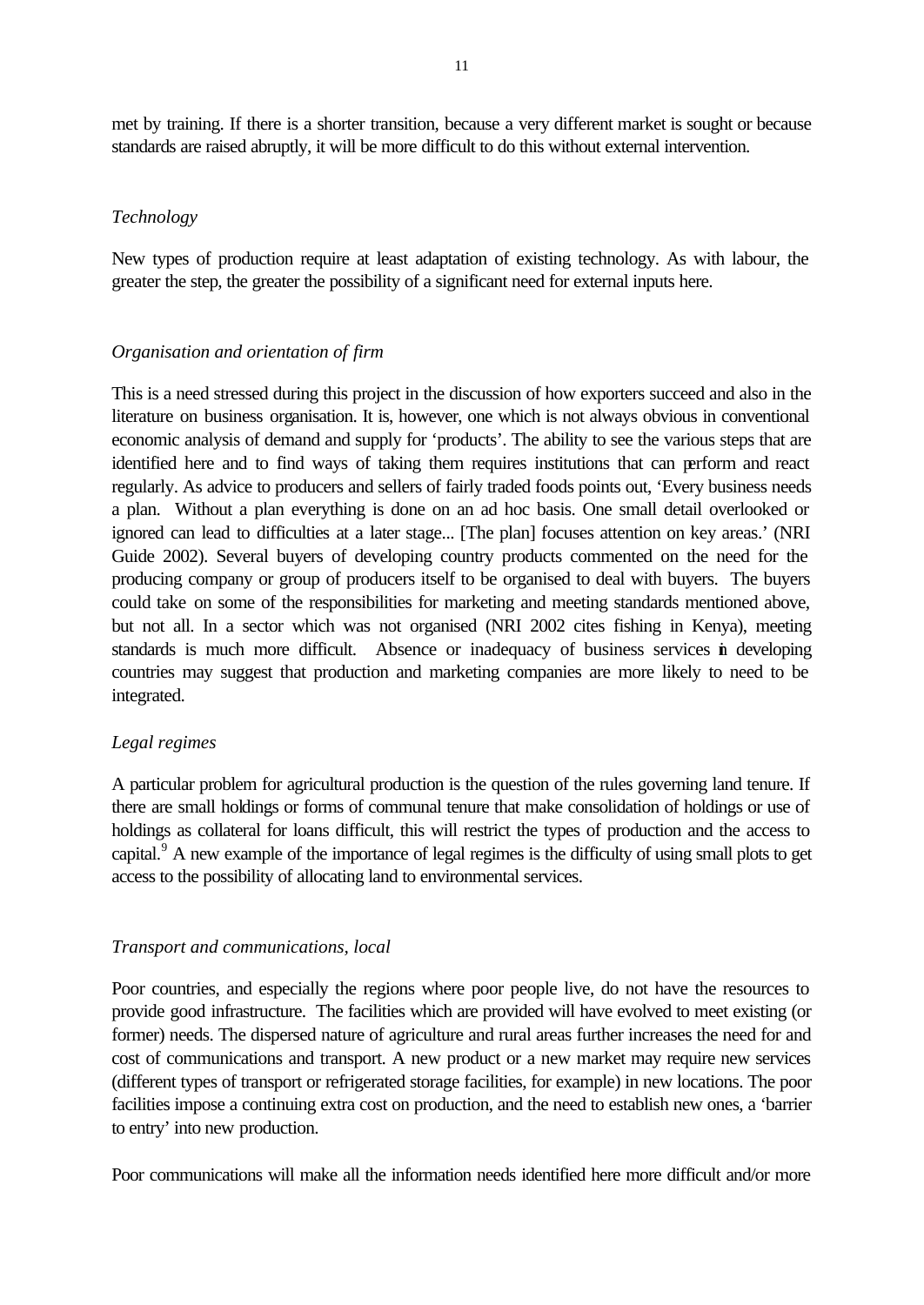costly to meet. High transactions costs have been repeatedly (e.g. Bonaglia, Fukasaku 2002, p. 84) cited as a particularly serious obstacle in Africa. This is partly because of poverty, but partly because it has the highest proportion of land-locked countries, raising both physical and administrative costs of transport and communications. A third of the Least Developed Countries (a UN classification based on poverty plus weak production and export competence) are land-locked.

### *Transport and communications, international*

There are technical, scale and policy obstacles here. As with local transport, poor or inappropriate infrastructure (banana boats for countries wanting to produce new products, for example) adds to costs, permanently and especially at early stages. Air or sea transport involves some fixed minimum scales: the size of a plane or ship, combined with the preference, for reasons of both operating efficiency and regulations in the home countries, for regular services, and in the case of fresh products, frequent services (flowers cannot be stored until a plane load is ready). Services such as air and sea transport are themselves 'products' which countries may protect and regulate: both developing and developed countries restrict use of foreign transport or raise its costs through taxes. This can be particularly serious for small or land-locked or island group producers who otherwise might be able to combine with those in a neighbouring country to produce an efficient size of cargo. These constraints hit exports of services, as well as of goods: tourists also require fixed scale and regular transport, and countries' regulation of air passenger services often forbids planes from a third country from taking passengers from one country to a second. (Some regional arrangements, such as the EU for developed countries and COMESA, in south and eastern Africa allow this.)

#### *Tariffs and non-tariff barriers*

Agriculture remains the most controlled area of international trade. There are significant tariffs and quotas on temperate crops which compete with those of developed countries. Any new initiative must take these into account (or indicate how countries could negotiate for changes). For noncompeting products (e.g. tropical beverages, fruits, etc.), there may be no or low tariffs on the basic production, but higher tariffs on processed forms. For trade among developing countries, there may be tariffs on products or stages of production that may compete with the importer's own production. Across these standard MIFN tariffs10 there are two further networks of tariffs: reduced or 0 tariffs among members of regional groups (often overlapping in Africa or Latin America) and reduced or 0 tariffs, sometimes on a limited level of production (tariff quotas) on exports to specific developed countries. The agricultural protection in developed countries can result in surpluses which are exported, at subsidised prices. These reduce the potential return for developing countries of switching to competing production and also greatly increase the uncertainty of such a strategy, because the exports are variable in size and direction.

These arrangements prevent, or lower the returns to, certain strategies (diversification into controlled products, moving into processing, moving into new markets), but they also reduce the returns to all trade by increasing the cost. A producer must look at all the possible tariffs or other barriers that could apply (identify how his product is classified and any relevant regions or preferences). If he uses a regional or preferential tariff, he will need documentation to prove that his product meets the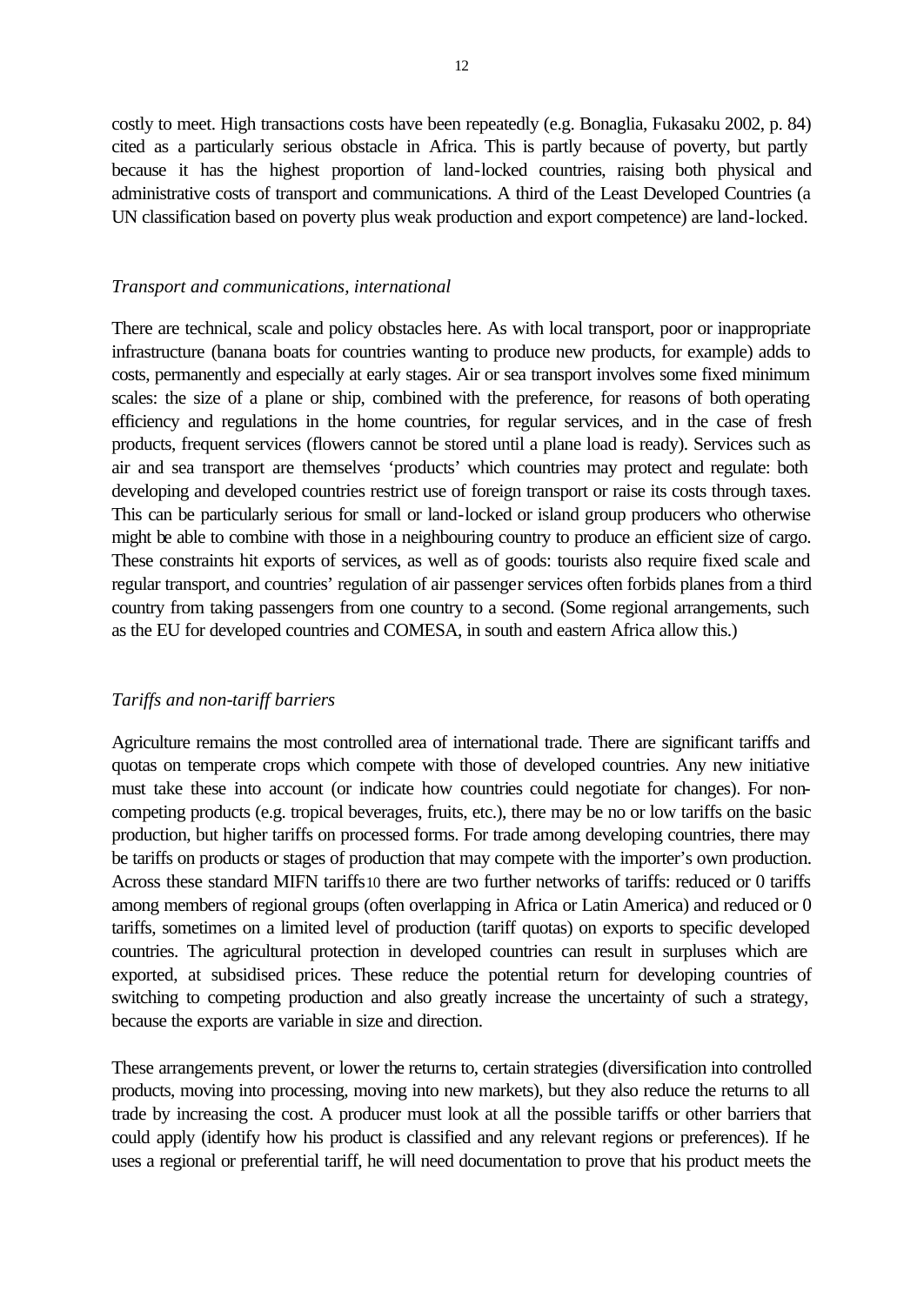conditions. This may bias against moving into processing. While a basic crop may have little difficulty in meeting the rule that it comes from a particular country, once it is processed, and may have acquired other inputs (adding sugar to processed fruit, for example), it will have more difficulty in meeting the certification rules, and may find itself facing additional barriers (sugar is subject to particularly complex quota arrangements in both the US and EU markets).

The use of trade barriers by developed countries not only has these direct effects, but suggests that a strategy of moving towards more trade is undesirable (if the arguments against dependence on food imports by the developed countries are believed) and that trade is highly sensitive to policy, so not an obvious choice to make on economic criteria.

### *Other trading conditions*

If a country's policy raises its exchange rate above a market-determined level or if macroeconomic policies (or lack of them) lead to large changes in exchange rates, these raise the costs of trading: both directly (uncompetitive prices) and indirectly (obtaining information on and reacting to changes). A country receiving major aid inflows is likely to have a raised exchange rate.

In countries where trade is still low or considered a risk, there may also be extensive administrative requirements combined with poor administrative capacity of customs services (cf IFAT Ghana 2002 p. 33 for a vivid description of the problems of temporary import in western Africa). These impose a continuing disadvantage on producers.

### *Which problems matter, for how long?*

The importance of some of the problems identified here (tariff barriers, poor transport) will depend on the particular circumstances of a country (or even a region or product within it). There is no single order of priorities. Policy must be specific to a country and time. Some (the cost of equipment, needs for working capital) will depend on the nature of the product or service, and there will be a choice: to find ways of meeting the cost or to choose a different activity. While new agricultural production, for example, has some advantages in terms of low initial costs, it has disadvantages such as high demand for working capital, high transport and communications costs, and vulnerability to trade barriers and changes in standards.

Some depend on the stage which the country, or a group within it, has reached: the initial identification of possibilities, the costs of entry, the organisation of the enterprise, whether complementary activities and services have developed. Some are ones any particular producer will face only once, some will be faced for each new product or new market, but some are 'permanent', for example the higher costs of doing business as a small producer and the difficulties and needs for information created by trading with 'different' consumers: whether they are more urban or higher income people within a country or those outside the country. The differences mean that it is not possible to say that some of these are always 'more important', or priorities. On the other hand, it is important that ways of dealing with future costs are known to be planned, or the expected later costs will reduce the expected return from new activities. And it is important to recognise that some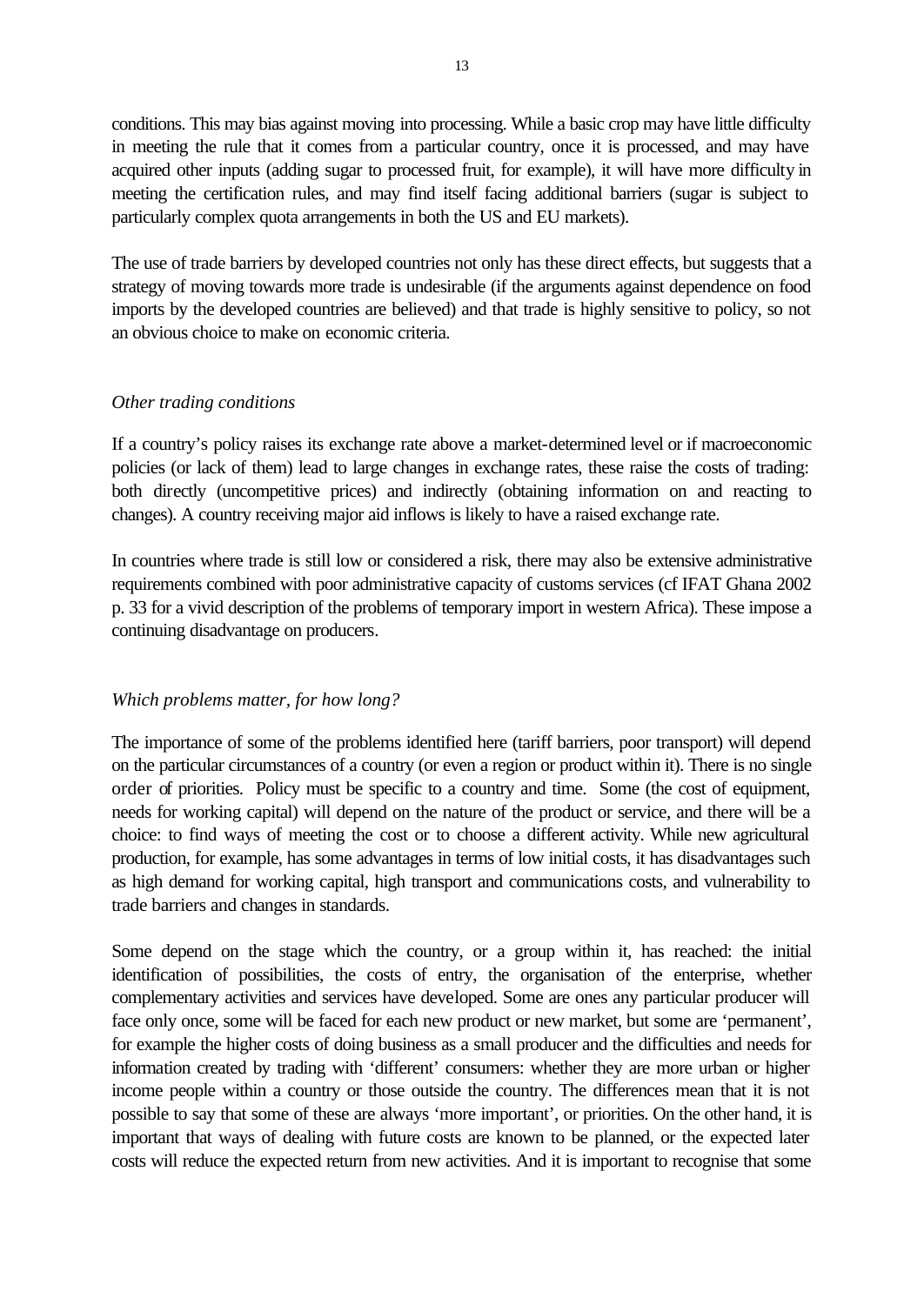of the costs are permanent, and therefore need permanent intervention. High tariffs or low quotas, for example, may not matter immediately for a producer who is only beginning to identify the possibility for a local market, but if he expects them to remain, he will perceive a permanent limit on his scale of production. In the next section, therefore, it is important to distinguish long-term, interventions which adapt to changing needs from one-off actions.

For some of the obstacles to markets, particularly the ones to international trade: of policy, of information, and of costs, there may be a permanent role for some external agency whether public, private, or alternative trader, to provide information and services which cannot be provided at national level. For others, more directly related to production and local infrastructure, there may be a permanent need for something at the national level; some require government action, others could be private. Some are areas where producers in developing countries, in particular new, poor producers, may be at a disadvantage: for example they lack access to services which themselves require time to emerge, suggesting a possible role for external support to their governments.

### **Different ways of providing market access: advantages and disadvantages**

This section will discuss how different market structures and official interventions contribute to helping new producers meet the requirements for market access. Table 1 indicates some of the ways in which each of these helps at each stage of market access. It cannot include all potential effects. We will also, however, consider the role of producers in the developing country, and how they can take their own initiatives. While external efforts can provide assistance, they may not all or always be present. It is important to know how far direct action by a company can take their place.

### *Direct foreign investment and ownership*

Direct ownership of a local producer by a foreign company occurs only if the foreign company has identified a market, whether a retail market or one within the company in the case of outward processing of part of its production. In either case, it will already have ways of keeping in contact with the market and changes in it, whether of tastes or standards. Companies will choose investment if the advantages of direct control of production (because of technology demands or reliability of supply, for example) exceed the costs of ownership. This is uncommon, and indeed decreasing, in agriculture or in the types of clothing and other textile production which are often a first stage of production for developing countries. In coffee production in Kenya, for example, there has been a partial transition from foreign ownership to reliance on local producers, and the remaining owners are pessimistic about the future of plantations. One disadvantage of ownership in widely scattered production like agriculture is the high administrative overheads. Where companies are able to obtain the same control of production through independent farmers or cooperatives, they prefer this.

Foreign ownership also suffers, for many new producers, from the reputation and experience of foreign investment in areas like mining as well as in plantation agriculture where there was little local participation or power. In some sectors, investment in manufacturing processing, for example, however, foreign investment has been a major driver of access to foreign markets with strong effects on increasing incomes in some countries, notably in south east Asia and Latin America. This can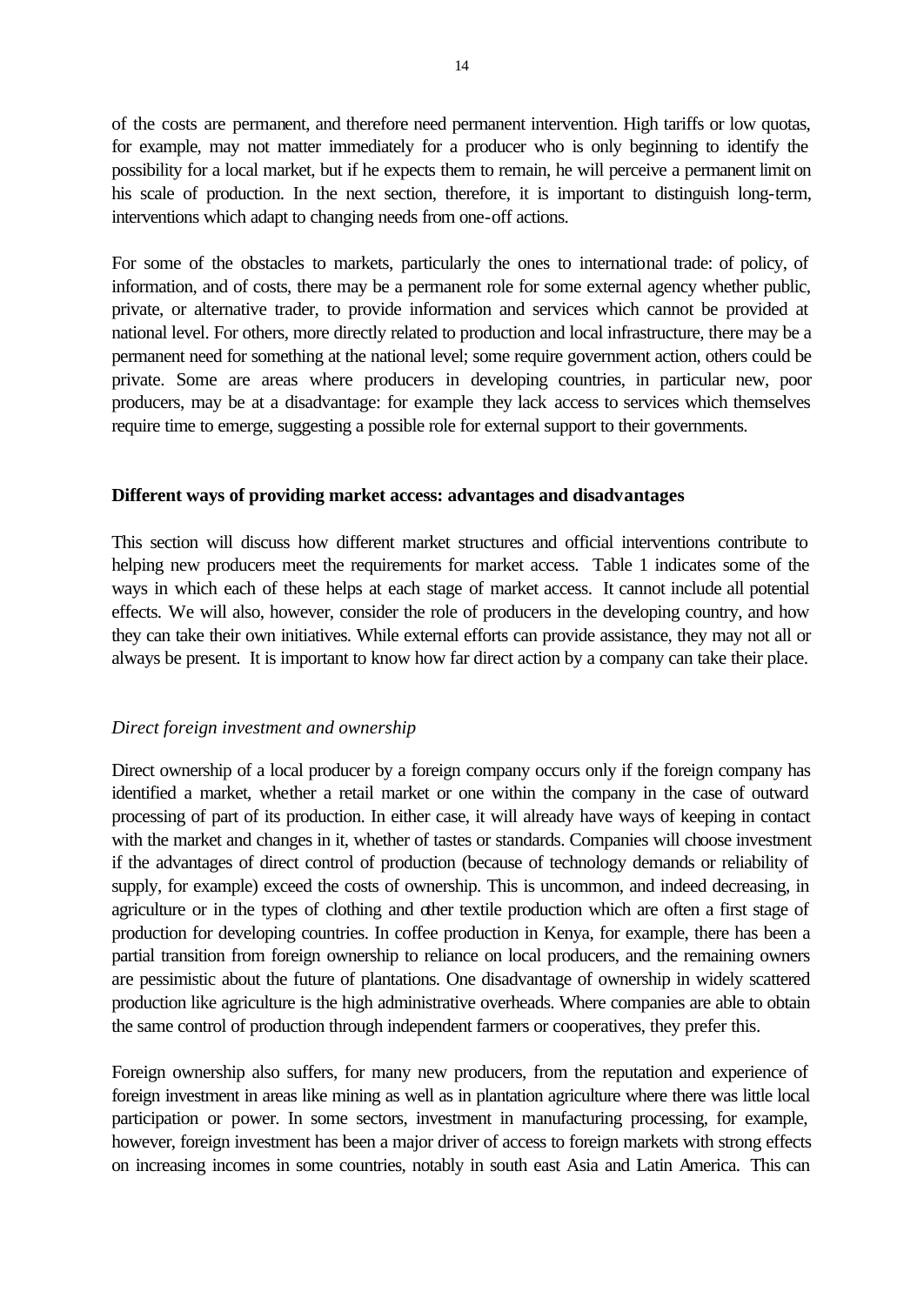have significant effects on poverty. (Table 2 summarises how the different initiatives can affect poverty.) The old style, plantation and mining companies, are increasingly finding it desirable to subject their operations to general environmental and social standards (for example *Financial Times 2* December 2002 on Chiquita).

As Table 1 summarises, foreign investment can provide all the basic marketing and production functions. Investors also have experience (and scale) to meet transport needs. In addition, the experience of such companies with other markets leads them to try to alter government policies that add to the cost of trading (unlike a local company, they know that there are alternative ways of administering standards or customs, for example), and their size gives them a significant possibility of successful lobbying, in both host and home countries.

An alternative form, of companies from developing countries investing in developed countries (thus obtaining direct access to external markets and to market information) is emerging in some of the larger developing countries, notably India and Brazil. As the Brazilian examples include fruit juice production, this is another way of rural people gaining access to markets.

### *Large direct private buyers*

The traditional major sector where these dominated was clothing and household textiles. There, the pattern of large companies (retailers or clothing producers) in developed countries providing regular orders, market information, and advice (often mandatory) on technology and means of production to companies in developing countries, without taking the responsibilities of ownership, has been well established since the 1970s. This had significant effects on rural poverty through providing new jobs for workers, many of whom migrated to centres of production, and many of whom were women. In the 1980s and 1990s, as discussed above, a similar pattern was adopted by large buyers of horticultural products. In the case of clothing, the model was derived from the relationship which textile and clothing companies and retailers had traditionally had within developed countries, where some integrated companies had coexisted with those specialising at one end or the other. In agriculture, the shift was not from local purchases to imports, but, for both local and imports, from *ad hoc* purchases of products as undifferentiated commodities to differentiation and control.

There are many variants in both investment and buying. (Some depend on legal requirements in the exporting country.) In spite of the state-organised marketing of cocoa in Ghana, a major UK chocolate company had a very direct relationship with farmers until the 1970s which provided many of the same guarantees of quality and process that ownership would. This is a type of relationship that is also often used in tourism (hotels or tour company branches have various forms of management or franchise arrangements with an international company) (see Box 3).

As indicated above, the emergence of external standards may be weakening one of the conditions for this model (the need for a known company to guarantee quality is premised on the absence of any agreed general standards), but this has not yet altered the model. The local companies had to be (or be capable of being made to be, with the advice which buyers were willing to provide) themselves strong and reliable enough to make commitments on product quality (and increasingly also on processes of production). This is, therefore, a model that needs some initial conditions in the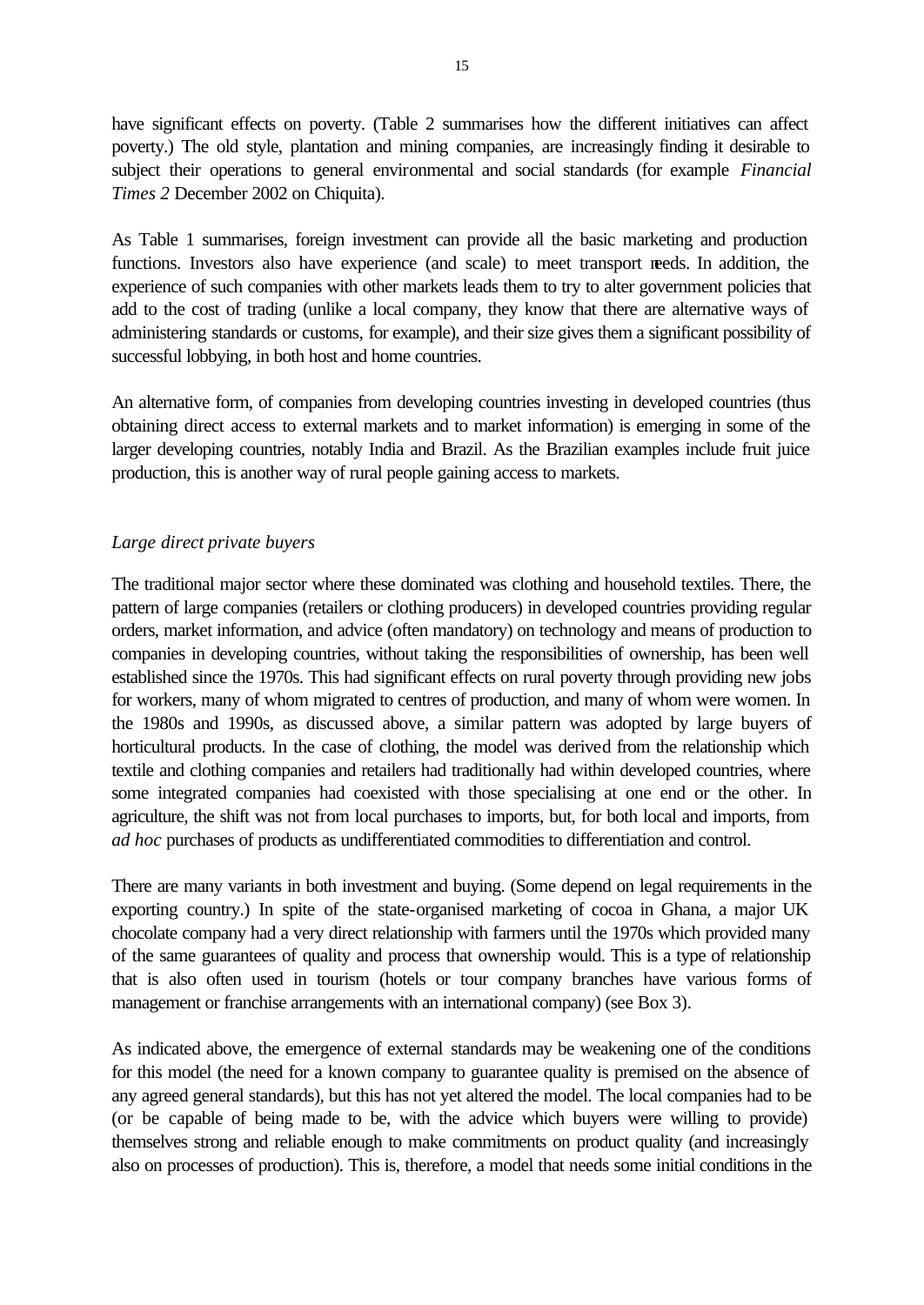selling country. While (as Dolan, Humphrey 2001, p. 7, suggest), these are not 'networks' because large buyers and smaller sellers are unequal, the need to have a credible partner puts some limit on the inequality, suggesting that the alternative formulation, of a hierarchical value chain, is also inappropriate. If a company is dependent on only one foreign buyer, it is effectively subject to its controls and initiatives. If it uses its experience from an initial contract to find other buyers, the relationship changes.

Buyers (Table 1) provide the same information and marketing advantages as traditional private investors, and partial access to their production and technology advantages. They do not provide the direct production inputs, but do offer technical advice and some training. On finance the evidence is that they do not normally provide special credit terms to their regular suppliers. Where they are experienced traders and large companies, they may have the same motivation and bargaining power to try to obtain changes in policy to favour trade, but they will have less direct contact at local level with policy, so their policy interventions may be less effective. The horticulture companies are less experienced in policy-lobbying than the clothing and textile.

Foreign buyers and investors need not have any direct interest in looking for poverty effects from their activities, but the nature of food and clothing production where this system is prevalent does increase the demand for the labour of poor people (Table 2). Where there are official or industry standards on the nature of production, there may be additional effects, but it is necessary to analyse in any case whether improving the standards of those employed will have an effect on employment (if the standards increase the cost of labour, they could reduce employment) and judge the tradeoffs. They normally offer fixed price contracts, reducing the risks of fluctuating prices (found in both traditional auctions and direct selling).

### *Initiatives by developing country producers*

This is in a sense the 'base case' of what is done in the absence of external private or public sector intervention, and it is often very successful. In Guatemala (Wadsworth 2002) production and export of snow peas was developed by local producers, led by a foreign entrepreneur (providing the market knowledge). There are other similar cases for the agricultural commodities which were never standard commodities (much analysis of exports in Latin America in the 1980s, for example, turned away from seeing manufactures as the solution to looking for private initiatives in 'non-traditional' exports, which became virtually an official classification). Obtaining information both about trading in general ('awareness') and then about specific market requirements has become much easier and cheaper with new communications, and there are extensive examples of small firms (including service providers like guesthouses or tour companies) using internet resources for obtaining information about demand (weather information to determine agricultural conditions in other potential supplying countries was an example cited by a producer in Zambia), about policy changes, and for marketing and for direct selling of their products. (See Bonaglia, Fukasaku 2002, pp. 77-78 for an example from a leather producer in Ethiopia.) Subcontracting from a local trading company to many individual farmers as well as to cooperatives is found among agricultural producers. Some cases could be classified as either contracts by a foreign buyer or initiatives by a local seller (paprika in Zambia, for example, where a local entrepreneur sought foreign buyers, or within the alternative trade sector, the emergence of a cocoa cooperative), where there were initiatives and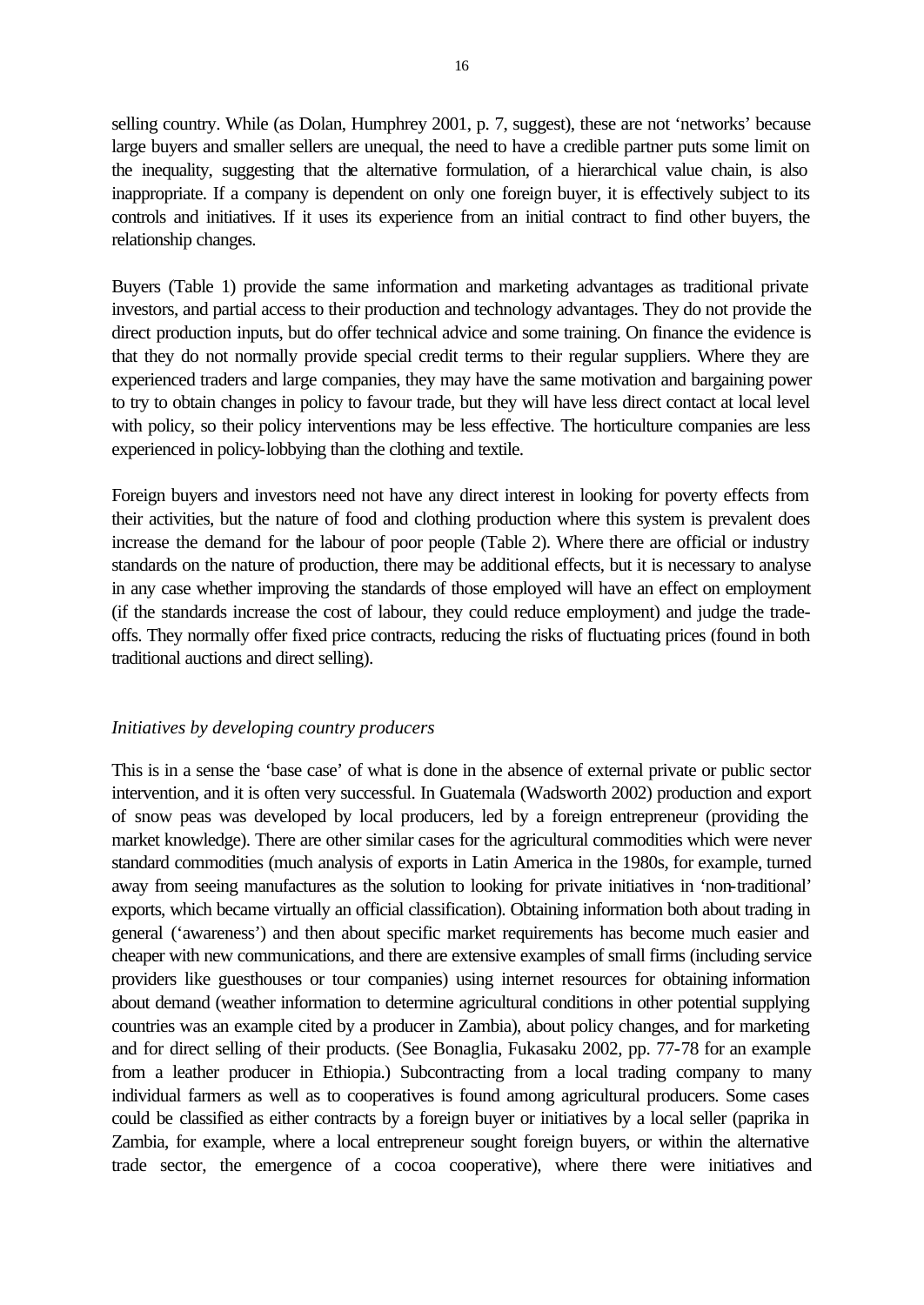responsiveness on both sides. Which one is emphasised in analysis can depend on preconceptions about the role (dominance) of foreign buyers.

One of the traditional barriers to entry by small traders to international markets has been the difficulty and expense of making cross-border payments. The growing use of credit cards (between pairs of companies as well as between final consumers and companies) and the simplification or elimination of foreign exchange controls have made possible obtaining these services, including enforcement of payment, in a standard form and at a lower cost.

Although lack of commercial consultancies has been considered a disadvantage for producers in developing countries (WTO, OECD, 1997, p. 11), this is becoming less true. In even the poorest countries, local consultancies on trade are emerging, to spread the costs of information and of dealing with administrative requirements among a range of potential small producers and exporters, and private financial services are developing. The Guatemalan experience (Wadsworth 2002) stresses the dependence of the producers on other companies, a parallel growth in intermediaries and exporters'. There are producer and exporter associations which provide some exchange of information of the type found in developed countries in many middle-income countries, although these are, of course, least likely to be important in countries where there are still very few producers. The exception is in agriculture where farmers' organisations may be well established (cf Zoomers 1999, p. 81, on their role in Bolivia).

What small companies cannot normally offer or obtain from their trading partners is long term, regular relationships, unless the partner is a large company with a regular demand. This raises the cost of marketing, and means that they could benefit from some form of guarantee or certificate of quality (for the company, not for the product). They have fewer of the elements needed for market access than companies with foreign ownership or partners (Table 1) but reduce poverty through both income and empowerment effects (Table 2).

#### *Alternative trading companies*

Motivations given for establishing fair trade enterprises may be based on a distrust or distaste for commercial trade. This is the view, that markets do not normally reduce poverty, but if restructured, they can do so. This influences the nature of the alternative patterns suggested and it may affect how alternative trade can be linked into the rest of the economy.This is sometimes a view that ordinary, purely market driven, trade is corrupt. This can be perceived at micro or macro level. Some argue that lenders or buyers 'cheat' producers by false weights or underpaying (e.g. www.divinechocolate.com, Shared Interest 2002). Any system, however, can have corruption, and any system (including fair trade ones) needs monitoring and checks, so this is not a sufficient reason for seeking a different type of trade, unless, as is implicitly assumed, those who trade in ordinary trade are more corrupt than 'fair' traders. At macro level, 'The rationale [for Fair Trade] was in part a political reaction to theories of free trade, capitalism, and the power of the Trans-national Corporation (TNC) which would lead to the poor and marginalized being exploited or excluded.' 'Traditional business models were fundamentally flawed and…the only way to make them fairer was to set up a parallel (or alternative) trading model' (Redfern, Snedker 2002 pp. 1, 5). Even if they do not assume that commercial trade is corrupt or systematically unfair, some fair trade supporters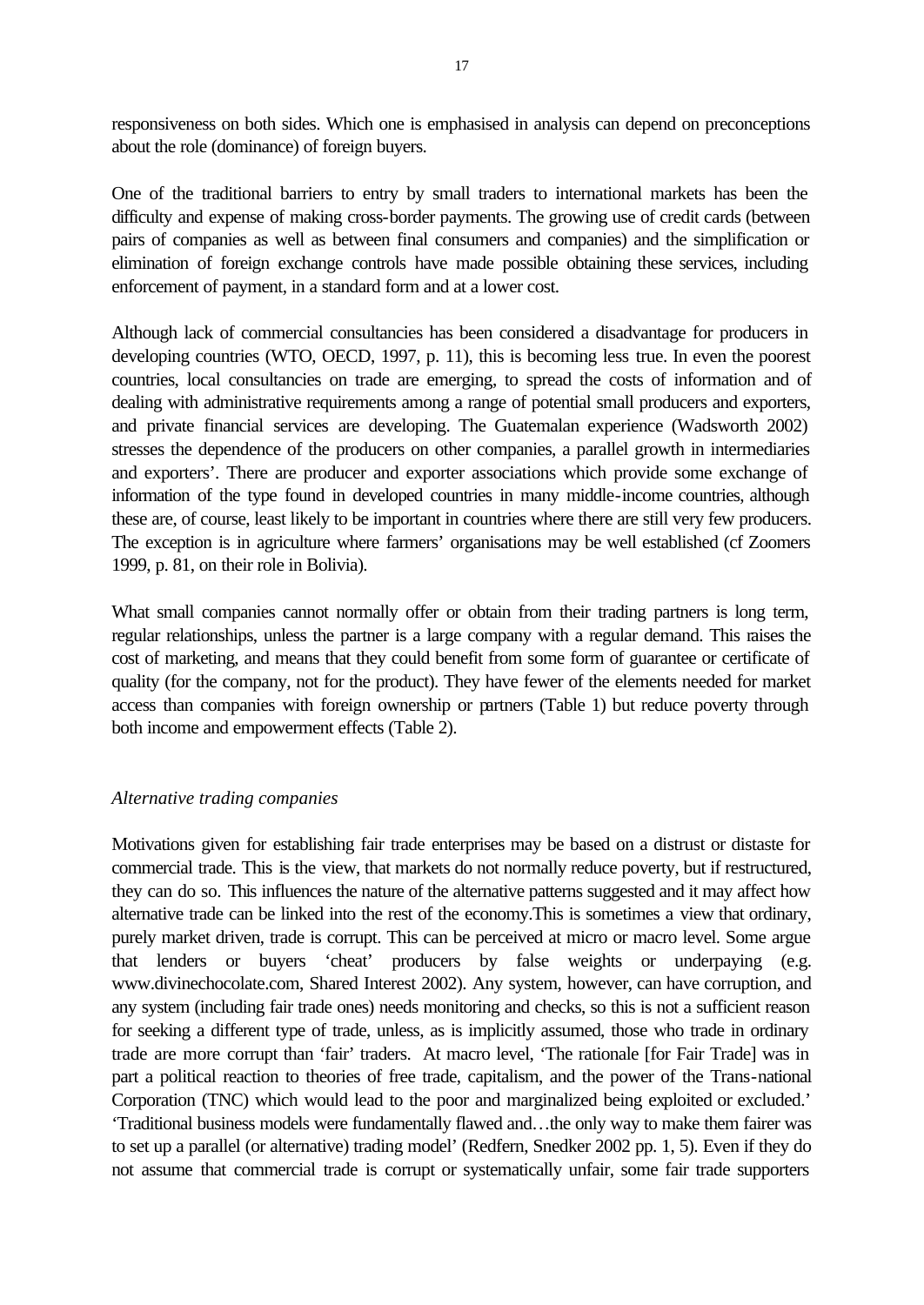consider it inadequate because it does not develop a relationship of concern about conditions and the nature of production between seller and buyer. Such assumptions can lead to distrust of any relationship to commercial trade, and a desire to restrict trade as far as possible to other fair traders ('It is the Africa Regions Position that most of the trade generated should be delivered within the IFAT movement' IFAT, Africa 2002, p. 3). This greatly reduces the potential income of any fair trade enterprise because such companies are still a very small proportion of the market.

There are commonalities, but no standard model for alternative trading companies. The definition accepted by the federations of organisations (Fairtrade Labelling Organizations, International Federation for Alternative Trade, Network of European World shops, and the European Fair Trade Association) is constructed in terms of being 'alternative', of general objectives: 'sustainable development for excluded and disadvantaged producers', and three general methods: 'by providing better trading conditions, by awareness raising and by campaigning' (www.traidcraft.co.uklfs\_fine.html).

There are possible conflicts between poverty and the other concerns of fair or ethical trading movements: the environment, food safety and inputs to production; labour conditions; the broader social conditions surrounding production. Companies need to recognise the conflicts and establish priorities and ways of making choices among them, and the way in which these choices are made is itself an indication of where power in the companies lies.

The alternative trading organisations add a different approach to marketing: they want buyers to be informed and concerned about the nature of production, not only about the quality and other characteristics of the product (perhaps only secondarily about the product). While they believe that such consumer interest already exists, and is growing, they also see it as their responsibility to change the market by strengthening it. This interest is regarded as desirable in itself by the fair trade supporters. It could also lead to an increase in demand for fair traded goods, or it could lead to a demand for other types of public or NGO assistance to poor people in developing countries. If fair traded goods offer a higher return to producers, either of these effects could mean that increased concern made a contribution to poverty, but neither of these has been demonstrated. If such interest is important and growing, there may be no conflict here between this objective and increasing income to producers (and thereby reducing poverty), but concentrating on a particular part of the market, defined by the nature of its beliefs, rather than simply by its demand for a product, is potentially a limit.11 There is also a risk that, because this approach is shared by those who want to differentiate their products by other characteristics (organic, environmentally friendly, labour standards), fair trade production will either suffer from others' attempts to define a market advantage or incur increased costs because they will need to meet some of the other standards as well. Fair trade products have much higher shares in speciality ranges (for example ground and roasted coffee, rather than instant) and they are normally more expensive, so that they are competing within the quality section of the market. This means that they need to acquire a reputation for quality, as well as good process. The fair trade associations and at least some of the companies also take a direct role in lobbying for aid and trade policy changes. For those who distrust trade, this lobbying may be constrained, and it may be difficult to work with commercial traders for general pro-trade changes in government policy.

OXFAM in 1964 was the first example of a European organisation engaging in what is now called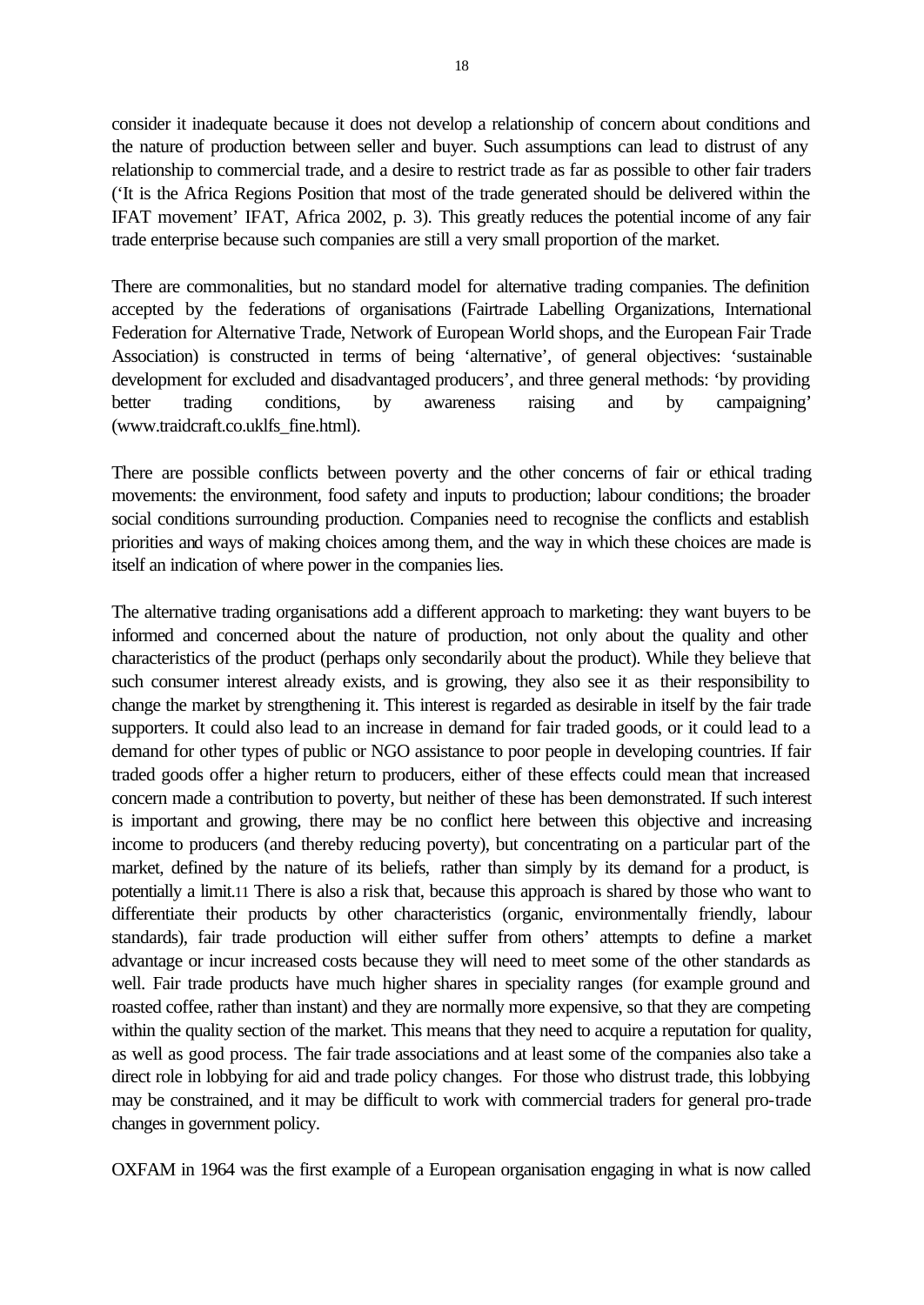fair trade (Redfern, Snedker 2002 p. *5).* There had been earlier examples through churches, and some of the current organisations, like Traidcraft, retain a religious element (which, again, may restrict their potential market). After a period when companies tried to deal with too many products and suppliers (see Redfern, Snedker 2002), there has been a consolidation.

In practice, fair trade has been confined to agricultural or 'handicraft' production and, in services, to finance and tourism. In goods, the Fair Trade logo has only been defined for coffee, tea, cocoa, honey, bananas, mangoes, orange juice, and sugar. Some of the foods initiatives are discussed in more detail below. Handicrafts, apparently defined as small scale manufacturing, as they need not be traditional products for their origin, have not fitted into a defined quality market, as foods have, and have not made the same links to commercial markets. They provide income, but not significant access to normal markets.

There have been some initiatives (notably in southern Africa) at designing tourism projects deliberately to use 'marginalised' and poor people and also to encourage commercial tourism providers to follow 'pro-poor' standards. The development of these is still preliminary. As in goods, poverty objectives are joined by environmental and social ones in many of the initiatives, creating potential conflicts. Finance, identified as an important constraint on market access, has attracted some alternative trade initiatives (see Box 4).

As well as their own direct activities, some companies have links with NGOs who will act to provide non-commercial assistance. Traidcraft, established in 1979 as a trading company, in the 1980s established Traidcraft Exchange to build capacity, using income from its trading (Bird, Snedker 2002). Others are able to mobilise NGO assistance (for example to develop a company's production to export standard) through regular relationships. Day Chocolate has NGOs on its Board, and works with them on campaigning.

The alternative trade concept emerged in developed countries. That and the emphasis on building links between producers in developing and consumers in developed countries led to an assumption that they should be involved in international trade. Some are now, however, seeing that the objectives for developing countries, of bringing marginalised producers into markets and reducing poverty, need not involve trade. Traidcraft, for example, is using Traidcraft Exchange to develop producers for any markets, and the East African market has been identified as the relevant area for both agricultural research by ICRISAT and trade policy for alternative traders in the region (Mbise 2000).

Companies involved in fair trade emphasise the importance of building an effective producing and trading organisation. Marketing must use normal marketing skills, not only (sometimes not at all) appeals to concern about poverty. They emphasise their responsibilities and objectives as trading companies (Traidcraft is considering becoming a dividend-paying public company Bird, Snedker 2002 p. 4).

Some fair trade initiatives depend on existing organisations; others start from potential traders in developed countries identifying possible producers in developing countries. Traidcraft specifically looked for 'marginalised' producers, not for companies that were already active and taking initiatives. Tropical Wholefoods also built up farmer groups (NRI Guide 2002), but its new strategy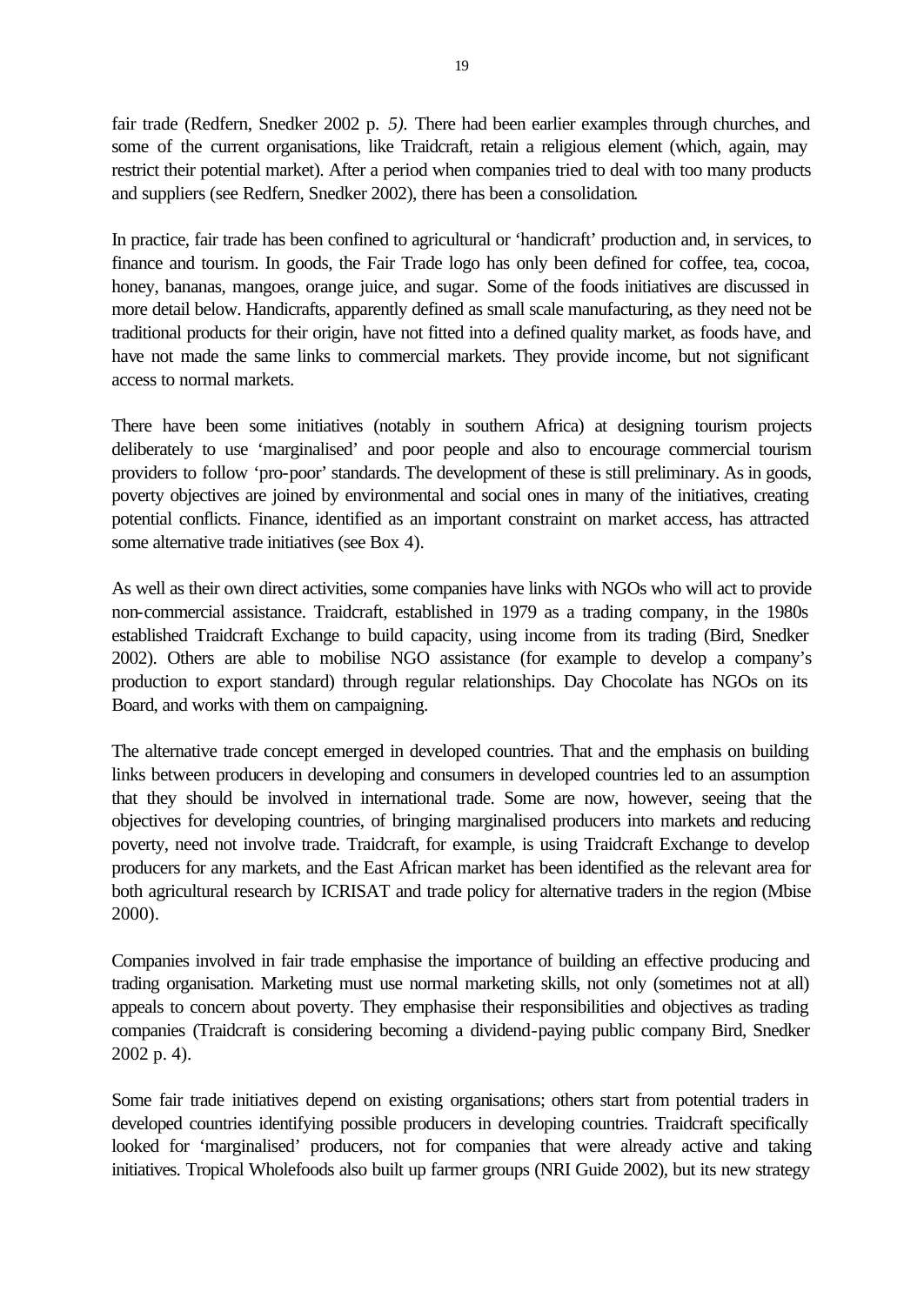is to develop new products and extend the use of its existing supplies. Other fair trade companies also see looking for new products, related in retail terms to their existing range, as a strategy. This suggests two different types of approach, temporary and permanent: seeking to develop and then maintain a viable fair trade company or trying to develop the conditions for one, and then moving on to new production.

The origins and present structure of the linked chocolate companies, Kuapa Kokoo and Day Chocolate (see box) depend on the existence of both a strong organisation in the exporting country, which now supervises buying, quality control, and technical assistance for is members, and the experience and the access to markets of the company in the UK. They also depended, as any business establishment does, on particular circumstances: a reform on the supply side coinciding with a search for suppliers on the demand side, and the skills of the individuals on both sides. Excluding the fair trade element, it is similar to the linking between producers and sellers of either the external buyer or the developing country enterprise 'models' already discussed; in this case the larger company (as well as the one 'investing' in the other) is the developing country producer (see Boxes 5, 6).

For markets which don't have a world price, most notably in fair trade 'handicrafts', it is much harder to estimate the extra income provided by fair trade. But Hopkins (2000) in a study of Oxfam's trading activities demonstrates that fair trade is perceived to have other advantages by its suppliers, as well as higher prices: higher income and more opportunities for female workers, better financial terms, more appropriate timing of the work, more technological advice, training, including greater confidence, and some access to other markets by offering an example of sellable exports. Some firms had, however, remained very dependent on sales to alternative trade organisations. One explanation suggested was that Oxfam 'intervenes directly in almost all aspects of the fair trade chain...this whole range of intervention was virtue, and a necessity, three or four decades ago, at the beginning of the fair trade movement. However it might now have become a constraint, as it makes it more difficult to complete with mainstream buyers (that have typically adopted more flexible and specialised forms of participation).' (Hopkins 2000 p. 43).

The questions of whether normal trade is good, but improveable, or inherently bad, and of the relative importance of increasing sales and increasing concern also affects the way in which 'fair trade' by non-fair trade companies is treated. While fair trade companies are accepted into the organisations on the basis of their general approach, companies which can demonstrate that particular products or activities comply with agreed standards can use a Fair Trade logo. It is defined for particular products (with particular characteristics for each: the Fairtrade Foundation points out that those appropriate for farmers who sell their products, as in coffee, may not be for tea growers working on estates, www.fairtrade.org.uk/standards.htm, Redfern, Snedker 2002, p. 27). Such companies must assume that 'concern' exists (so the label adds value to their product), but they do not seek to increase it. If increasing consumer concern matters, there could be a conflict between increasing the gains from increasing supplies to the current market for fair trade and using dedicated companies to increase demand in the future. If commercial companies can claim also be trading fairly, this cannot be consistent with an assumption that normal trade is fundamentally unfair (see also Redfern, Snedker 2002, on fair trade and ethical trade certification), so that there is a conflict within the system.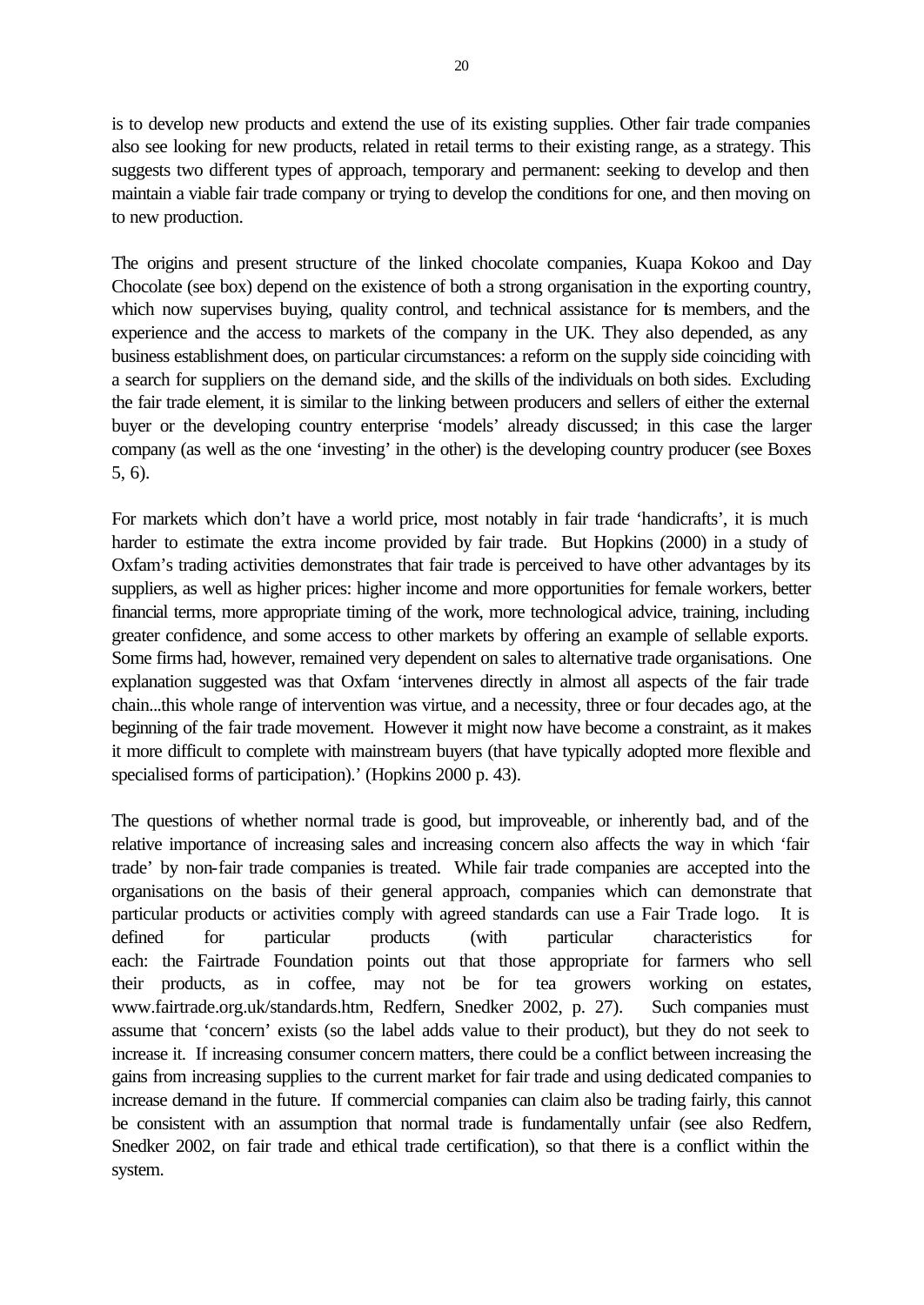Alternative trading companies can be considered as variants of the local company and external buyer models, with some additional objectives added, which may prove to be either constraints on poverty reduction or additional contributions to it. In some circumstances, however, they have elements of the foreign investor role: Traidcraft, for example, claims to have an 'influencing' role across all its activities (Bird, Snedker 2002 p. 12). This is more a characteristic of ownership than of the relationship between buyers and sellers (although in long term relations this dividing line is difficult to draw). Interestingly, in discussing the shift from exclusive focus on exports to encouraging the most appropriate market, Traidcraft apparently expects a leadership role ('TX will look for the right market for each given context' Bird, Snedker 2002 p. 3), and OXFAM trading may have failed partly because it attempted to intervene too much (see above). In contrast, in chocolate, where there is a more contractual relationship, Kuapa Kokoo could emerge as an independent cocoa seller (suggested by World Bank Ghana 2002). It can be as difficult to define where market power and decisions on new initiatives lie in the fair trade companies, in spite of their concern about the problem, as in commercial importer-supplier relations. There is, of course, a range of balances, depending only partly on ownership.

In many ways, fair trade companies have the same relationships and impacts as private buyers (Table 1), with some additional input into production and organisation. Their poverty impact (Table 2) may be increased if there is an additional effect through lobbying on aid. Fair trade companies' reliance on their own reputation as the guarantee that standards are met may be cheaper for small producers (external standards, as discussed above, are costly for small producers), but weakens the market power of the producers; they do not have a certificate and reputations that they can use in other markets.

### *Export promotion agencies (and other local government policy)*

Export promotion agencies exist in various forms in most developed countries, and were encouraged in developing countries in the 1960s and 1970s. Then, in spite of the excellent performance of some countries which depended heavily on them (e.g. Mauritius, with MEDIA), they were criticised as ineffective (e.g. Keesing, Singer 1990). The problem is that such criticisms, while perhaps valid for the agencies studied, did not indicate what the alternative could be.<sup>12</sup>

Not surprisingly, more careful study indicates that the agencies were variable in quality. It is important to define what they can be expected to do. They can act as an information point, not directly on the market conditions and standards in a potential importer, but on the sources of information and assistance that exist. They are more likely, therefore, to be useful as a first stop, for a new exporter, than as a continuing resource. They also provide a point of contact for potential importers, with the better ones offering introductions to potential suppliers and at least an implicit guarantee that companies introduced are reliable. They offer less than direct actors (Table 1), but can be important for their indirect effects (Tables 2 and 3) because of their potential impact on those who are effective.

It is not surprising that new agencies facing inexperienced exporters produce dissatisfaction and complaints on both sides, and that the best examples are from middle income countries, with some experience in exporting. They have to establish the channels to obtain information, and learn the skill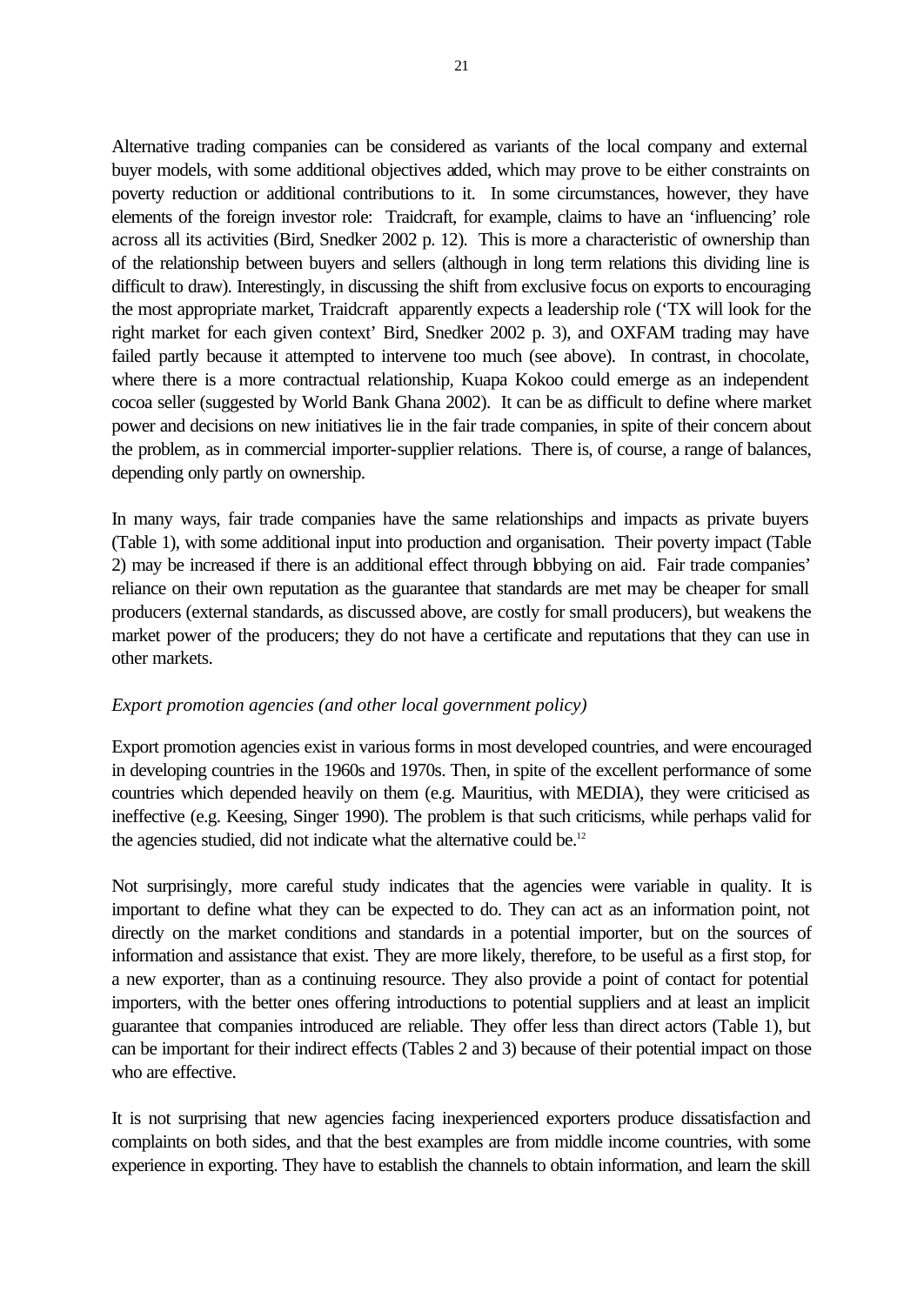of consultancy. And by the time an agency is competent, most existing exporters will not need it, while new users have less voice. If the services which a 'good' agency provides cannot be provided by an inexperienced, probably under-resourced one, they most be provided by donors (the alternative public sector) or by private investors or buyers (increasing the dependency of local producers on these). In the absence of these, local firms must bear the costs of providing the services for themselves. None of these is satisfactory, so even weak agencies have a role. Even where agencies fail, they may create awareness of the type of services that ought to be provided, and substitutes may emerge.<sup>13</sup>

While Latin American examples suggest that responsive agencies, providing services, not picking winners, work best, Asian examples of government intervention indicate that a more active role is possible. There, and in Mauritius, the interventions were not only through the export promotion agency, but through broad cooperation between private sector leaders and the government. This can exclude small and medium sized producers (except in a small economy like Mauritius). There is also the risk that if government interest shifts from rural to urban development, then support will be targeted there. For this reason, in the long run, a spread of private and public agencies provides more security of advice.

Other types of services which governments can provide in a way to benefit traders could include most types of government activity. Setting up a new company, moving into new activities, and crossing international borders are all actions which are subject to government regulation, and the efficiency with which this is administered is a major benefit (or cost) for companies. Governments which consider trade and encouraging new production priorities put resources into this (Malaysia and Singapore provide obvious examples, as well as Mauritius), while those which distrust trade or large countries for which trade is relatively less important are less helpful. As with the demand for private services, it is the initial period when there are few exporters, with little political strength to ask for policy change, but the strongest need for good services, when the difficulties will arise (see Box 7 for a Mexican example).<sup>14</sup>

### *Import promotion agencies*

During the 1960s and 1970s, at the same time as developing countries established export promotion agencies, some donors and international agencies established agencies specifically to promote trade from developing countries: GATT established the International Trade Centre in 1964 (now also related to UNCTAD), and the most important single donor agency, the CBI in the Netherlands dates from 1971. These had similar roles to the export promotion agencies, and like them, were not intended to provide production assistance. They therefore deal with companies which are already established. (They also, of course, do not directly assist companies trying to sell to their home markets. $)^{15}$ 

The CBI remains the standard by which other programmes are judged by exporters who have used it, and the one with which all companies and countries interested in export promotion are familiar. Its mandate is specifically to deal with what it defines as 'export ready' firms, those which are aware of the possibility, which have reasonable production systems, but which need specific market knowledge and the ability to adapt to it. It provides both basic information, on the official and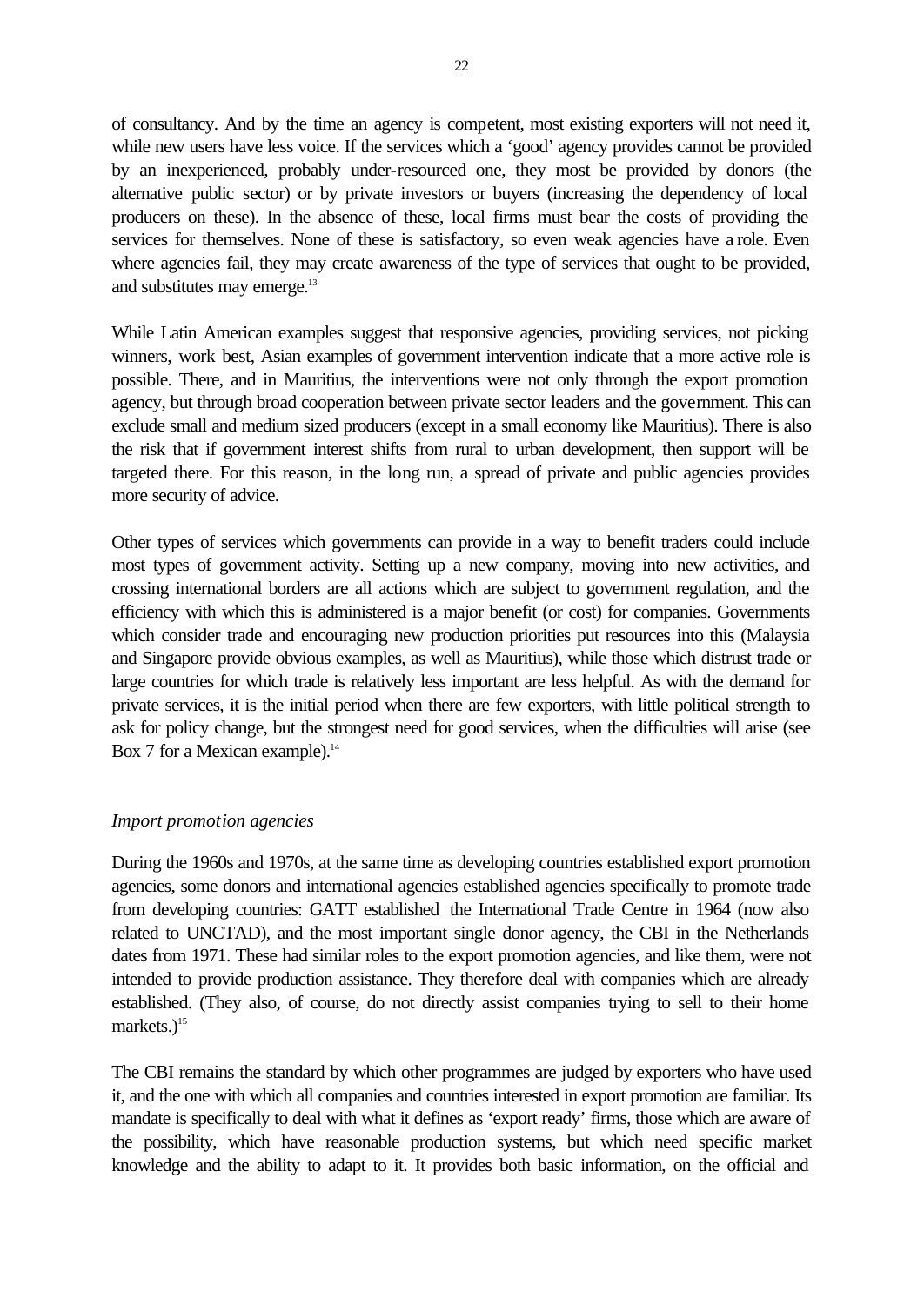marketing requirements to sell a particular product or service, and specific seasonal information on fashion or other trends. It is able to help small companies. The general information on its web site (www.cbi.nl) gives extensive background information on markets and on legal requirements such as health and labour standards. It sees its role specifically as helping at the point of entry into a market. For future market information, it arranges contacts with potential buyers, both directly and through trade fairs. It tries to work with a set of firms from particular industries and a limited list of countries at any one time, so that it is not always available for a particular firm or sector. It sees its purpose as advice to companies in how to plan and operate in a way that they will achieve a 'firm and lasting position on the EU market'. It is very much dealing with developing companies, not just individual exports. It takes the 'export ready' dividing line seriously, both rejecting firms that are not able to make a serious attempt at identifying their export potential and withdrawing after a maximum of three years. But it can refer not-yet-ready companies to other parts of the Netherlands aid programme if this is appropriate. Companies in the alternative trade sector also use the CBI. Although most of its activities are directed at companies, it does include export agency officials (and also Alternative Trade promotion officials) in its training programmes, and had a limited programme to target individual countries (for short periods).

Other individual country agencies have provided various parts of these services. (All support services as well as goods). Some take a longer view of their assistance and deal with an industry, rather than in individual firm. The UK agency, DECTA, had some country programmes in Ghana and India which attempted to do this, but was generally a responsive service providing particular services or introductions for firms, not a multi-year programme. Although its information and introduction services were considered useful by exporters and importers surveyed (Page 1994), these were less useful than the wider services provided by the other agencies. (See Box 8 for other import promotion agencies.)

These agencies are doing some things a developed country export agency might do (information, targeted training, subsidies to visit buyers) and some which a private consultancy might be able to do for a larger, better established company. In that sense, they are replacing missing local inputs, but the limitations on what they can do (only export advice, limited sectors, etc.) would not apply to a private consultancy. Their close contacts with importers mean that they can offer both general and specific information on the nature of markets' requirements.

As external agencies, these potentially have more credibility in introducing an exporter to an importer as a reliable supplier (in terms of process and product) (Table 1 compares them). And by concentrating their efforts on a limited range of countries or sectors, they can minimise their disadvantage of having less knowledge of the exporting country than a local agency would have. Like the export agencies, their impact on poverty is indirect.

### *Aid programmes*

As well as the direct assistance to exports provided by the agencies described above, and by targeted aid initiatives, there has in very recent years been a revival of interest within general aid programmes in providing help for trade and production. In the 1960s and 1970s, both direct intervention and infrastructure to assist private companies were common among multilateral and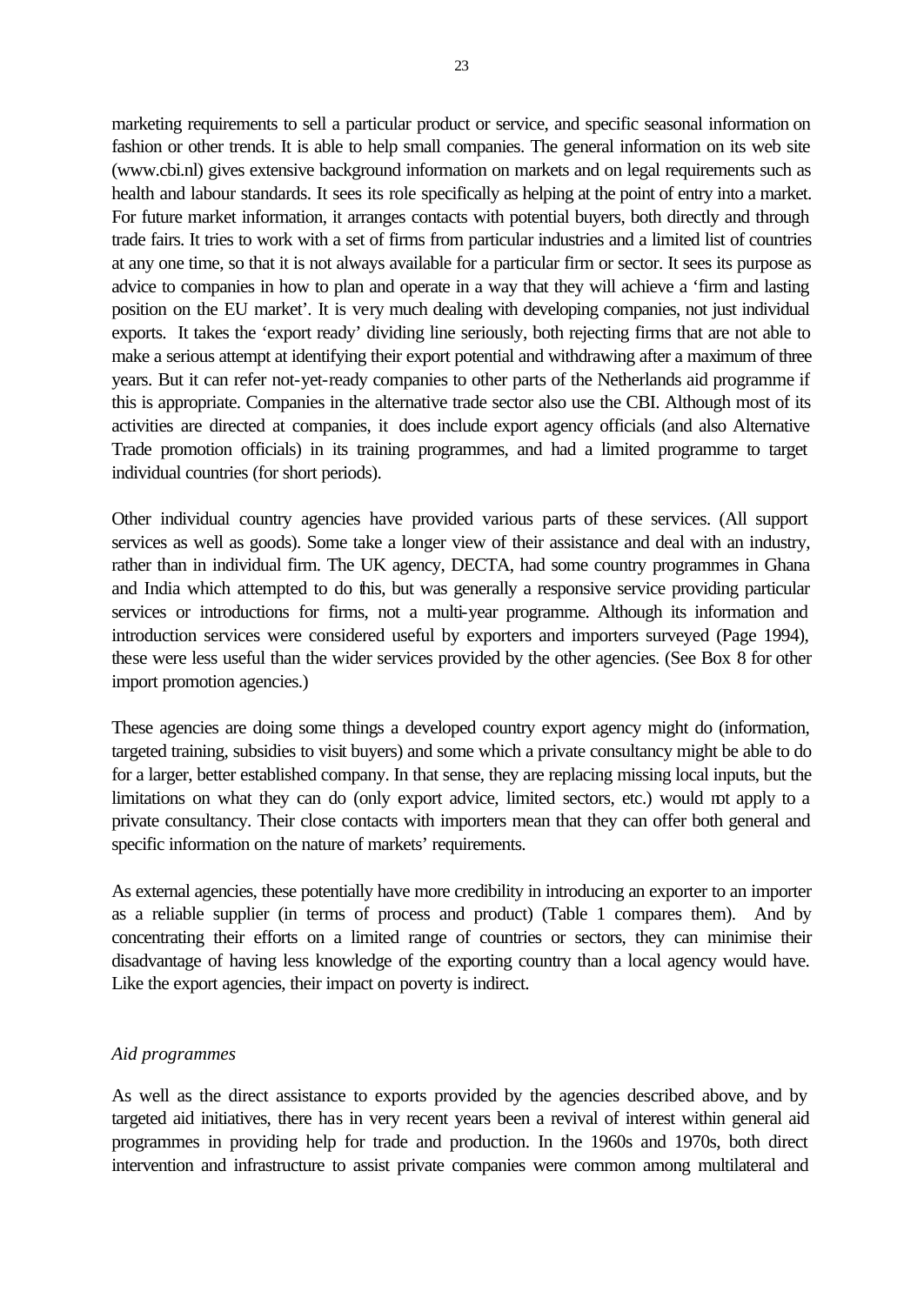bilateral agencies, but then there was a period when both were greatly reduced. Trade and development analysis concentrated on general measures, of 'good' macroeconomic policy and broadly based trade liberalisation. Especially since the 1980s, donors have opposed and avoided direct intervention in private sector production in manufactures and services.<sup>16</sup> Research and extension services to agriculture, and assistance in agricultural support like irrigation, have continued, although on a reduced level, presumably because of the same biases towards agriculture that drive developed countries' trade policies. (Combined with the support to private companies within developed countries, noted above, this has meant a double bias against developing country nonagricultural production and trade.) Support for infrastructure remained less 'fashionable' among donors in the 1990s (for examples, see Zoomers, 1999, p. 74, and DFID 2002), with the growing focus on measures with direct effects on poverty, but this may now be changing.

One UK programme to provide public sector support through investment was investment by the CDC which provided finance to new companies with the intention of selling them as they became viable. This was able to support smaller companies than the joint ventures under the JFC; the programme is being reviewed, and there is now a requirement for a normal commercial return on investment. DFID has two new programmes for African exporters which are intended to look at many of the stages of market access analysed here. Both look at trade as a means of attaining specified goals: poverty reduction (the Africa Trade and Poverty Programme, ATPP – see Box 9) and environmental benefit (a joint programme with UNCTAD), administered by FIELD).

The World Bank has revived interest in helping commodity exporters. It is concentrating on trying to mitigate the problem of price fluctuations, rather than following the private sector trend towards finding ways to alter the nature of markets, through differentiation and new relationships between suppliers and sellers. It has established some schemes to manage the risk of price fluctuations through forward market instruments in a range of developing countries (www.itf-commrisk.org). It has found difficulties because of the lack of liquid instruments for some commodities in world markets and because local policies such as exchange controls can militate against use of market instruments (World Bank, Vietnam 2002, for example; other commodities are also reported on). As the Task Force has decided that a simple instrument is needed, it will need to have a simple price definition.

While targeting aid programmes at only part of the range of market access obstacles (as indicated in Table 1) would be acceptable if there were satisfactory other instruments for the others, there have been failures to ensure a coherent policy. As well as the shifts from encouraging production to macro-economic intervention to poverty-focused intervention to policy-process intervention, there has been little more than lip-service to ensuring coherence between efforts to promote trade and production in developing countries and trade policies in the developed countries (as discussed in the section on tariffs). (EC 2002 supports coherence, but more in the sense of adapting development policy to fit trade policy, than the reverse.)

### *Targeted technical research*

As access to suitable technology is a necessary condition for any marketing, and as agriculture often requires national adaptation of international techniques, the extensive international network of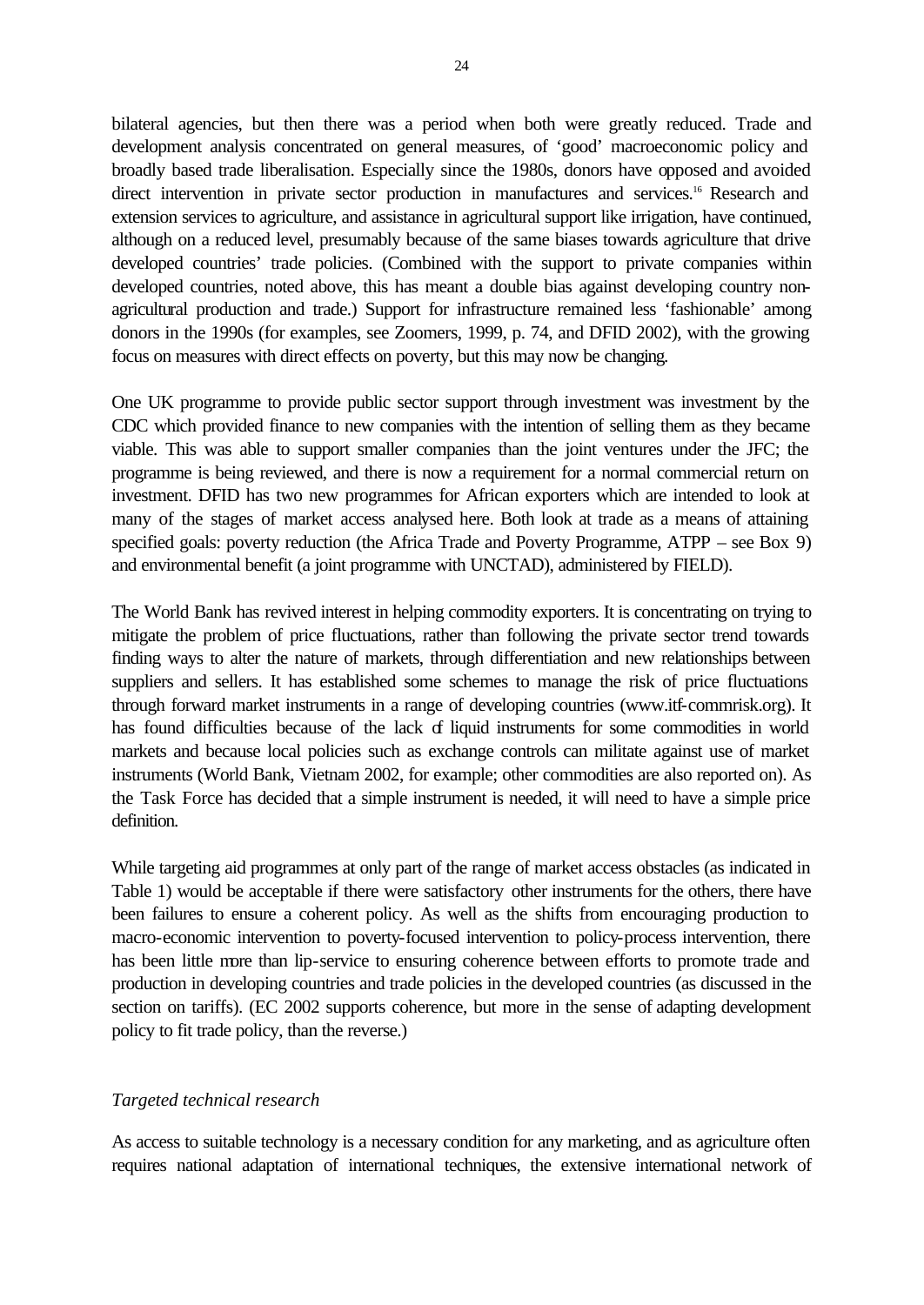agricultural research can be considered an input into market access. By focusing on what is for many countries their principal source of exports, it can provide a major effect on development. It is, however, only recently that the organisations have looked specifically for export markets in developing new crops, and that they have considered the interaction between new production and policy (for example a workshop in 2002 on Poverty Reduction through Transforming Small Holder Systems from Subsistence to Market Oriented). ICRISAT (Nairobi) is trying to tie its research on new leguminous products to developing capacity in the East African countries to look at trade prospects, in the region and beyond it. It has already been working with a US NGO involved in identifying potential buyers and bringing them to producers (Jones et al. 2002 p. 6-7). They are also seeking cooperation on meeting standards, for example on aflotoxins. This is a supply-driven approach, but could be used by local producers as the basis of market seeking.

Agricultural research agencies have come to these initiatives in part from the recognition that one reason that farmers may not adopt the new technology which they develop is poor market returns. This has been more important as a constraint on the adoption of agricultural research in Africa because in the years of the 'revolutions' in agriculture in Asia and Latin America, there was support for farmers to introduce the new technology. In Africa, because of fewer resources and changes in development models, this has been lacking, and adoption has been slower (Wiggins at seminar, 29 November 2002). If the public sector is no longer providing support, marketing becomes a constraint.17 These agencies can act on the marketing and technology aspects of market access (Table 1), with direct effects on rural poverty (Table 2).

### *Agencies promoting small production*

Within aid programmes, many donors consider supporting SMEs an effective way of reducing poverty, and there is some assistance to companies to trade under this heading. But for some official agencies this is a priority. Support specifically for 'small' producers assumes that the nature of the producer is an essential determinant of the effects of production, particularly its effects on poverty. (There are, therefore, some similarities to alternative trading companies.) The support by official agencies is normally to improve the outcome, i.e. based on the second assumption identified in the first section of this report, that trade can reduce poverty, but that there are ways in which the effects can be improved or increased; although some support for small producers may be based on the third view, that they would otherwise be disadvantaged by commercial relationships.

IFAD's strategic objectives cite 'strengthening the capacity of the rural poor', 'improving equitable access to productive natural resources and technology', and 'increasing access to financial assets and markets' (IFAD 2002 PROMER). It identified a new gap in provision for small rural producers following the cutbacks in government support services through structural adjustment. Its assistance is designed to strengthen agriculture and agricultural organisations. Its advantage over export and import agencies is that it targets not only trade, but production for the local market: 'the availability of new opportunities on world markets… should not obscure the fact that the principal strength of the rural economy continues to be supply of cash and food crops to domestic and subregional markets'. It includes non-agricultural rural activities and other areas like adult education, as tools for this. (Quijandrfa et al. 2001 pp. 62, 88, 104), and considers provision of financial services an essential part of support. Unlike the Mexican programme mentioned under government initiatives,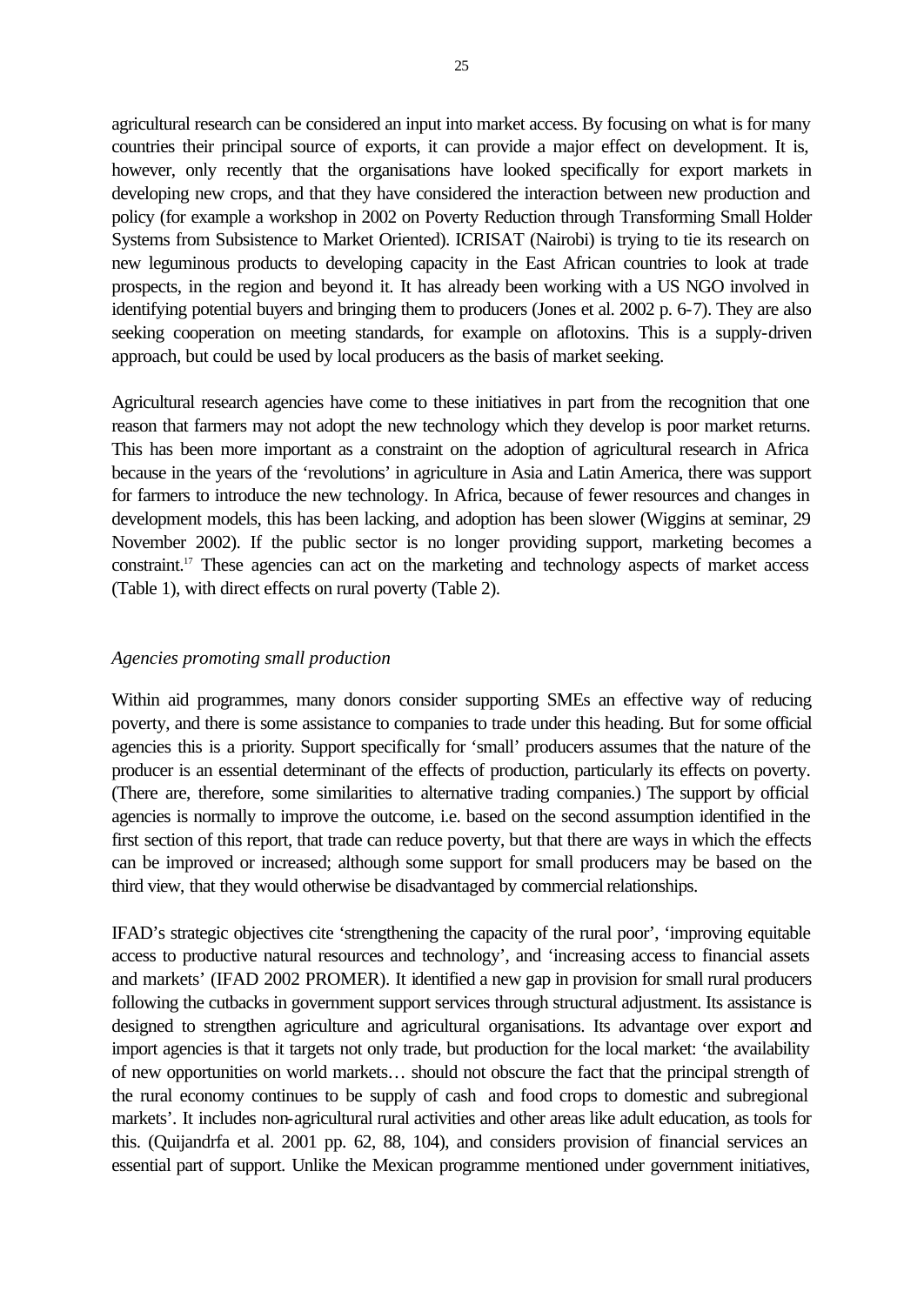however, which sees the advantages of small scale producers in new, small scale, products, IFAD emphasises 'the comparative advantages of small-scale agriculture…with respect to the supply of traditional products' (Quijandrfa et al. 2001 p. 104). IFAD also supports RUTA (Regional Unit for Technical Assistance) to coordinate agencies in Central America working on rural development.

Market access has become increasingly important in its activities. If we compare its completed projects with those on going in 2002 (Hopkins 29 November 2002), the share related to marketing increased from 57*%* to 73%. These figures are much higher than those for the share of marketing in IFAD's activities in Central America, where programmes in the 1980s and 1990s ranged from 1 to 14% (IFAD, Experiencias 2002, p. 3). Programmes there in the 1990s did all include marketing in their training element. There was poor success in marketing outcomes. The problems identified included, as well as initial characteristics (location, illiteracy) many of the range of market access characteristics identified here (quality, demand, lack of market information, lack of infrastructure, and poor business organisation) (see Appendix). The problems of poor use of the information available may stem from the lack of experience of organisations originating in support for production, but trying to move into marketing. The conclusions, that strong producers are needed, that they must learn to identify where the markets are, and that producers must learn to deal with the traditional intermediaries, not replace them (IFAD Experiencias 2002, p. 29) suggest that they are now following a strategy of encouraging links into markets.

PROMER (Rural Microenterprise Support Programme in Latin America and the Caribbean) is designed to reduce poverty and implement IFAD's priorities entirely on the basis of small scale producers and 'microentrepreneurs', although analysis of livelihoods suggests that this may not be a useful way of classifying the poor. Marketing is in fifth place in its list of priorities, following training, information, assistance, and organisation, and most of its initial activities were in training, technical assistance and information (PROMER, Qué es PROMER? n.d.), but it has *de facto* become increasingly important. Some of the problems facing small enterprises are the same as those identified here for market access (see Appendix), but the first, size and geographical dispersion, is one specific to them.

These initiatives' impact comes mainly through their effect on other activities (Tables 1, 3).

### **Complementarities and differences among market structures**

For all the producers and for the agencies directed at exports and imports, the goal is trade and/or production. There may be (most of them would argue that there normally are) important effects from trade and production on poverty and development, but these are not guiding the choice of strategies. For the aid agencies, for the poverty-focused agricultural research, and for those promoting alternative trade, in contrast, it is poverty (or other development objectives) which is the goal. Trade and production are considered to be effective instruments to reduce poverty, and assistance to them is supported for that reason.

Where there are barriers specifically to 'entry' (e.g. awareness of exports), not to maintaining and developing a commercial relationship, there is a role for one-off measures. Where there are permanent requirements, a 'sustainable' solution must supply these (e.g. market information).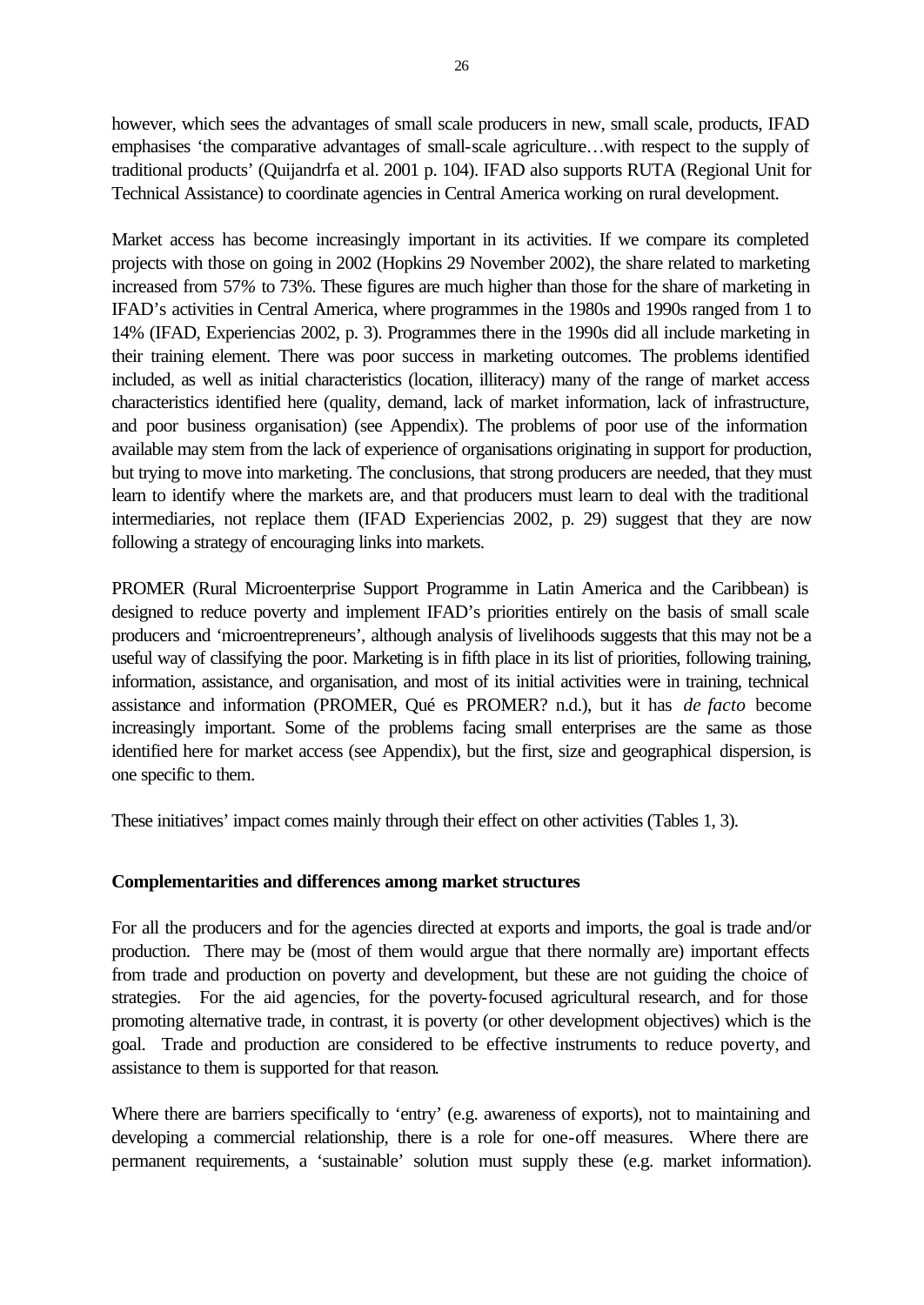Official support for the first is common. If affordable, the second may also include official support. But it is necessary to consider whether there is a non-economic case for providing continuing support for an otherwise not commercially sustainable production or export, and also whether such support, whether from local government, donor government, or NGOs, is feasible and likely.

The last column of Table 1 indicates that there are various public and private instruments to meet most needs (and probably underestimates their number). Those where the number is lowest are investment and infrastructure, suggesting that these are the most under-provided.

The cases that are demonstrably sustainable (that meet almost all needs) are the traditional purely private sector ones (foreign investment and local companies). Of these, foreign investment is declining, but the conditions for local companies are improving because of new technology. The large private buyer model works only in particular conditions: a desire for standards, not being met by public standards, in the buying company; companies strong enough to work with buyers, but not strong enough to survive without permanent relationships, in the developing country. There is less long-term evidence for the alternative trade model, but where these are not in need of subsidy from parent agencies, they can also be considered 'sustainable' models. These also require, or must create, strong local collaborators.

The point that is emphasised in every discussion (and every presentation to this project) is the importance of effective organisations in the producing country as a pre-condition for any successful enterprise (for history and analysis, Bosc et al. 2001). The studies of the conditions necessary for the World Bank price insurance tools also suggest that viable producer organisations must exist which are able to use the new tools (for example World Bank Vietnam 2002, World Bank Mexico 2002 and World Bank Ghana 2002, which proposed using Kuapa Kokoo). Some fair trade companies also stress this, including Day Chocolate and Body Shop. The Kerala programme identified the importance of strengthening the links among producers. Organisation is necessary to bridge the conflict between the need for size in trading (and often in obtaining finance and access to other services, as well as in lobbying for policy changes) and the concern to promote small enterprises.

Traidcraft sees a potential conflict of aims for alternative trade promoters between a commitment to helping marginalised producers and a wish to continue to work with those which it has successfully brought into trading (and therefore which are no longer marginalised). It is now encouraging the development of 'exit strategies' (Bird, Snedker 2002 p. 4). Other companies have not done this, but have continued to work with existing suppliers. That these suppliers should be capable of selling to other buyers is a test of whether they have a sustainable activity (OXFAM abandoned its direct participation in fair trade because it was not achieving this; see also Redfern, Snedker 2002 p. 37, Hopkins 2000) and should perhaps be a test of the success of the fair trade initiative. For some, there is a transition through companies friendly to, but not directly part, of the fair trade movement (Body Shop and the Co-op in the UK, for example); the move may be assisted by 'alternative trade' finance (Shared Interest). The objective should be for the developing country supplier to become a normal commercial company (perhaps with an implicit or explicit fair trade logo), a completed example of the integration into the market economy that is the objective of those who see fair trade as a way of improving outcomes. Those for whom the fair trade objectives are more important than running a commercial company need to move on, the Traidcraft strategy. Such a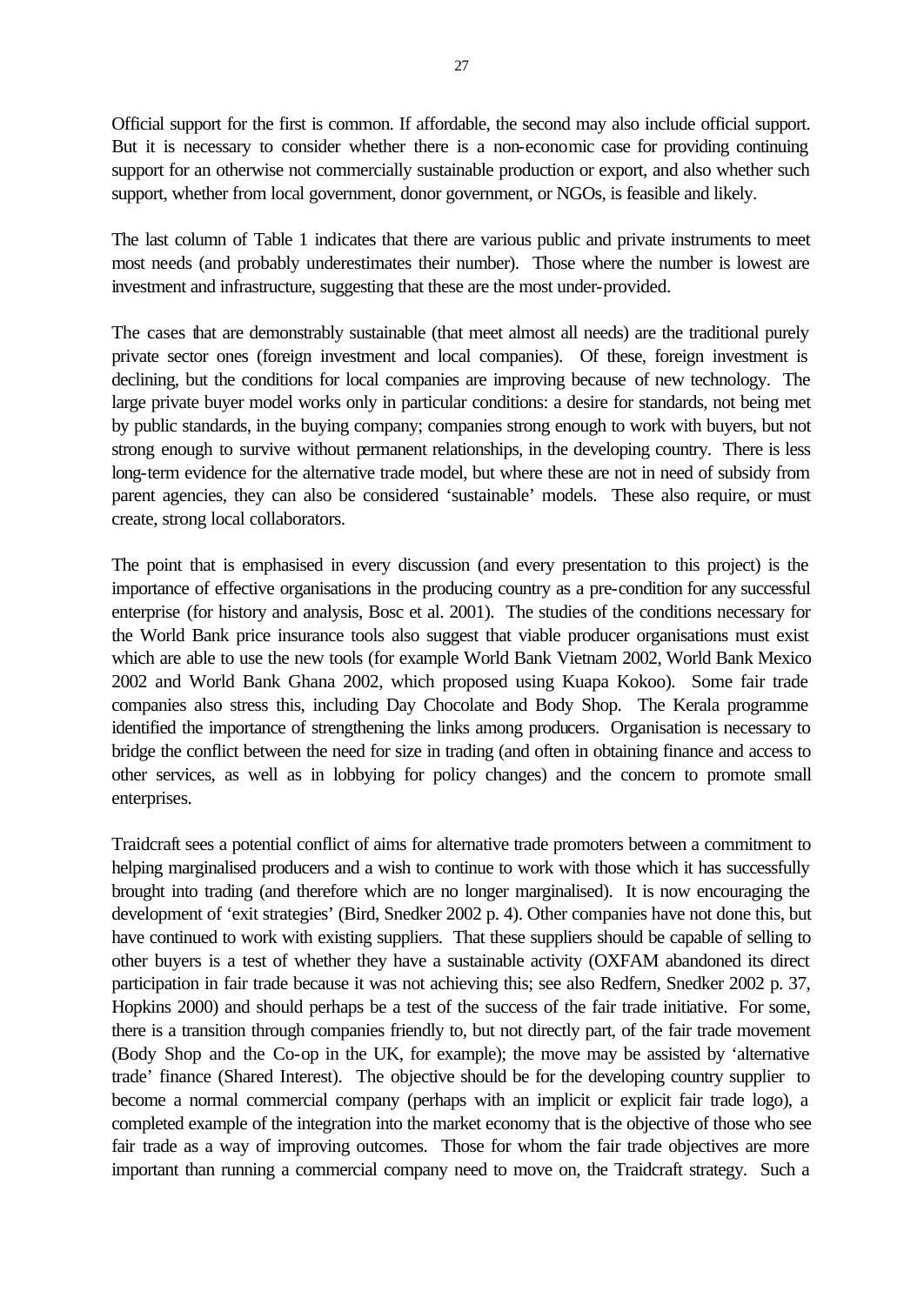commitment to building an independent developing country company is not found in the private buyers who can accept a long-term dependence by their suppliers. Suppliers to private buyers may be able to achieve the same result, but may need additional, external, assistance.

Local government action is potentially permanent, even if its form may change. Donor interventions are temporary and are uncertain because they depend on the priority given to market access promotion relative to other donor or international agency objectives (the UK's closure of its import agency is an obvious example).

The general policy framework must therefore be to identify ways of strengthening the sustainable interventions, including promoting complementarities (Table 3). It may also be useful to look at whether other commodities, which are still largely dealt with through traditional auctions (coffee, tea) are likely to move towards a more normal market model, and what would be necessary to create sustainable developing country exporters of these.

If external advice or assistance can build up local government services for local producers at an early stage, when both sides are too inexperienced and perhaps too little convinced of the importance of trade, this may help break a bottleneck. In Ghana, for example, where the successful cocoa company was identified, at much the same time, the mid-1990s, the export agency thought that while it had needed foreign advice in the past, it was now able to find information and consultants on its own (Page 1994). Similarly, external services to replace or supplement both export agencies and the type of industrial consultancies which exists once there is a significant producing sector which demands it, may fill an initial gap.

Any such external provision of advice needs to be designed to provide a transition to local services, public or private. This is in contrast to the view that building institutions such as export promotion agencies was a mistake (cited in WTO, OECD, 1997 p. 6, and there rejected in favour of putting 'more emphasis again on human resource development and organisational development of local TPOs', p 11). Import promotion agencies can provide some of these services, including building up local agencies, but they do not fully solve the problem of accessing all markets, local as well as trade, and those which are tied to a particular donor may not, by intention or by experience, be effective in helping to access other markets. They are therefore a useful, but not sustainable, service. Further, their limited mandate, to deal with firms that are already 'ready' to trade, even if this has some fuzzy edges in terms of training and advice on production, does limit their scope. For countries with a preponderance of even newer producers, who are not ready, they can offer only limited assistance. On the other hand, the programmes which are well coordinated with other types of assistance (CBI in principle, USAID in particular cases, ITC increasingly) do have the potential to deal with the other obstacles to exporting as well as those at the point of marketing.

Provision of advice, analogous to that by export promotion and import agencies, for producers trying to move into more sophisticated national markets, is weak, and, because there are no import promotion agencies in developing countries, access to the regional markets remains a gap. Both markets have been identified as important, and as increasingly difficult (because of the narrowing gap between developing and developed country standards and competitiveness).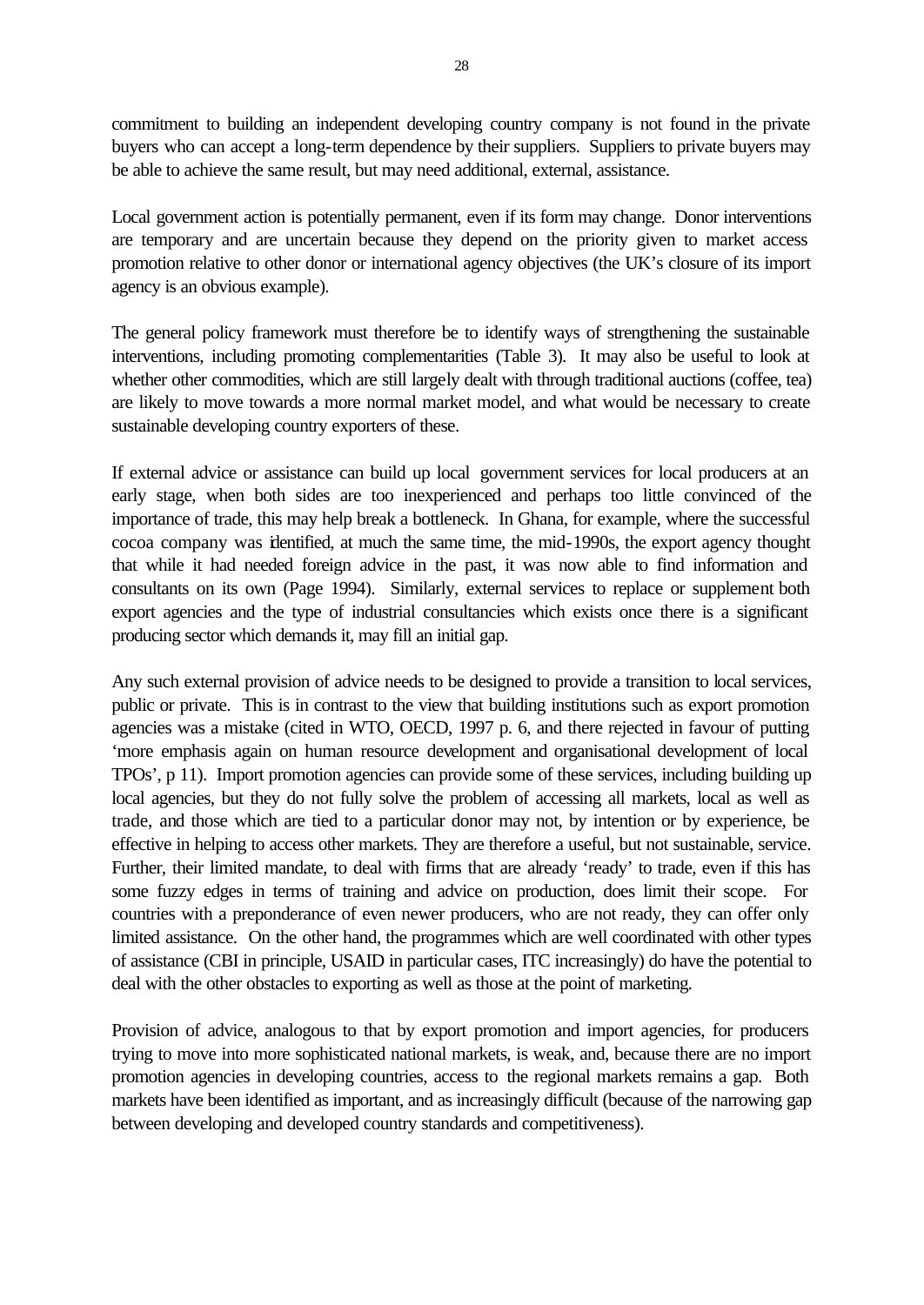An important distinction between the export and import promotion agencies (except in their sectoral or country promotion activities) and investors or buyers is that they respond to requests by (potential) traders. In contrast, investors and buyers look for possible suppliers. The latter may therefore provide an accelerated path to market access to companies which are not yet themselves aware or 'export ready'. The existence of such agencies, however, provides an earlier path for market information for local firms seeking trade, especially when private consultancies are not yet available.

The fair trade companies have developed their own substitutes for the import promotion companies (although they also use these). Fair trade companies sometimes intervene directly to give technical or business management assistance to their suppliers; in some cases, they use NGOs for this, considering that their own competence is more in marketing and product development than in business development. This is analogous to the use of trading or business consultants by producer organisations, and confirms the need to have a package in order to have organisations able to intervene at any of the stages of market access. Most of the examples of this have seen a developed country fair trade company calling on a developed country NGO to advise, or one international agency on another. A more sustainable model would be to develop such consultancy services in the developing country. Traidcraft has initiated examples of this, on both general business consultancy and design consultancy.

Other forms of official assistance have not in general been well coordinated with market access initiatives, and there is a risk that they identify problems and solutions that are different from those emerging in markets. The World Bank initiative assumes that producers must or should remain in commodities which are sensitive to world price movements, and therefore helps them deal with these, not move into the more differentiated types of production or marketing which the earlier discussion identified (see Box 10).

Agencies specifically trying to help the rural poor start from the 'middle' of the list of elements of market access suggested in this paper, with training, information, and technical assistance, and have only come to emphasise the importance of marketing in recent years. Those involved in alternative trade have a wide range of objectives: for producers: not only production and poverty reduction, but social, health, and environmental, and for consumers: creating a concern for how production is done and in some cases creating a demand for additional (non commercial) action to promote the organisers' aims.

As long as agriculture remains a major product locally and in trade for many poor people in poor countries, the role of agricultural research agencies will be an important element in poverty reduction. If they can coordinate their research and findings with initiatives to promote markets, this may provide effective support for local producers trying to take their own initiatives into markets. It could also be used to provide support for products of interest to major buyers, of course, but ICRISAT's emphasis has been on small producers. It is one of the agencies with some distrust of trade (Jones et al. 2002 p. 10), but a willingness to use it when it can be directed towards reducing poverty directly through helping smallholders.

One related lesson that emerges from the stress on the importance of organisations and on companies' 'readiness' to trade is that initiatives should not be artificially confined to 'new'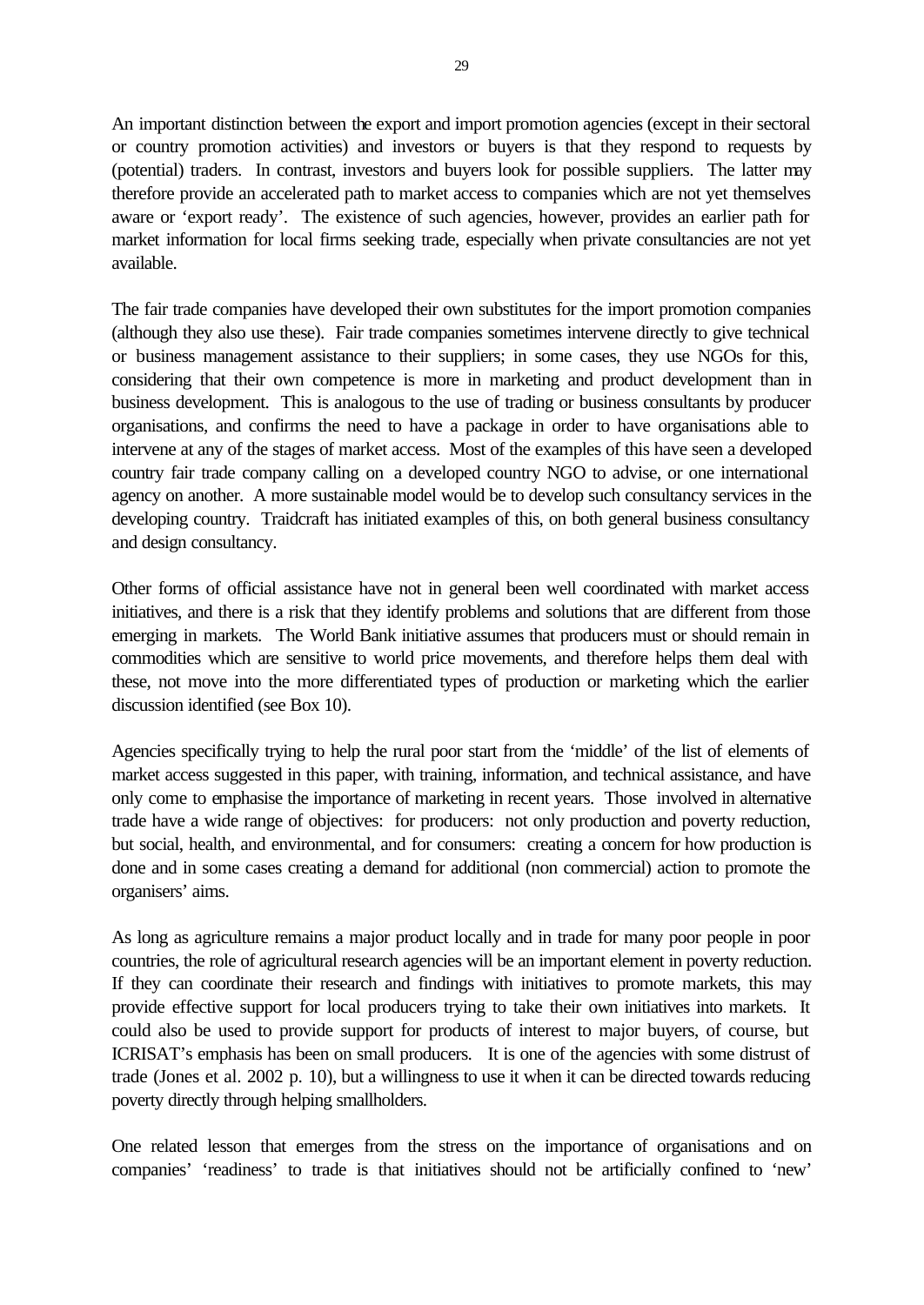producers or 'new' exports. While some efforts must go to bring in 'marginalised' and poor producers, sustainable patterns depend on sustaining producers who are no longer as poor.

### **Possible initiatives by IFAD**

Given the wide range of needs and levels of development of suppliers in developing countries, and in each country, sometimes in each sector, it is clear that a range of types of assistance is necessary. These can be grouped or separated. Scott (2002) argues that much of what the fair trade movement does is reproducing what is brought together within a multinational firm: production, finance, technology, marketing. Some in alternative trade would argue that they emerged to replace the multiple functions performed by marketing boards for major commodities in developing countries. Even commercial firms which are not fully integrated multinationals frequently supply expertise to smaller suppliers (the pattern of buyer support in clothing and horticulture, for example), so that there is much in common between normal commercial relations and the development done by fair trade firms and between the investment and buyer models. In business relations, where continuity is a necessary and desirable component, it is easy to accept that organisations will have a variety of relations for each other. In external assistance and intervention, however, it is tempting to ask what each organisation does best, and try to set appropriate tasks. While there are certainly limits to what organisations are competent to do it is important to note how tasks and objectives must be mixed, and adapted, as development occurs. Even where organisations seem to have very limited remits (CBI's insistence on 'export readiness', some fair trade buyers' insistence that organisations be ready to deal with them), this works only if they have ways of bringing in other assistance (the rest of the Netherlands aid programme; a range of NGOs). Comprehensiveness and coordination are both useful.

Table 1 shows how each of the various activities performs some of the functions that are needed for market access. Whether the business model that emerges is basically commercial or fair trade, or one of the mixtures may depend:

- ? partly on the stage of development (fair trade companies are willing to help create the organised and 'ready' business partners that commercial buyers may seek; even the fair trade companies in Asia are seeing different problems from those in Africa because they have gone further in production and organisation),
- ? partly on the product (fair trade organisations are mainly in the food and simple manufactures areas where subcontracting has been common),
- ? partly on the evolution of general patterns (the decline of integrated companies has led to the emergence of markets based on commercial buyers, developing country firms, and fair trade buyers).

The decline in the most integrated model, investment, suggests that its apparent merits, that it does everything, are offset by organisational difficulties and costs.

What pattern will emerge will also depend on the particular collection of product and country and firm specific characteristics are present. Geographical dispersion creates different pressures from concentration of populations. Wadsworth 2002 attributes the success of a basically private sector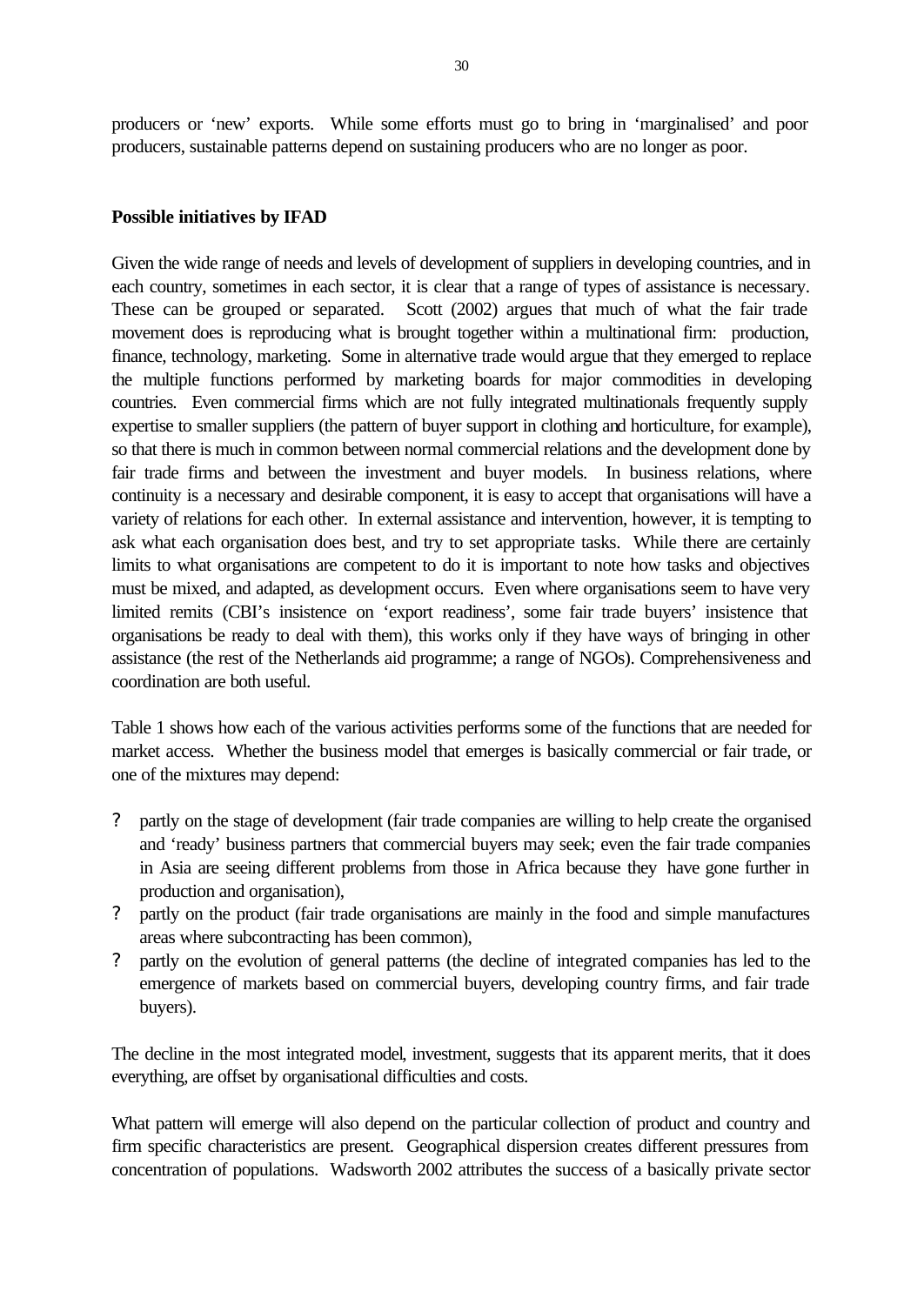developing country initiative in Guatemala not only to the private sector's initiatives but to a private sector organisation (which in turn derived from a 'failed' government export promotion attempt) and to general government support for exports.

Table 3 summarises some of the ways in which the different approaches described here can improve the effectiveness of each other, indicating the importance of complementarities among them. Some are as yet difficult to demonstrate, such as the effect of fair trade companies on increasing (as opposed to exploiting) concern for development (interpreted here as a potential effect on aid). Some have been recognised by the organisations, which are working together in a variety of relationships, for example the collaboration between Tropical Wholefoods and DFID to produce a guide for new producers (NRI Guide 2002), and the collaboration of a consultant who had helped to develop the Kuapa Kokoo-Day Chocolate link with a World Bank scheme that may use the Ghana organisation. Zoomers (1999, p. 81) suggests a combination of NGO concern for poverty with commercial organisations' skills. As suggested above, detailed country studies could indicate how they can work together effectively.

The needs where there seem to be most gaps in provision include investment, infrastructure, assistance to suppliers to become independent, potentially assistance in markets moving to buyersupplier relationships, and assistance to develop local support services (private and public), especially to move into local, not export markets. This agenda could be checked and made more specific by country studies. These could indicate which types of initiative are most effective, in which circumstances. A blank version of the Table 1 framework could allow consultation of local observers to determine which 'cells' had significant content, and how these effects differ.

IFAD, as an agency promoting agricultural production, needs to work with agencies and/or companies that can provide the link between the production on which it can advise and the sales and markets which will have a direct effect on poverty. If it is to be able to advise on an appropriate mix of markets for the mixed production that any rural community is likely to have (agriculture, other rural output, and migration), then it needs to work with official or unofficial agencies that can help it to identify and understand external demand. These could be either commercial or alternative trade buyers. (For more advanced production an import promotion agency would be possible, but this is not the type of production where IFAD begins its engagement.) A buyer might be able to provide a path (increased production of one product, shifts to another) that could give the investment funds needed to establish a sustainable system.

This is easier, but more risky (and probably lower return) in agriculture. It would need cooperation from the national government (to provide the institutional and infrastructure support). The external partner might be able to help obtain cooperation from a donor agency to provide external support, in trade policy and aid. Adding a partner like ICRISAT could provide a production initiative based on national innovation, rather than imported ideas or technology, and thus strengthen the market power of the local producers and bring forward their independence of either commercial or alternative buyers. The need for good producer organisations as a basis for any private intervention suggests important roles for IFAD. It also offers the advantage of assistance in local and regional markets.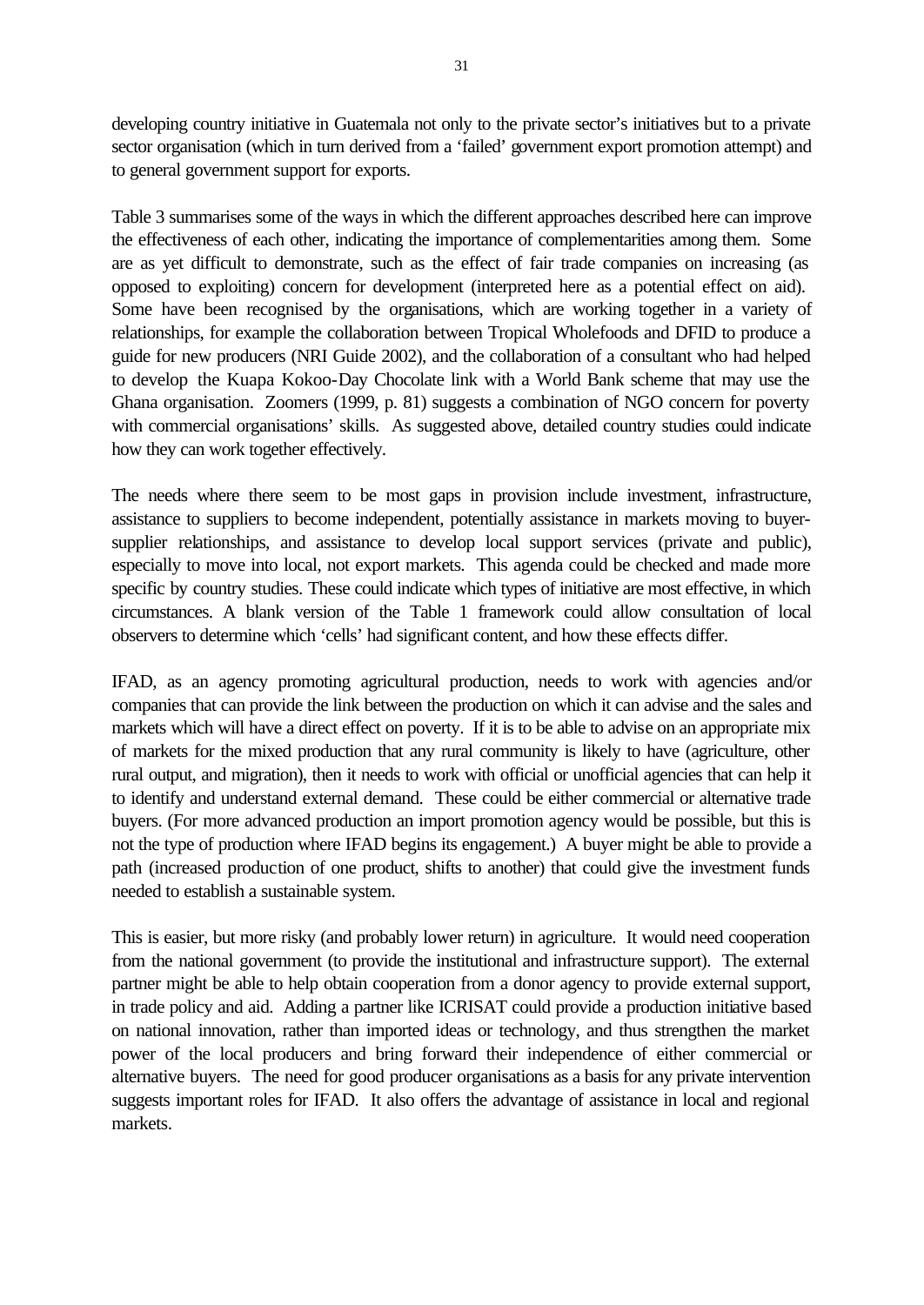At the same time, we need to research into the interactions and the direct and indirect effects on poverty, including enabling effects. At the broadest, any increase in income flowing into a developing country could be used to support any of the parts of market access. This is why there must be caution about any constraint on activities, such as those imposed by alternative objectives like small farmers, fair trade, environment, or other process variables. A specific example of influence is how the security as well as the income created by any reliable relationship may be used to develop another product. This may come from high market prices (coffee prices provided an assured income to Central American farmers on which to diversify in the past; the Kuapa Kokoo trust fund has been used for this). It is important to remember that livelihoods are based on multiple sources of income.

There has been a failure to bring together studies of investment effects and trade effects; commercial and alternative trade effects; and government policy (national and donor) effects on the incomes of producers. In particular, studies of alternative trade are only just beginning, with many still coming from within it, not external evaluations. Now that there is a better understanding and some possible frameworks for the relationship between elements of income and economic activity on the one hand and poverty and livelihoods on the other, it may be possible to attempt a more comprehensive analysis of the links from each type of intervention.

Some evidence on this could come from the proposed case studies. These should, however, be supplemented by a network of researchers in these areas, perhaps organised around a specific set of products (because of the importance of special characteristics), but with some inputs from outside that speciality. The distrust of some alternative trade people for the motives behind commercial trade could prevent them from joining or participating effectively, but the discussion of fair trade showed that some are now interested in greater links to commercial trade. For any network to be successful, it would have to be administered by a secretariat that would actively request and distribute input regularly. Reports on experiences or analyses of one type of effect could be circulated with questions targeted at those from the others.

The two initiatives suggested here, case studies of some specific countries, and what works in them, and a network to exchange experiences across a broader group could bring together the knowledge which already exists about specific aspects of market access for small producers and then start to add to it.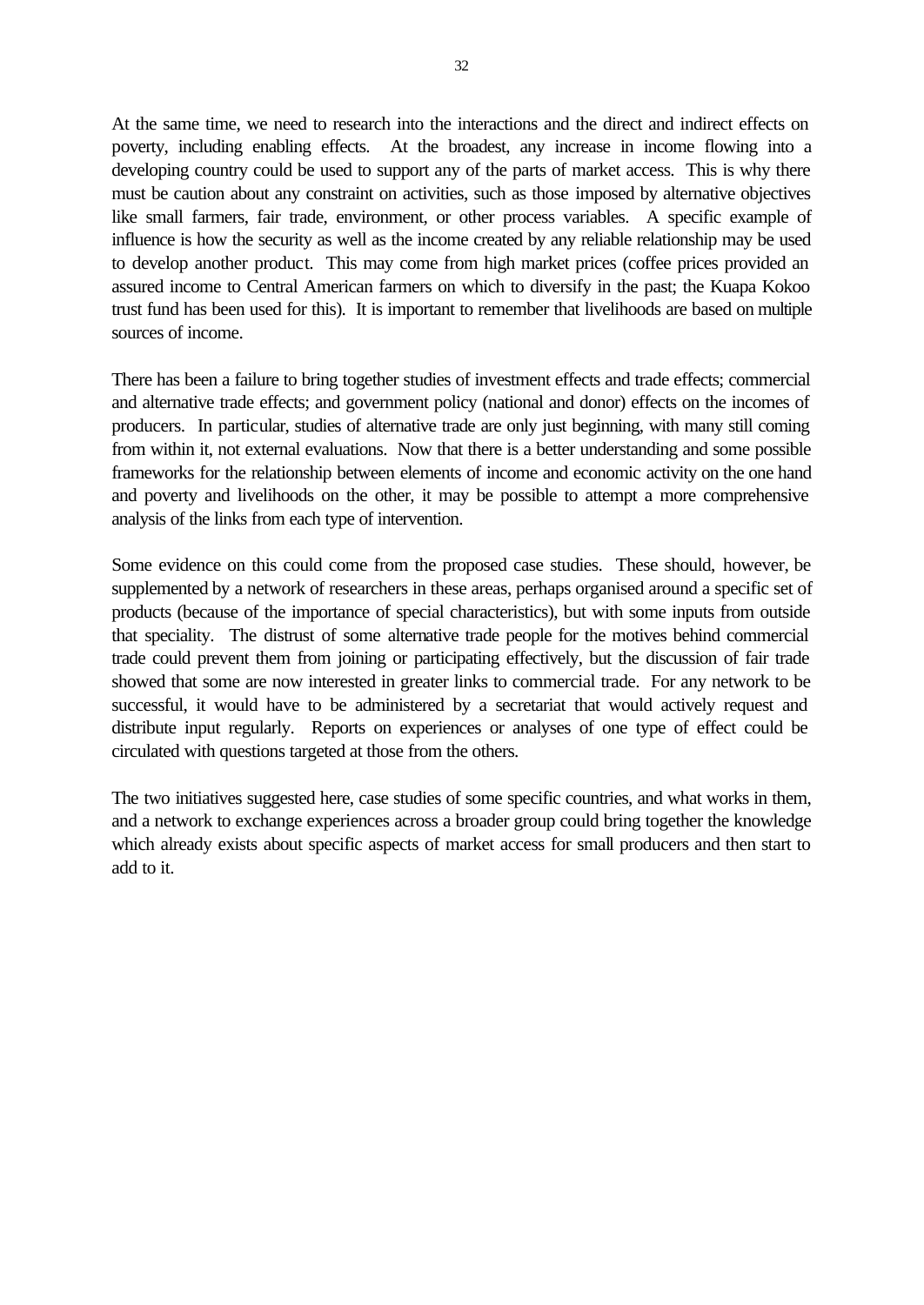|                                                                                | <b>Integrated</b><br>foreign<br>investment<br>(long-term) | Large direct<br>private buyers<br>(probably)<br>long-term) | <b>Developing</b><br>country<br>producers<br>(long-term) | <b>Alternative trade</b><br>companies<br>(some long-term) | <b>Export promotion</b><br>agencies (and<br>local government,<br>in general)<br>(usually long-<br>term) | <b>Import</b><br>promotion<br>agencies<br>(temporary) | Aid<br>programmes<br>(temporary)                                                          | <b>Targeted</b><br>technical<br>research<br>(temporary) | <b>Agencies</b><br>promoting<br>alternative<br>trade<br>(temporary) | Number of<br>possible<br>contributors |
|--------------------------------------------------------------------------------|-----------------------------------------------------------|------------------------------------------------------------|----------------------------------------------------------|-----------------------------------------------------------|---------------------------------------------------------------------------------------------------------|-------------------------------------------------------|-------------------------------------------------------------------------------------------|---------------------------------------------------------|---------------------------------------------------------------------|---------------------------------------|
| Awareness,                                                                     | Yes                                                       | Yes                                                        | Yes                                                      | Yes                                                       | Possibly                                                                                                | No, awareness<br>is a pre-<br>condition               | No, and still<br>absence of trade<br>in PRSPs                                             | Possibly                                                | Yes                                                                 | $\overline{7}$                        |
| <b>Knowing buyers</b><br>including<br>perception that<br>others can be<br>diff | Yes                                                       | Yes                                                        | Difficult<br>without<br>external<br>contact              | Yes                                                       | Difficult because<br>also in selling<br>country                                                         | Yes,<br>sometimes                                     | No                                                                                        | No, start from<br>product                               | Possible                                                            | 5                                     |
| <b>Knowing tastes</b>                                                          | Yes                                                       | Yes                                                        | Difficult                                                | Possible, but also<br>want to change<br>tastes            | Difficult                                                                                               | Yes                                                   | No                                                                                        | Sometimes                                               | Possible                                                            | $5-6$                                 |
| <b>Knowing and</b><br>understanding<br>standards                               | Yes                                                       | Yes                                                        | Possible                                                 | yes                                                       | possible                                                                                                | yes                                                   | Possible                                                                                  | Yes                                                     | possible                                                            | 9                                     |
| <b>Production</b><br>Equipment                                                 | Has<br>information<br>and<br>equipment                    | Has<br>information                                         | Must find                                                | sometimes                                                 | N <sub>o</sub>                                                                                          | No                                                    | No: offer less<br>than<br>government<br>provides in<br>home country                       | No                                                      | No                                                                  | $\overline{4}$                        |
| <b>Investment</b><br>capital                                                   | Yes                                                       | No                                                         | Must find,<br>now easier                                 | sometimes                                                 | no                                                                                                      | no                                                    | No (except<br>special<br>schemes, but<br>these are for<br>large<br>companies: IFC,<br>CDC | No                                                      | No                                                                  | $\mathfrak{Z}$                        |

**Table 1 How different initiatives affect the necessary conditions for market access**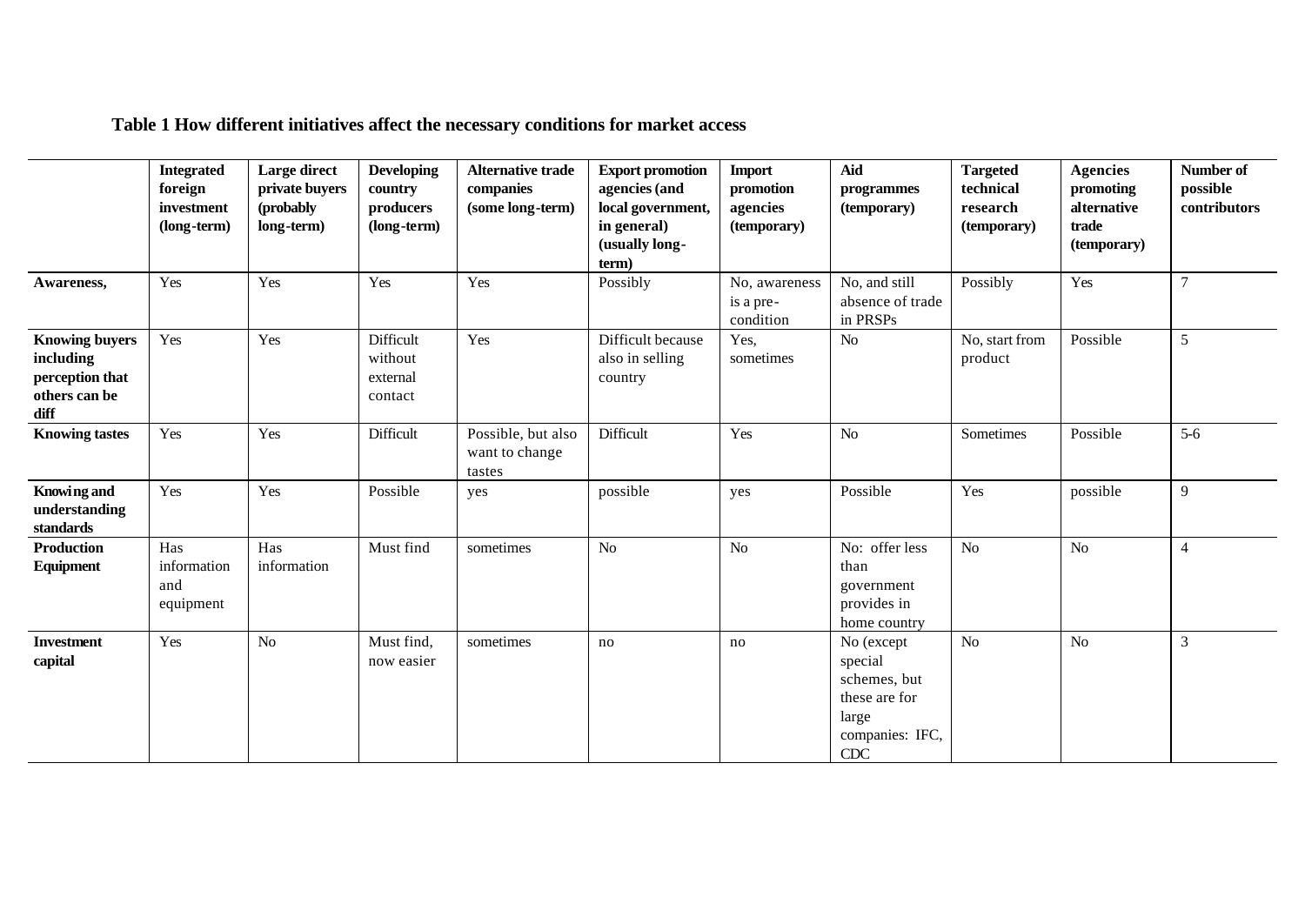| <b>Working capital</b>                           | Yes                             | Not normally,<br>but depends<br>on credit<br>terms | Must find,<br>can use<br>those<br>already<br>working off-<br>farm | Specialised<br>agencies                              | N <sub>o</sub>            | N <sub>o</sub>     | No                                                          | N <sub>o</sub>                   | N <sub>o</sub> | 3              |
|--------------------------------------------------|---------------------------------|----------------------------------------------------|-------------------------------------------------------------------|------------------------------------------------------|---------------------------|--------------------|-------------------------------------------------------------|----------------------------------|----------------|----------------|
| Labour                                           | possibly<br>training            | possibly<br>training                               | Must find                                                         | Yes, training                                        | N <sub>o</sub>            | N <sub>o</sub>     | No, except<br>general support<br>for education,<br>training | No                               | No             | $\overline{4}$ |
| <b>Technology</b>                                | Yes                             | Yes                                                | Must find                                                         | yes                                                  | Possibly<br>information   | N <sub>o</sub>     | In agriculture,<br>traditional<br>extension work            | Some research<br>initiatives now | ves            | 8              |
| Organisation of<br>firm                          | Yes                             | $\rm No$                                           | Must do                                                           | Yes                                                  | No                        | Possibly<br>advice | No                                                          | No                               | No             | $\overline{4}$ |
| Legal: eg land<br>tenure                         | $\rm No$                        | $\rm No$                                           | N <sub>o</sub>                                                    | Some: finance<br>can be used to<br>help leaseholders | Other<br>government, yes  | $\rm No$           | Advice,<br>conditionality                                   | $\rm No$                         | Advice         | $\overline{4}$ |
| <b>Quality</b> and<br><b>Reliability</b>         | Yes                             | Yes                                                | N <sub>o</sub>                                                    | Yes                                                  | Perhaps                   | Yes                | No                                                          | Perhaps                          | No             | 6              |
| <b>Transport and</b><br>communications,<br>local | Can offer<br>substitutes        | No                                                 | N <sub>o</sub>                                                    | N <sub>o</sub>                                       | Government can            | N <sub>o</sub>     | Yes                                                         | No                               | No             | $\overline{3}$ |
| <b>International</b><br>transport                | Yes, in part                    | Yes, in part                                       | N <sub>o</sub>                                                    | Sometimes                                            | Yes, in part              | $\rm No$           | Yes                                                         | No                               | No             | $3-4$          |
| <b>Tariffs, NTBs</b>                             | Advice and<br>lobbying          | Advice and<br>lobbying                             | $\rm No$                                                          | Starting                                             | Political<br>intervention | Advice             | Yes                                                         | $\rm No$                         | NO             | $5+$           |
| Other trading<br>conditions                      | Advice and<br>some<br>bypassing | Advice                                             | N <sub>o</sub>                                                    | Advice                                               | Yes                       | Advice             | Advice and<br>conditionality                                | No                               | No             | 6              |
| Number of<br><b>Contributions</b>                | 15                              | 10                                                 | 8                                                                 | $13+$                                                | 9                         | $\overline{7}$     | $7+$                                                        | $4+$                             | 5              |                |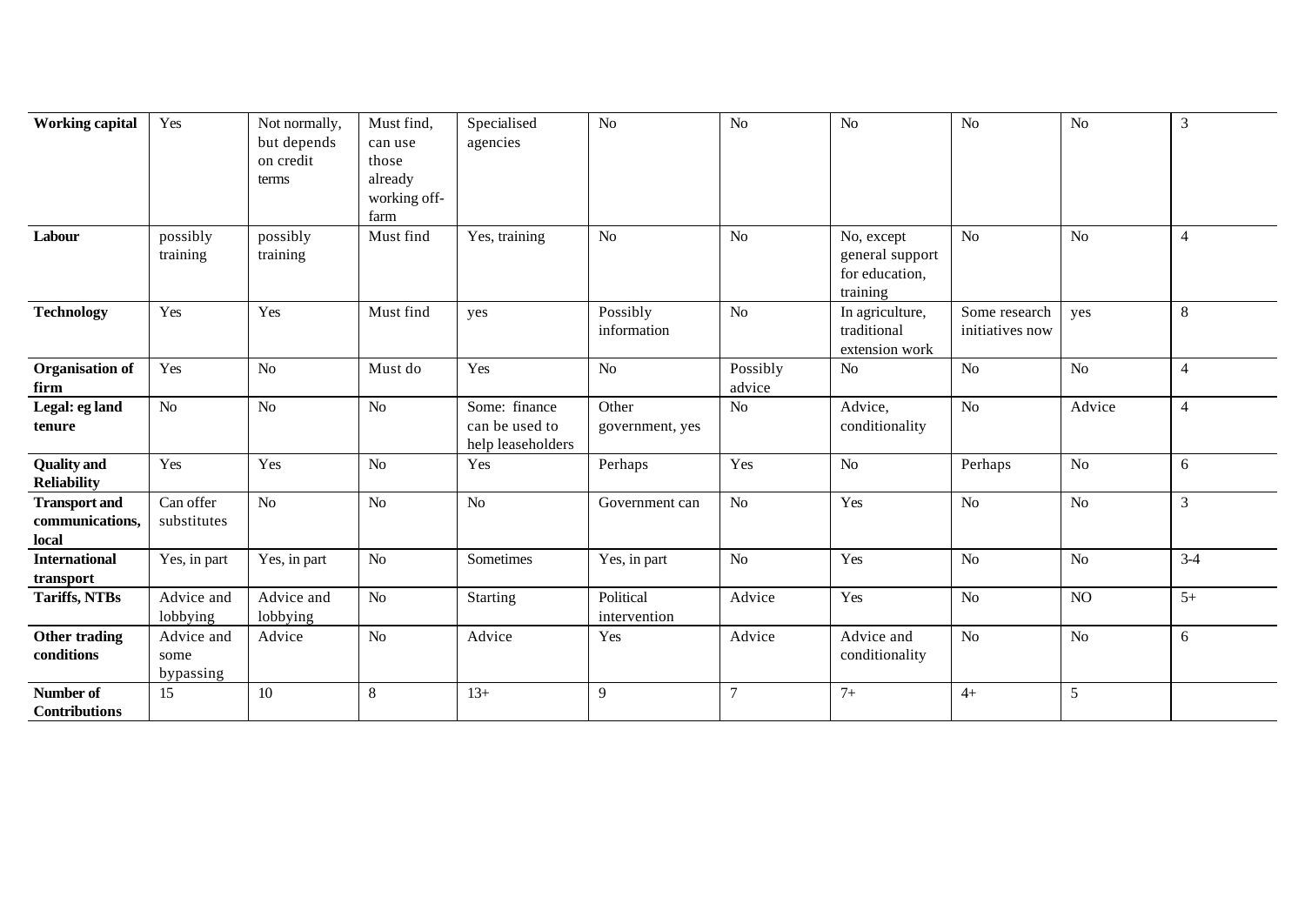# **Table 2 Direct and Indirect Effects on Poverty**

|                     | <b>Integrated</b><br>foreign<br>investment     | Large<br>direct<br>private<br><b>buyers</b>                    | <b>Developing</b><br>country<br>producers | <b>Export</b><br>promotion<br>agencies<br>(and local<br>government,<br>in general) | <b>Import</b><br>promotion<br>agencies                            | Aid<br>programmes                                                                                                | <b>Targeted</b><br>technologic<br>al research                         | Agencies<br>promoting<br>alternative<br>trade    | <b>Alternative</b><br>trade                                                   |
|---------------------|------------------------------------------------|----------------------------------------------------------------|-------------------------------------------|------------------------------------------------------------------------------------|-------------------------------------------------------------------|------------------------------------------------------------------------------------------------------------------|-----------------------------------------------------------------------|--------------------------------------------------|-------------------------------------------------------------------------------|
| Reducing<br>poverty | Employment,<br>direct and through<br>suppliers | Stable<br>income from<br>purchasing;<br>Indirect<br>employment | Employment;<br>market power               | Indirect on<br>employment<br>and increasing<br>market power                        | Indirect on<br>employment<br>and<br>increasing<br>market<br>power | Direct through<br>poverty<br>programmes;<br>indirect<br>through any<br>effects on<br>companies and<br>employment | Increases<br>opportunities<br>and potential<br>returns for<br>farmers | Indirect on<br>employment,<br>possibly on<br>aid | Employment,<br>standard of<br>living, market<br>power,<br>may increase<br>aid |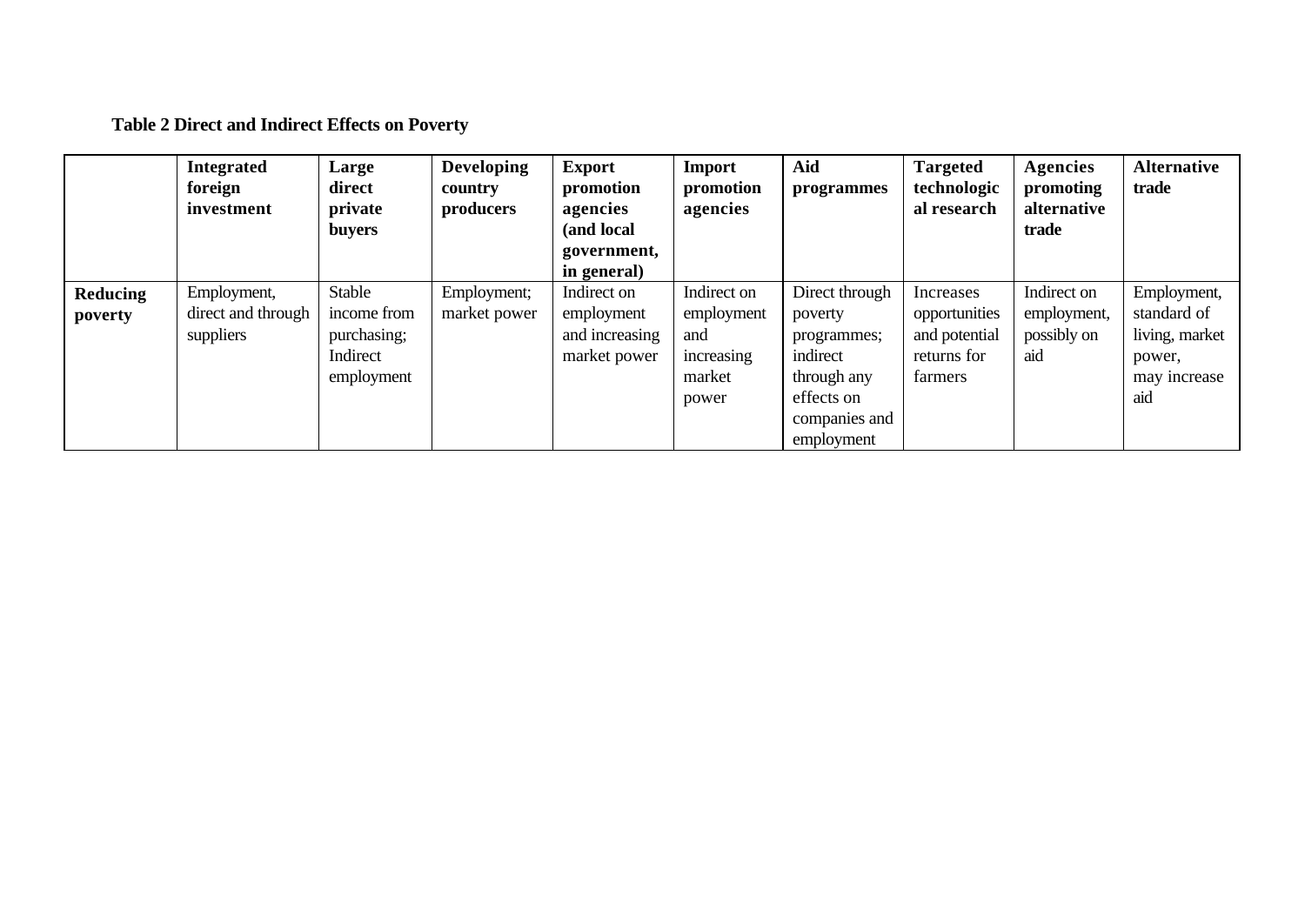# **Table 3 Interaction among initiatives**

| <b>Effects of</b><br>(column<br>heading) on<br>(row heading) | <b>Integrated foreign</b><br>investment                                                                                    | Large direct<br>private<br><b>buyers</b>                                                 | <b>Developing</b><br>country<br>producers | <b>Export promotion</b><br>agencies (and local<br>government, in<br>general)         | <b>Import</b><br>promotion<br>agencies                                                      | Aid<br>programmes                                                                                               | <b>Targeted</b><br>technological<br>research                                                                     | <b>Agencies</b><br>promoting<br>alternative<br>trade | <b>Alternative trade</b>                                                                                                                          |
|--------------------------------------------------------------|----------------------------------------------------------------------------------------------------------------------------|------------------------------------------------------------------------------------------|-------------------------------------------|--------------------------------------------------------------------------------------|---------------------------------------------------------------------------------------------|-----------------------------------------------------------------------------------------------------------------|------------------------------------------------------------------------------------------------------------------|------------------------------------------------------|---------------------------------------------------------------------------------------------------------------------------------------------------|
| <b>Integrated</b><br>foreign<br>investment                   |                                                                                                                            |                                                                                          |                                           | Encourages<br>through identifying<br>partners                                        | Encourages<br>through<br>identifying<br>partners                                            | Can provide<br>direct support<br>or indirect<br>through<br>infrastructure or<br>policy advice to<br>governments | Can provide<br>profitable<br>opportunities,<br>but agriculture is<br>not currently<br>attractive to<br>investors |                                                      |                                                                                                                                                   |
| Large direct<br>private buyers                               |                                                                                                                            |                                                                                          | Provide<br>scope for<br>private<br>buyers | Encourages<br>through identifying<br>partners, and<br>giving partners<br>information | Encourages<br>through<br>identifying<br>partners, and<br>giving<br>partners<br>information  | Can provide<br>direct support<br>or indirect<br>through<br>infrastructure or<br>policy advice to<br>governments | Can provide<br>profitable<br>opportunities,<br>but not targeted<br>at them                                       |                                                      |                                                                                                                                                   |
| <b>Developing</b><br>country<br>producer                     | Can build capacity<br>in its employees<br>and suppliers to<br>become<br>independent firms,<br>but not committed<br>to this | Identify and<br>improve local<br>suppliers, not<br>committed to<br>making<br>independent |                                           | Provides direct<br>assistance at early<br>stage of marketing;<br>identifies partners | Provides<br>direct<br>assistance to<br>enter specific<br>markets;<br>identifies<br>partners | Could support,<br>but normally<br>doesn't except<br>agriculture                                                 | Provides<br>profitable<br>opportunities;<br>trying to build<br>joint initiatives                                 |                                                      | Identify and<br>improve local<br>suppliers. Build<br>capacity in<br>suppliers to<br>become<br>independent<br>firms. Some are<br>committed to this |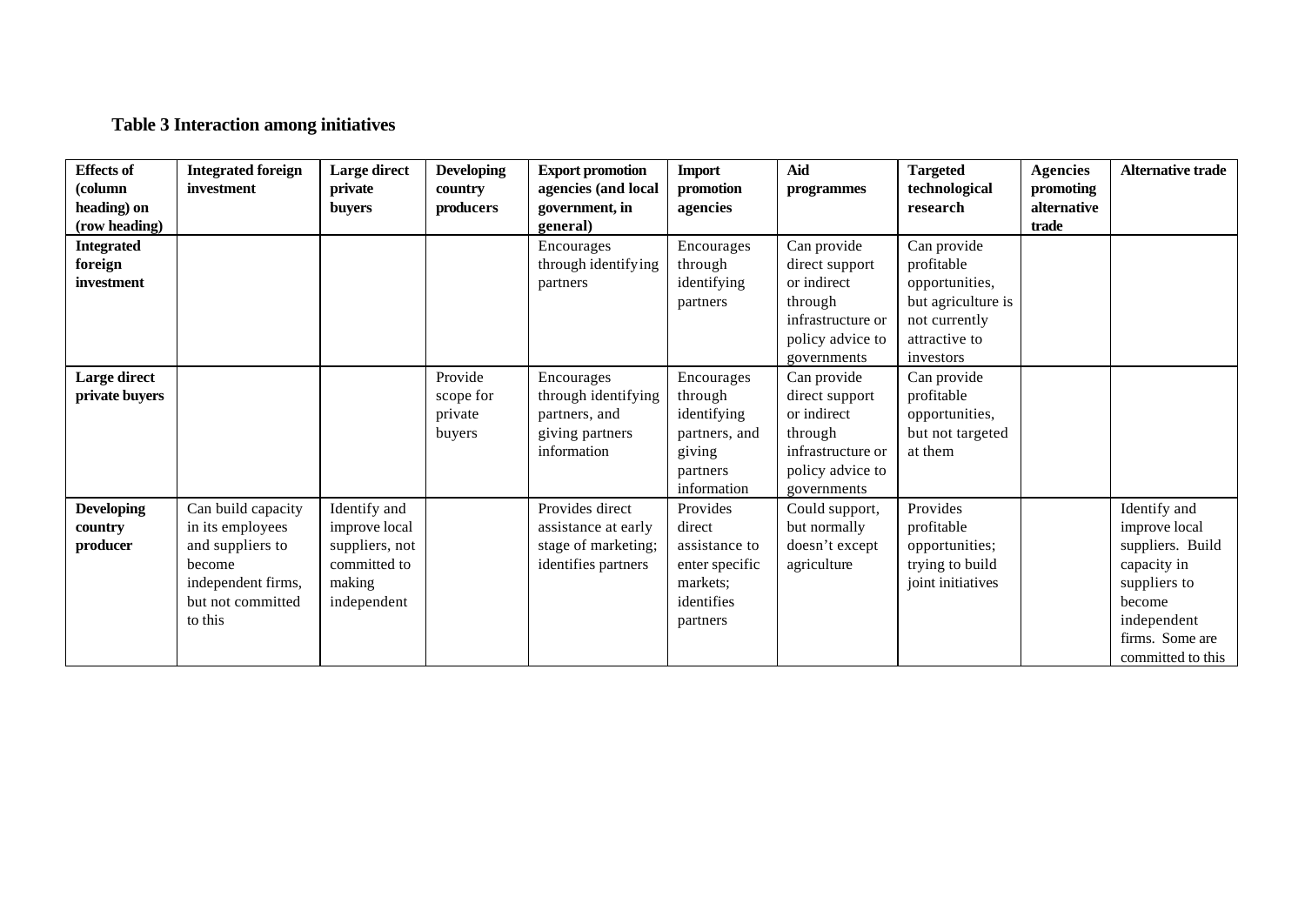| <b>Export</b>      | Lobby for            | Lobby for     |               |                     | Replaces or    | Can build        |               |             |                 |
|--------------------|----------------------|---------------|---------------|---------------------|----------------|------------------|---------------|-------------|-----------------|
| promotion          | improvements         | improvements  |               |                     | supplements;   | capacity         |               |             |                 |
| agencies (and      | (using experience of | (using        |               |                     | can build      |                  |               |             |                 |
| local              | other regimes)       | experience of |               |                     | capacity       |                  |               |             |                 |
| government,        |                      | other         |               |                     | through        |                  |               |             |                 |
| in general         |                      | regimes)      |               |                     | training (or   |                  |               |             |                 |
|                    |                      |               |               |                     | through        |                  |               |             |                 |
|                    |                      |               |               |                     | example)       |                  |               |             |                 |
| <b>Import</b>      |                      |               |               |                     |                | Part of aid      |               |             |                 |
| promotion          |                      |               |               |                     |                | programme, not   |               |             |                 |
| agencies           |                      |               |               |                     |                | always co-       |               |             |                 |
|                    |                      |               |               |                     |                | ordinated        |               |             |                 |
| Aid                |                      |               |               |                     | Can identify   |                  |               |             | May increase    |
| programmes         |                      |               |               |                     | supply side    |                  |               |             | interest in and |
|                    |                      |               |               |                     | needs where    |                  |               |             | commitment to   |
|                    |                      |               |               |                     | aid is         |                  |               |             | development     |
|                    |                      |               |               |                     | appropriate    |                  |               |             |                 |
| <b>Targeted</b>    |                      |               |               |                     |                | Supports         |               |             |                 |
| technological      |                      |               |               |                     |                | international    |               |             |                 |
| research           |                      |               |               |                     |                | agencies         |               |             |                 |
| agencies           |                      |               |               |                     |                | Can support      |               |             |                 |
| promoting          |                      |               |               |                     |                |                  |               |             |                 |
| alternative        |                      |               |               |                     |                |                  |               |             |                 |
| trade              |                      |               |               |                     |                |                  |               |             |                 |
| <b>Alternative</b> |                      |               | Provide       | Provides direct     | Provides       | Supports         | could provide | Provides    |                 |
| trade              |                      |               | scope for     | assistance at early | direct         | indirect through | profitable    | support,    |                 |
|                    |                      |               | these but not | stage of marketing; | assistance to  | support for      | opportunities | training    |                 |
|                    |                      |               | normally the  | identifies partners | enter specific | NGOs and         |               | and         |                 |
|                    |                      |               | target        |                     | markets;       | developed        |               | information |                 |
|                    |                      |               |               |                     | identifies     | country          |               | ; provides  |                 |
|                    |                      |               |               |                     | partners       | initiatives      |               |             |                 |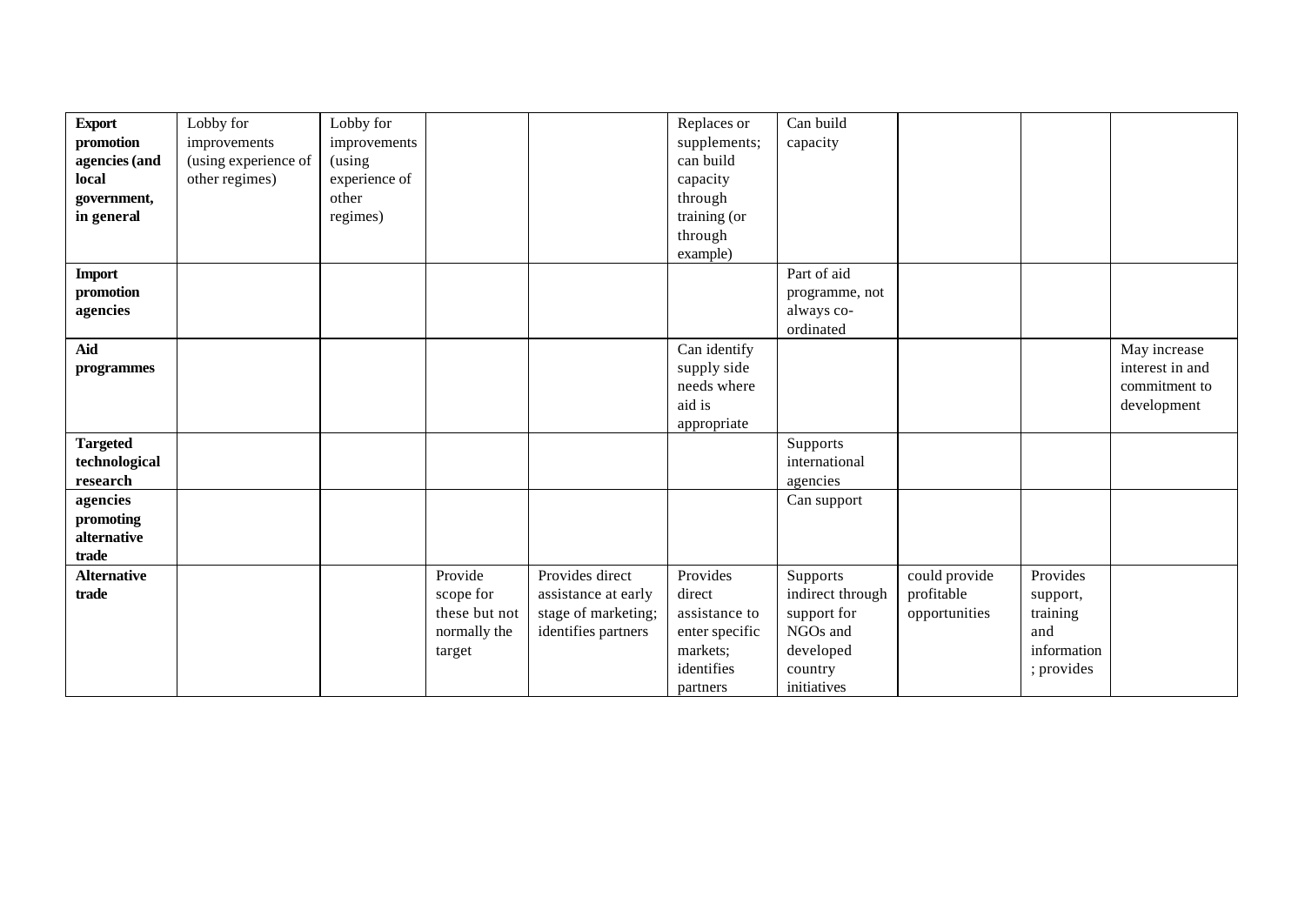### **Box 1 Changes in the flower market**

In the 1960s, 'wholesale markets traded 90% of fresh horticultural produce in the UK (Dolan, Humphrey 2001). Now *50%* of cut flower sales in the UK are direct; 75*%* of Kenyan flower exports to the UK are to individual companies, not to auction. For fruit and vegetables, supermarkets in the UK now control *75%* of sales, up from 44% in 1992, (Dolan, Humphrey 2002 p. 11). They dealt first with importers (bypassing the auctions and wholesale markets) and then directly with Kenyan producers.

### **Box 2 Horticultural standards**

For horticultural production, for example, there is now a Euro-Retailer Working Group which sets standards for food safety and pesticides, and also production and labour standards (Dearden et al. 2002 box 3B). For the food market in the UK, standards have been developed by both trade associations and NGOs, for the products and the processes of production, and also for how to monitor these. Although these are not legally binding, they are a significant force because the setters include the major retailers and because following them protects sellers from the risk of being perceived to have fallen below an acceptable standard by inadvertence. General standards also protect each supermarket from being faced by higher costs of compliance than its competitors (Dolan, Humphrey  $2001$  n 19).

### **Box 3 Examples of sub-contracting**

Dolan, Humphrey 2001 provide a study of the 'networks of Kenya-based producerexporters, medium sized UK importers and large UK retailers' (p. 2); other prominent examples include direct relationships of chocolate producers (both private and alternative trade) to growers. In both clothing and horticulture cases, the UK companies were marketing their sub-contracted products on the basis that they were differentiated in quality form other supplies, implicitly arguing that there was a need for such a guarantee of quality because other undifferentiated products existed and were less desirable, and that the retailer had the competence and reliability to give this quality. To do this, they had to develop strong control of their suppliers, but most did not have the experience or interest to do this through direct ownership. They therefore looked for (and helped to create) companies and groups that could work with them. Some of these, in turn, buy from smaller producers.

#### **Box 4 Alternative finance**

Shared Interest, for example, focuses explicitly on the problem of working capital, of providing finance against orders to fund the period of production and shipping. It does this for both fair trade and commercial orders (it is available to all members of IFAT, Humphrey 2000, p. 30), so that it is helping some producer groups to make a transition to commercial trade, where the payment terms are normally less favourable. In India, the Kerala Horticulture Development Programme (Agriculture and India Survey 2000), established 1993, has provided a combination of finance with technical advice and marketing opportunities. It has explicitly tried to increase cooperation among farmers, making groups a condition for obtaining finance and advice. The finance is important in this case because it is available to leaseholders, so it is offering an easing of land tenure constraints There are also a few examples of organisations helping to develop business consultancy services.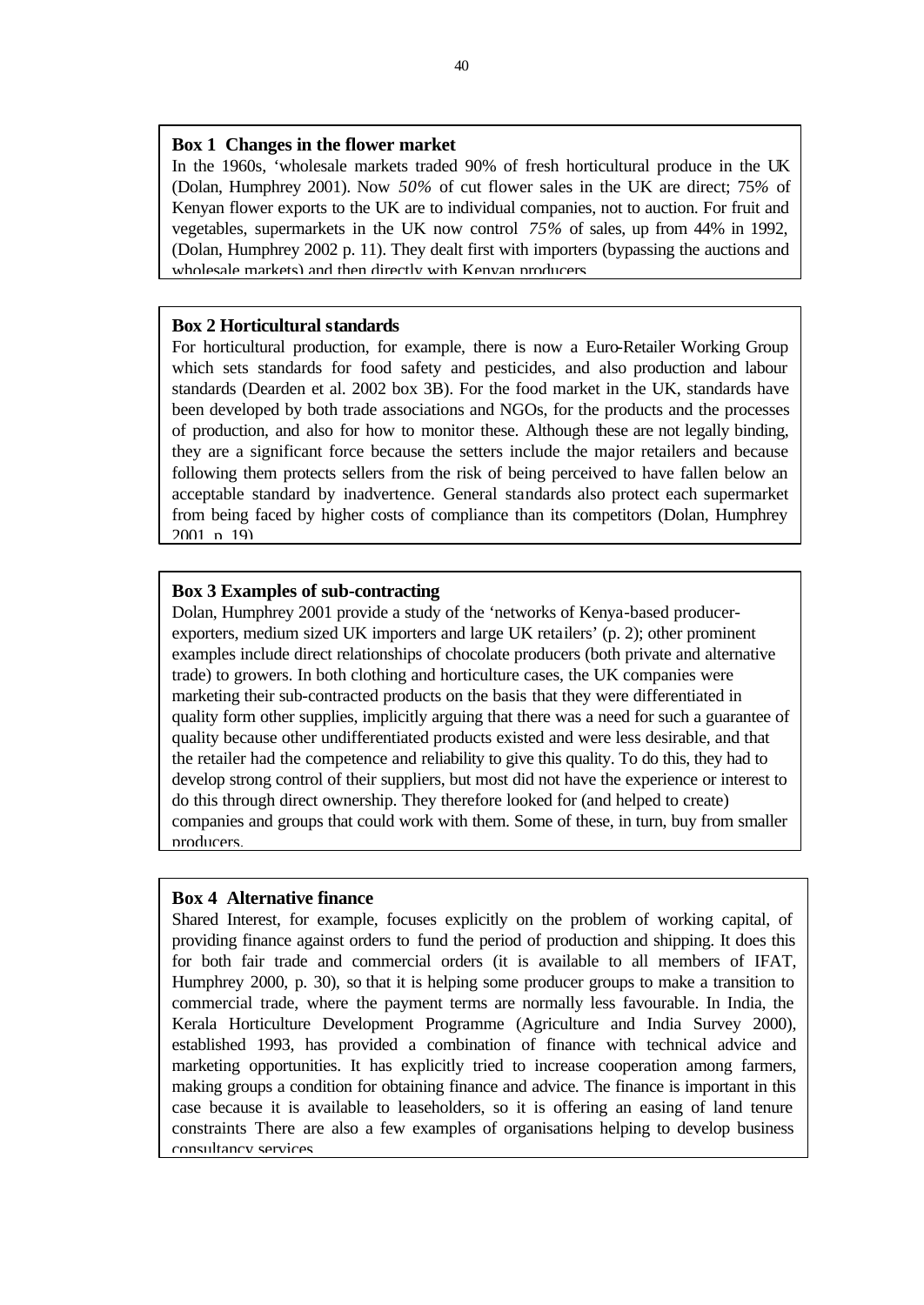# **Box 5 Kuapa Kokoo and the Day Chocolate Company**

Following the restructuring of cocoa in Ghana in 1993 which allowed private companies and cooperatives to participate, a farmers' organisation acquired a buyer's licence. It worked with a Fair Trade organisation, Twin Trading, which was looking for a suitable partner to reproduce its existing activities with fair trade coffee. Its aims included increasing the market power of producers relative to buyers and of individual farmers within the organisation through new forms of organisation. In 1998, Twin Trading and Kuapa Kokoo established a company in the UK, Day Chocolate, in which they share ownership. This takes some of the cocoa produced by Kuapa Kokoo (and exported through a trading company) and, after subcontracting the processing sells the chocolate through normal retailers (not fair trade retailers, although it does have a preference for dealing with the Coop Society) (www.divinechocolate.com). Day Chocolate includes on its board, as well as Kuapa Kokoo, Twin Trade, one NGO which has invested in the company (Christian Aid) and one which has contributed funding to it (Comic Relief) and a company with a fair trade commitment (Body Shop).

The producers receive a guaranteed price (a minimum level, which is normally well above the world price, with a guaranteed minimum differential above the market price when this approaches the minimum level). Ronchi (2002 p. 24) estimates that this added US \$ 1.6 million to Kuapa Kokoo's revenues in the eight years 1993-2001. In the early years, the differential was about 25% on the market price; this fell to under 10% when prices rose in the late 1990s, and rose to more than 100% when prices fell in 2000 (calculated from Ronchi 2002 p. 23). The cocoa is sold at the market price, and the extra funds are treated separately. Only about 25% goes directly to farmers. The rest is spent through a Trust Fund on investment in the trading and production companies in Ghana and on community projects, including education, health, water, and mills for alternative income (Ronchi 2002 p. 25).

The objective of the farmers' cooperative (a federation of village groups) is to increase income (broadly defined to include education and ability to make choices, so a definition consistent with poverty reduction analysis). It is not particularly directed at small farmers, and is now a large scale producer, at about 40,000 tonnes, exploiting economies of scale in its production. The instruments are partly the direct and collective income flows, but also rules on how decisions are made and encouragement of good education, health, and access to basic services. The results suggest that income on this definition has been achieved, with most of the direct impact through community projects. There will be a long term impact on income through company development (based on Ronchi 2002, pp. 17, 36-37). Because the guaranteed price has not changed during the period, there has been no perceived increase in sales income, but this has been higher than it would have been at the market price.

The objective of the chocolate company is specifically to sell the product through normal retail outlets, increasing awareness among previously non-committed consumers of the fair trade objectives (as well as providing sufficient income to pay the guaranteed price). It is sold in supermarkets and local shops, but this is supported by initiatives to mobilise consumers to demand its sale and to encourage them (including children) to inform themselves about the Kuapa Kokoo company and Ghana in general. Marketing it through conventional outlets could be a way of achieving an objective of increasing the total share of fairly traded goods, by making them the 'normal' type of product (in 2002 it secured a shift of one chain entirely to using fairly traded cocoa for its own chocolate products) and thus demonstrating that it can be a sustainable model of market access and poverty reduction. The intermediate objective, of increasing the sales has certainly been achieved.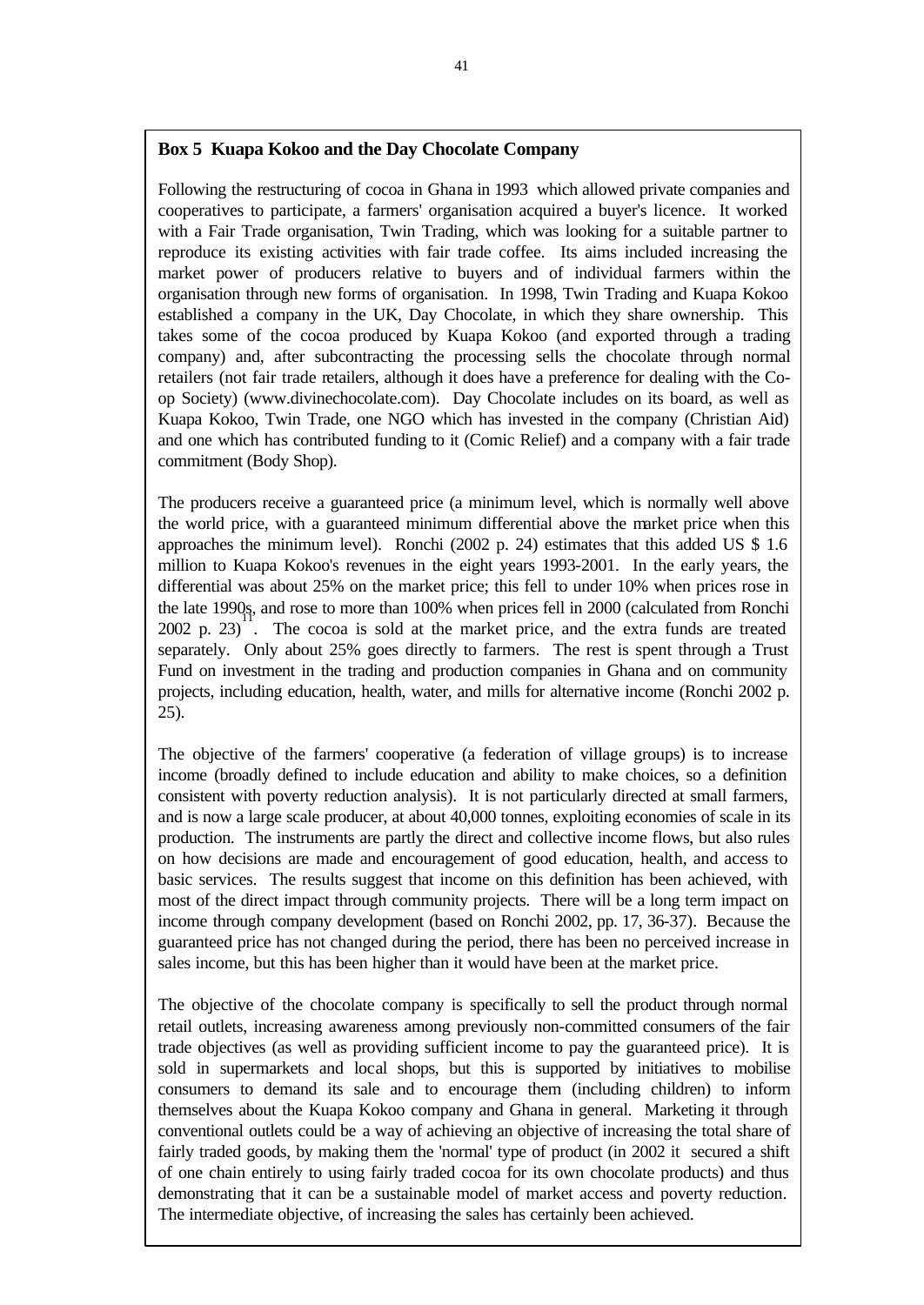#### 42

### **Box 6 Other estimates of poverty effects**

A study of an ethical trade initiative in Uganda found an increase in income, but no system for monitoring social impact (Malins, Nelson, 2003). Cafédirect, founded in 1991 by a combination of NGOs and fair trading companies (www.cafedirect.co.uk) operates similarly for fair traded coffee, offering a premium on the world coffee price. Because of the sharp decline in coffee prices, this stood at just under 100% for arabica and almost 200% for robusta in November 2002. For tea, added to Cafédirect in 1998, the premium is about 25% (Cafédirect 2002).

### **Box 7 Mexican promotion of non-traditional agricultural products**

Mexico has a programme for non-traditional agricultural products (Ramirez 2001) which looks for 'higher value small-farm' products. It thus tries to identify products which are particularly suitable for small farmers, rather than assisting small farmers to operate in sectors dominated by large producers and buyers. It starts from the existing farming structure. The government programme provides both market information and links to potential buyers. It meets the problem of reliability where there are no repeated or large contracts with a guarantee of quality and provenance through a Seal of quality. It encourages production also for the home market.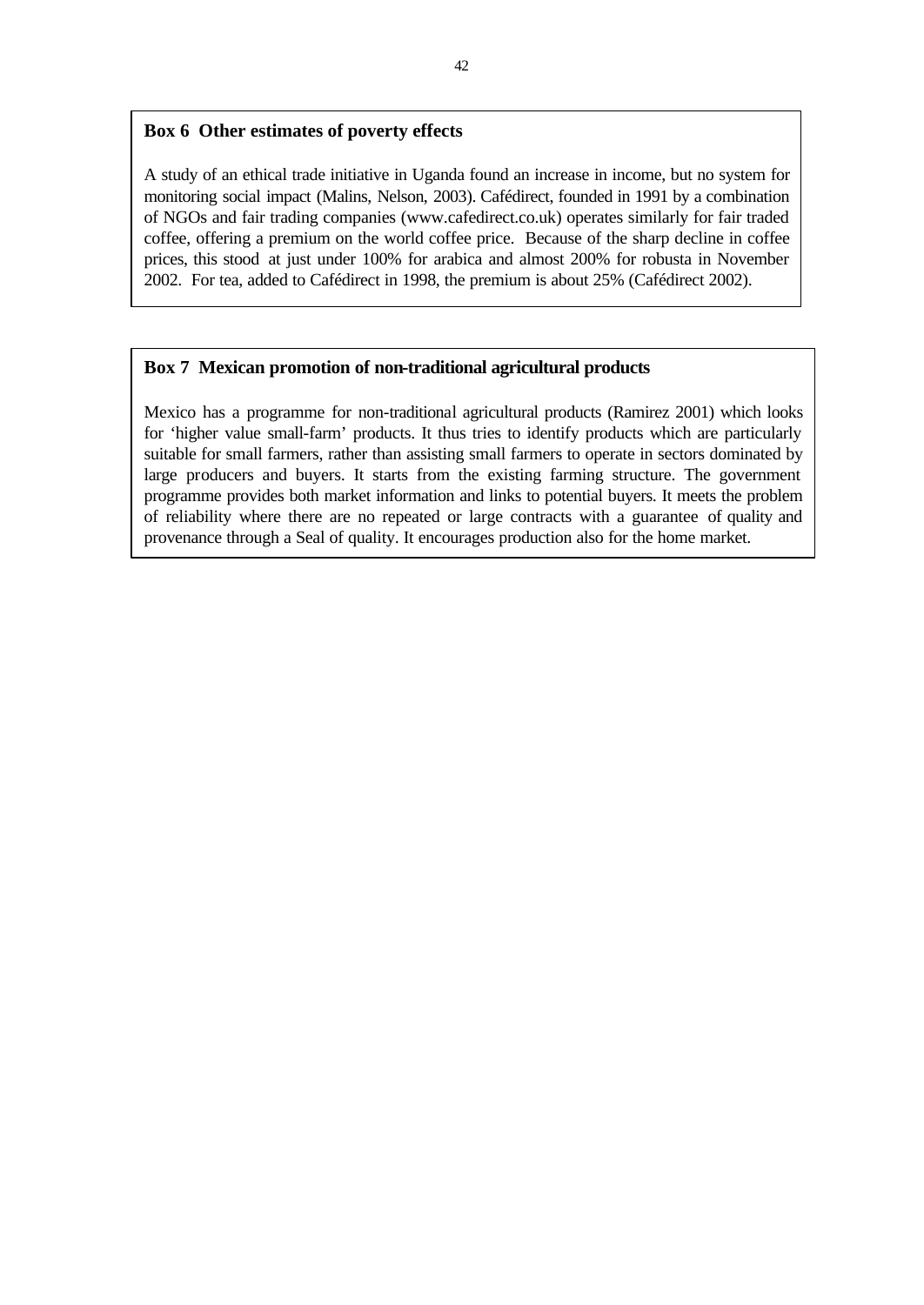## **Box 8 Other import promotion agencies**

WTO OECD 1997 cites the example of the German Protrade (within GTZ) assisting a shoe company for 10 years (p.9, pp.42-4.). Protrade was founded in 1989 and specialised in fewer sectors than the CBI in its individual company work. It also had broader programmes of assistance in some countries, designed to build the capacity of local government and private agencies (e.g. in Bangladesh, Malawi, Zambia).

Denmark has a small agency providing individual country help (WTO OECD 1997 p. 39), and Canada established a Trade Facilitation Office as part of CDA in 1980 (Canada TFOC 2002, WTO OECD 1997 p. 28), 'in response to a request from UNCTAD', so as part of the move to establish complementary export and import promotion agencies.

The US has not has a dedicated agency, but USAID had had programmes of country assistance which have had similar functions. In Ghana in the mid 1990s it provided a coordinated programme, using both export promotion (mainly concentrated on the US market, but also to other countries) and other types of aid, including assistance to transport infrastructure and credit facilities for investment and exporting. In the late 1990s, it supported small holder horticultural producers in Kenya (Bonaglia, Fukasaku 2002, p. 72). In the last two years, since the introduction of the Africa Growth and Opportunity Act, which gives special preferences to some African countries which meet certain conditions, it has had an extensive programme of both briefing about the preferences and assistance to firms to meet the conditions (to meet the rules of origin for the preferences, they may need to adjust their production and are likely to need clearer record keeping and certification). This is not done by other countries offering preferences.

In 2002, DFIID helped to finance advice on producing and exporting prepared by an NGO and a company (NRI 2002), which provides a useful supplement to the type of advice from the CBI or ITC because it is written from the point of view of a company which has used it, not from outside. The type of information, on markets, marketing practices, and trends, plus legal requirements and practical advice on setting up activities is similar to the product reports done by the agencies.

The multilateral agency, the ITC, works with other development agencies to provide a package of support, covering production and adaptation of countries' macroeconomic policies and laws, as well as trade support, so that it is increasingly working with countries on their trade and development needs as a whole. Its own function is of information and training to exporters and to officials of export promotion agencies. Like the CBI, it starts by defining and identifying export readiness in a firm. It also provides both general economic analysis of trade and competitiveness and data about trade flows and market shares, and information on current market and price information, as well as the basic information provided by the CBI. These can be on either commercial training terms or free, depending on the client. It also helps companies develop the internal procedures and structures to ensure quality (WTO, 1007)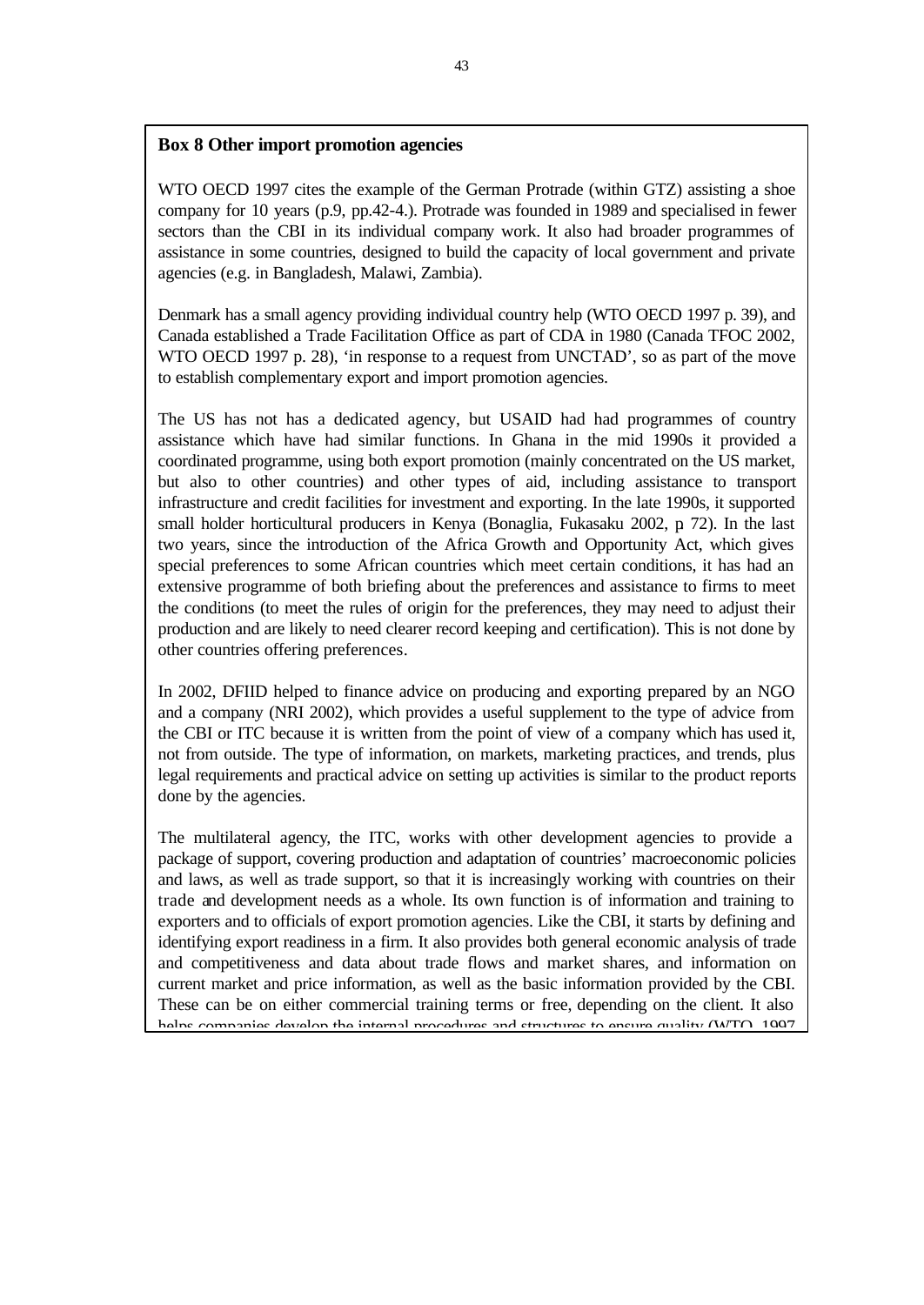# **Box 9 ATTP**

The ATPP programme is intended to build national capacity to analyse the potential poverty reduction effects from trade and then identify the policies and actions which could maximise these, both national policies and international policies where the country can have an influence through negotiation. It thus focuses on the final elements of the obstacles (Table 1). There may also be some impact on policy from traditional aid programmes: information and pressure on local governments to adopt favourable policies (including developing financial institutions) and to improve efficiency, lowering costs to producers.

### **Box 10 Commodities or markets**

There are two very different strategies suggested by those who see a growing role for small agricultural producers: that they can produce traditional products more efficiently (evidence comes from the divesting of large scale plantations in East Africa or the strategy of IFAD in Latin America; the assumption behind the World Bank's initiatives on commodity prices) or that they can produce small scale new or newly differentiated products more efficiently (horticulture in Africa, most alternative trade initiatives). There is likely to be a continuing major role for bulk commodities and their producers. For the major commodities, differentiated products, including fair trade, are still a small proportion (estimates vary; coffee is probably the most important, with both quality and production differences increasingly seen as important, but still little more than 1% of the UK market; at its highest, around 3% in the Swiss and Netherlands markets), but the share is growing rapidly for coffee and cocoa, for example, and the share of non-traditional commodities is also rising. As supermarkets extend their interest in selling differentiated and traceable products to commodities, the total share will rise. Bulk commodities may not offer the most promising areas for small producers because of the price risks, the low growth of demand, and the cost of being marginalised from growing markets. The Mexican initiative looking for high-value, specialised products, in contrast, tries to build on both the advantages of small producers and the trend in markets towards more differentiation and higher returns to specialisation.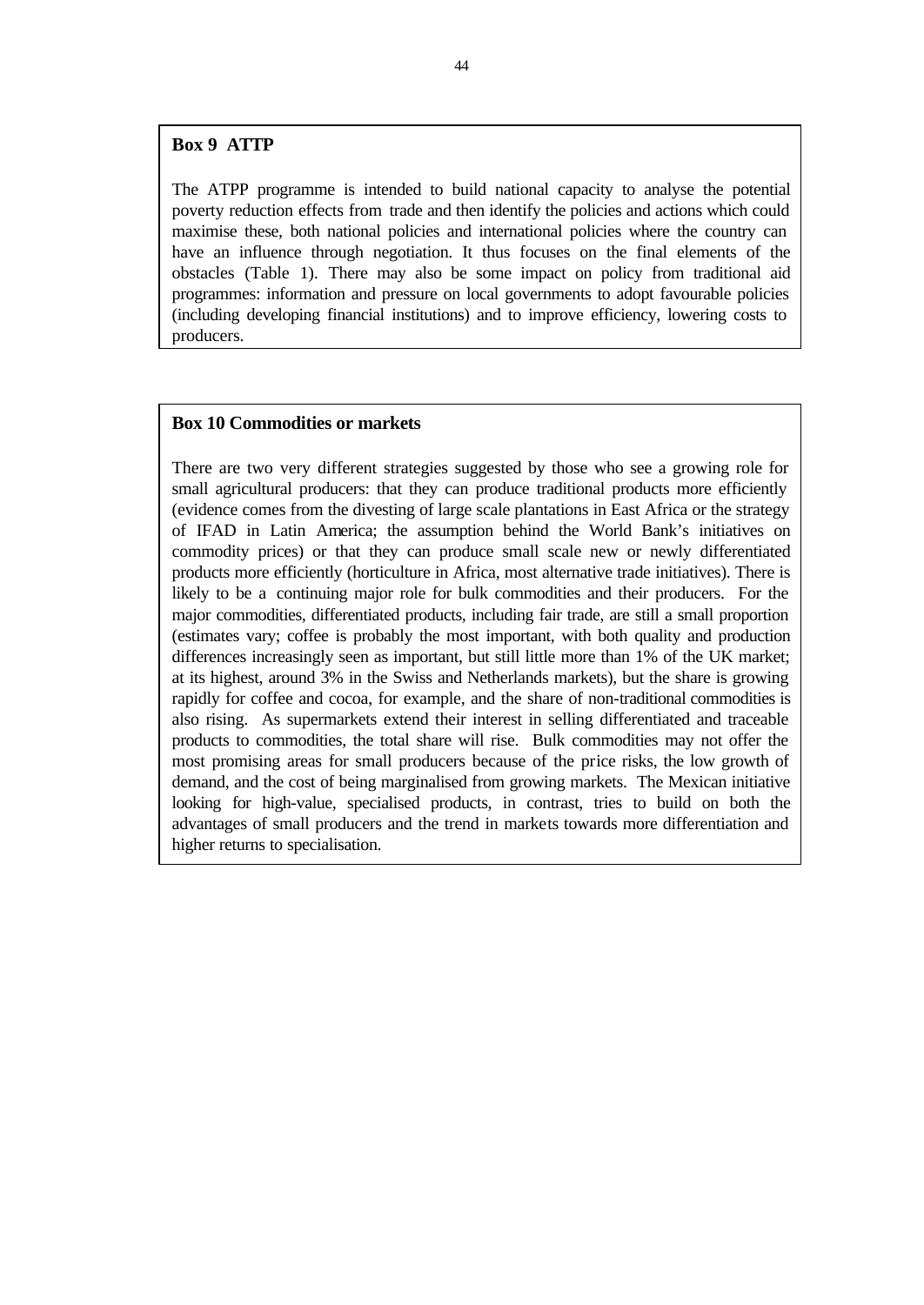# **Appendix: Obstacles to trade**

# **WTO***, OECD: Survey of DAC members' Co-operation for Capacity Development in Trade 1997,* **p.1***.*

'Trade development...requires a combination of macroeconomic and trade policy reforms, infrastructure and institutional development, human resource and enterprise development geared to the goal of achieving competitiveness and a sustainable export drive in new areas'.

# **IFAT***: Conference Report, Africa Regional Conference, 28th April to 4th May 2002, Aburi, Ghana,* **pp.22-23***.*

- 1. Not knowing how to find buyers
- 2. And not knowing the buyers, who they are
- 3. Ignorance of positioning yourself in the Market
- 4. Adaptation of products to suit market
- 5. Information on markets
- 6. Inadequate production systems
- 7. Financing
- 8. Competition amongst each other rather than co-operation
- 9. Quality standards have no systematic
- 10. Organizational structures are weak
- 11. Resistance to changes
- 12. Design and inappropriate technology
- 13. Infrastructure in the country
- 1. Financing for orders
- 2. Insufficient market information: opportunities and relevance for your products
- 3. Product design development limitations
- 4. Ignorance of the type of markets they work in (high, low)
- 5. Financial constraints to visit the market, to do appropriate Marketing
- 6. Not knowing your client whom are we dealing with
- 1. Lack of information and Market Research: product demand & market trends;
- 2. Poor marketing image/branding of your products
- 3. Access to pre-financing
- 4. Confidence about your products
- 5. Communication infrastructure
- 6. Communication system: time lag, loss of info and content
- 7. Quality control & ignorance about competition
- 8. Inefficiency in production
- 9. Cultural perception of crafts as a social activity, not full time employment
- 10. Value of art versus mass production/commercialization
- 11. Lack of capacity to fulfill orders
- 12. Grades of market?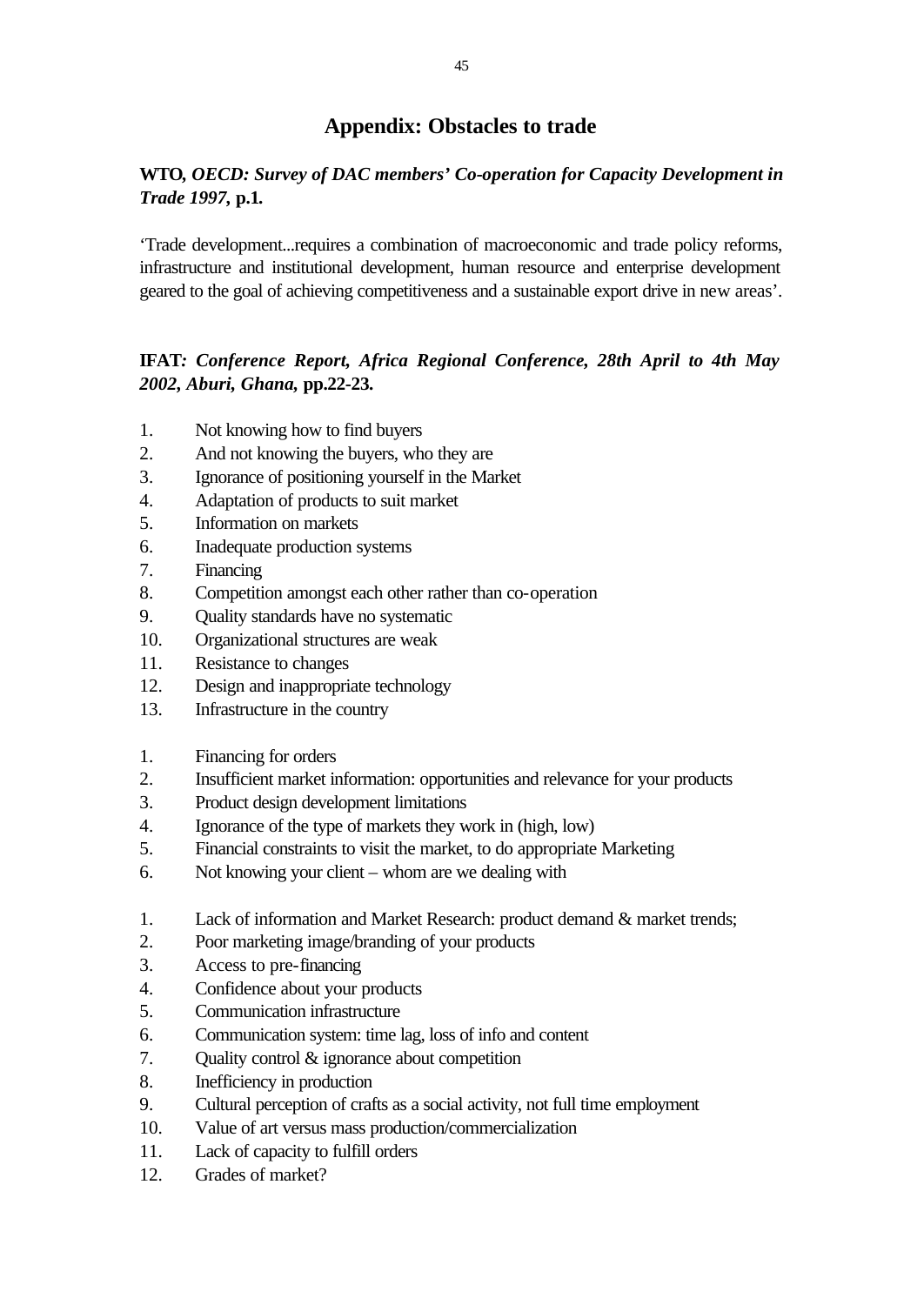- 13. Different models of Markets: Mass markets of niche markets –
- 14. Market is small and with high product value (price) or large with low product value.

# **Humphrey, Liz (2000)** *Traidcraft Policy Unit Report Series No. 1 (April 2000),* **p. 20.**

- ? Tensions between trade and social development
- ? Market preparation
- ? Achieving international standards
- ? Market links
- ? Credit, technology and infrastructure
- ? International trade policy
- ? Consumer marketing

# *Stages faced by buyer of fair traded products (presented 29 November 2002)*

product quality costing and pricing logistics planning and forecasting the role of supporting organizations the importance of understanding the market

### *Traidcraft's conditions for success*

Identifying opportunities Getting the business right Getting the product right Making the link with the market Staying in the market.

**IFAD** marketing constraints in Central America *(IFAD (2002) Experiencia de Comercialización en los Proyectos del FIDA en Centroamérica (Febrero de 2002*) p. 19).

Low quality, post-harvest losses Remote location, poor roads High costs of production Falls in demand and/or prices **Illiteracy**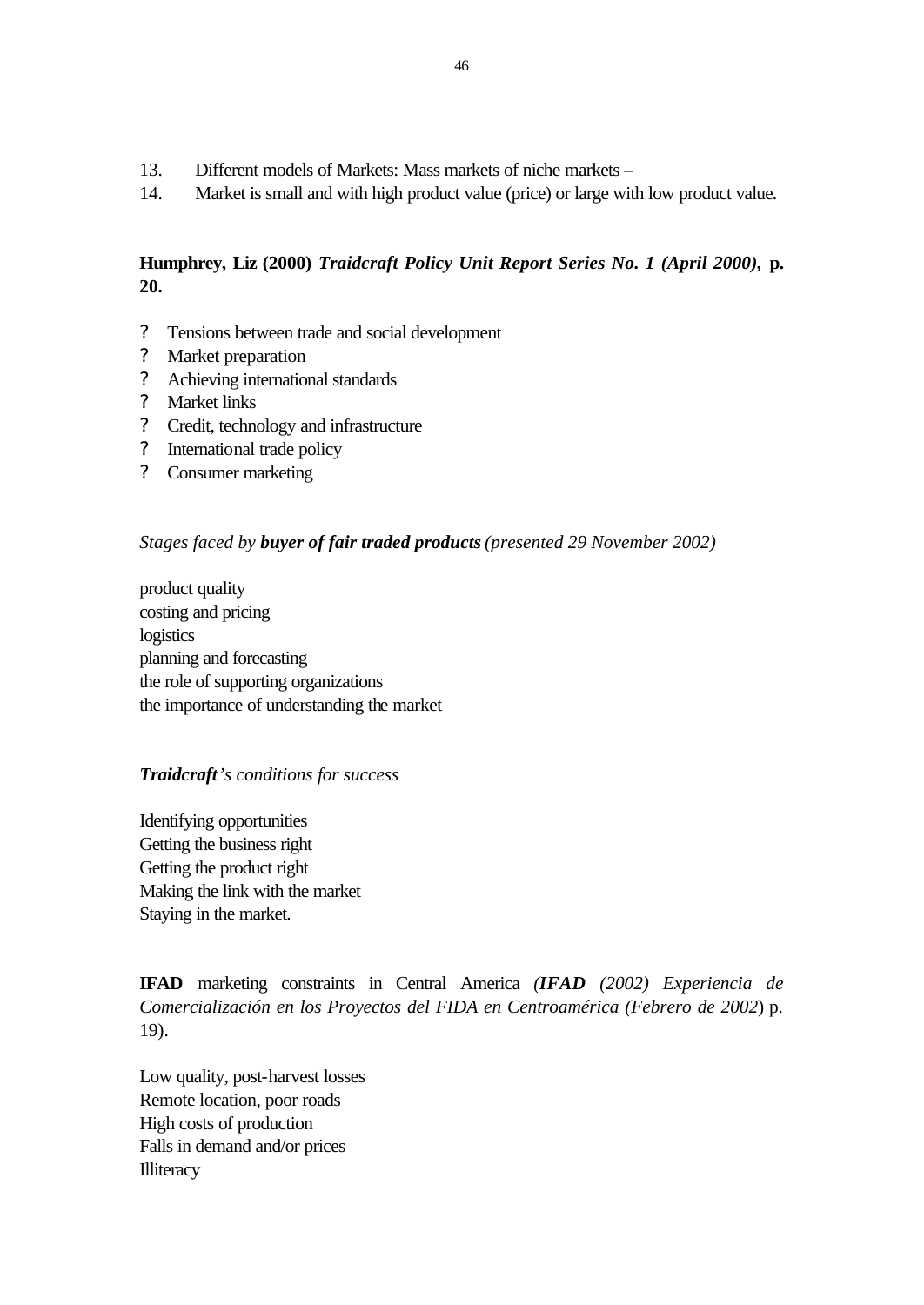Absence or incorrect use of market information Poor market studies Mistakes in the design of infrastructure Difficulties in identifying the best types of marketing Poor management and negotiating skills on the part of producer organisations Conflict between organisations' commercial and social roles Lack of skilled business services Problems with government agencies

**PROMER** 'Main obstacles affecting market linkages for small-scale rural producers', presented 29 November 2002.

- 1. Small and geographically disperse supply and very small number of intermediate buyers
- 2. Product quality below market standards
- 3. Marketing strategy not based on product differentiation
- 4. Production plans not linked to market trends
- 5. Insufficient skills on business administration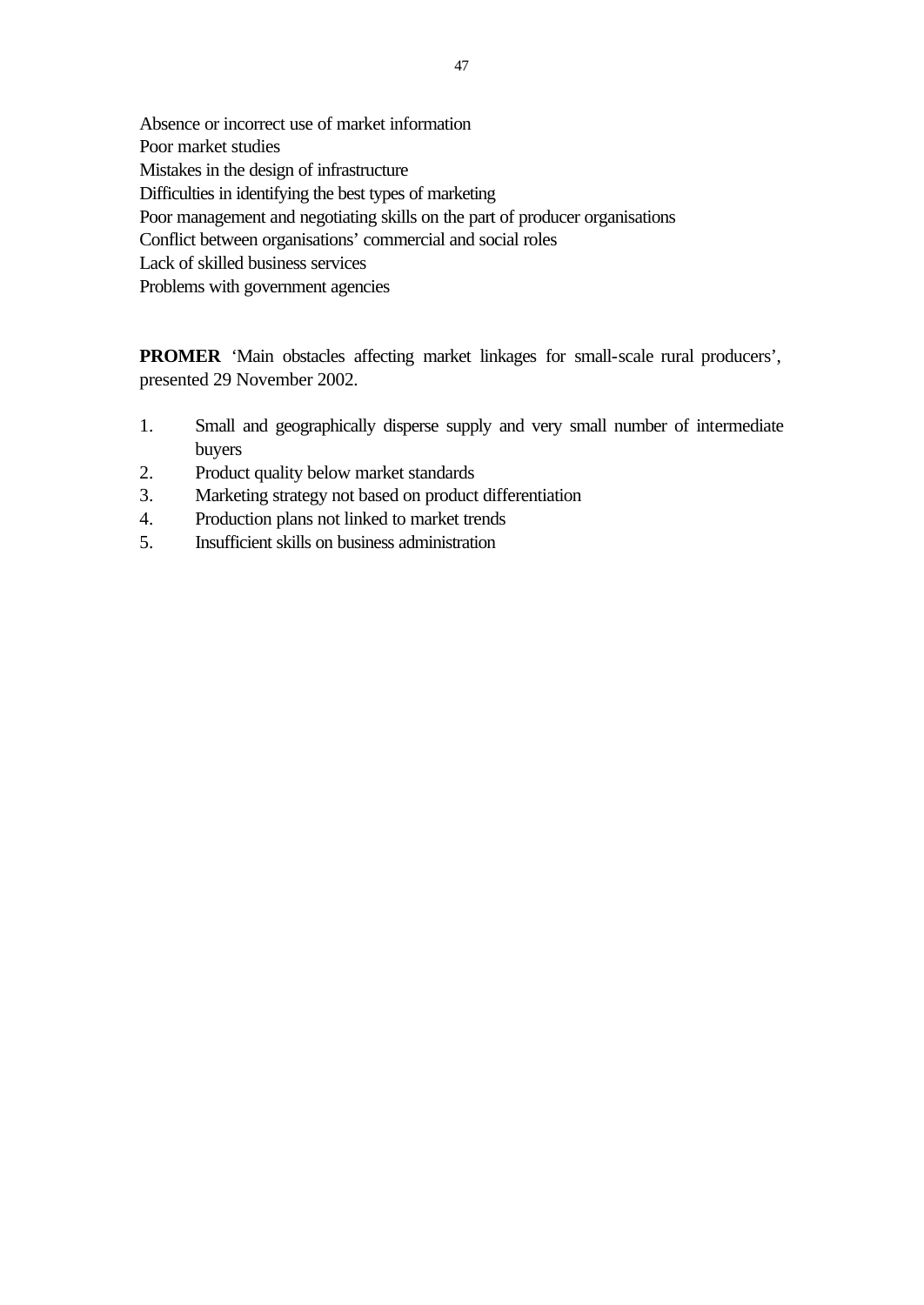# **Bibliography**

- Agriculture and Industry Survey (2000), *Kerala Horticulture Development Programme, New Way to Help Farmers*. November 23.
- Baumeister, Eduardo (2002), 'Nicaragua: Estrategias Publicas y Pobreza Rural en los Anos Noventa' in *Taller sobre Políticas de Reducción de la Pobreza Rural – enfocando el diálogo sobre experiencias de Nicaragua y Honduras.* DFID RUTA.
- Bird, Pippa and Snedker, Paul (2002), *Traidcraft and livelihoods: how a sustainable livelihoods approach can help Traidcraft meet its poverty reduction objectives*. April.
- Bonaglia, Federico and Fukasaku, Kiichiro (2002), *Trading Competitively: Trade Capacity Building in Sub-Saharan Africa*. OECD.
- Bosc, P-M, Eychenne, D, Hussein, K, Losch, B, Mercoiret, M-R, Rondot, P, Mackintosh-Walker, S (2001), *The Role of Rural Producer Organizations in the World Bank Rural Development Strategy*. Rural Development Strategy Background Paper #8, The World Bank Rural Development Family.
- Cafédirect (2002), *Cafédirect: Company History*. http://www.cafédirect.co.uk/about/company.php
- Cafédirect (2002), *Statement from Cafédirect on the IGD Report on Ethical Shopping*.
- Colindres, Ibis, López, Marcial and Laforge, Michel (2002), *La Pobreza Rural Más Allá de las Cifras…Estudios de Caso en Honduras y Nicaragua*. DFID RUTA: www.ruta.org/publicaciones/otras. Borrador Preliminar.
- Dearden, P, Greenhalgh, P, Havis, E (2002), *Horticulture Exports from Ethiopia and EU Supermarket Sourcing*, Report of a Scoping Study, July.
- Development Policy Review (2002), *Theme Issue: Supermarkets and Agrifood Systems; Latin American Challenges*, September.
- DFID (2002), *Making Connections, Infrastructure for poverty reduction*. London: DFID.
- Divine Chocolate Company (2002), *Fair Trade* http://www.divinechocolate.com/fair.htm
- Dolan, Catherine and Humphrey, John (2001), *Changing Governance Patterns in the Trade of Fresh Vegetables between Africa and the United Kingdom*. http://www.gapresearch.org/production/IFAMSubmission.pdf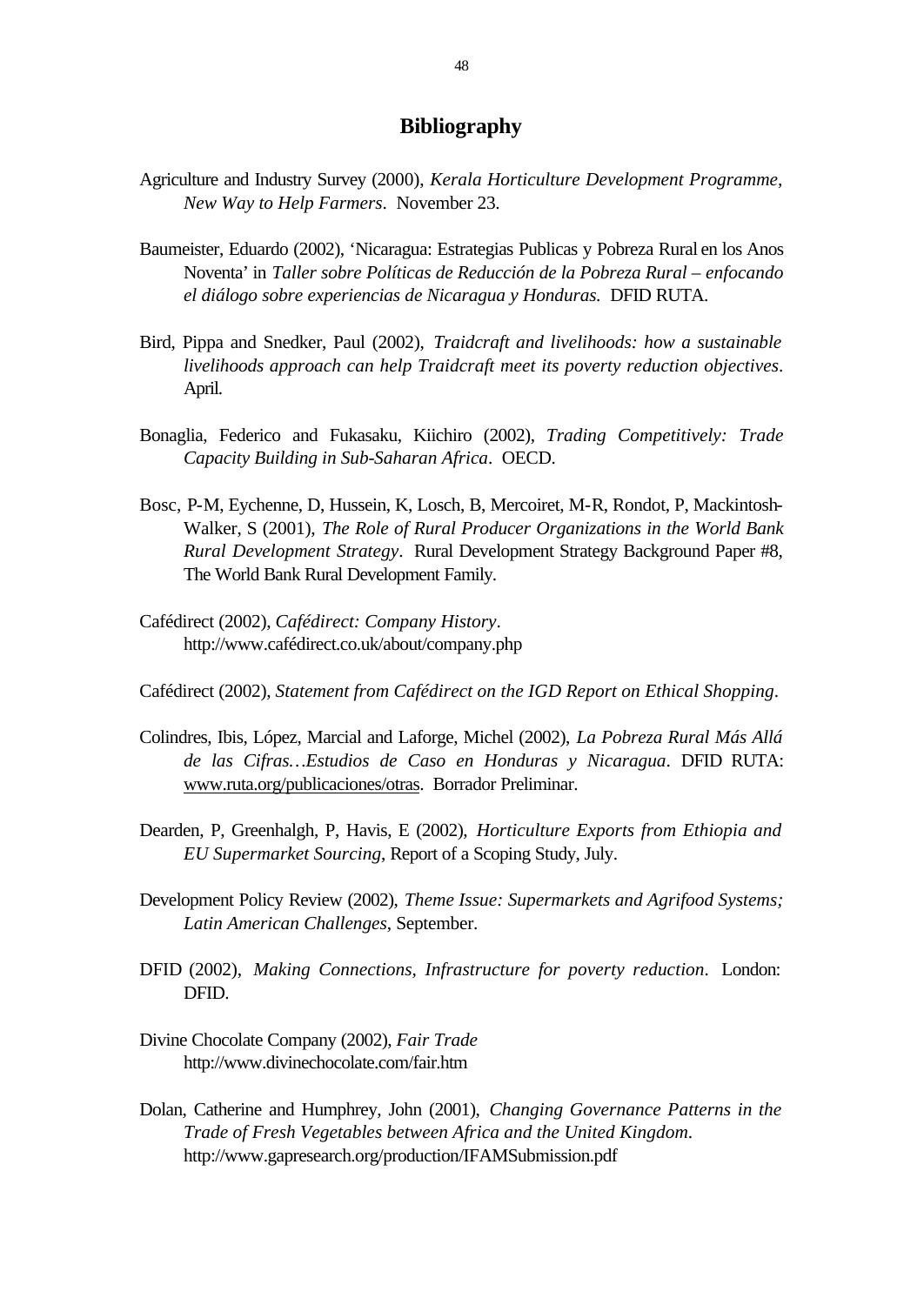- European Union, Council (2002), *Trade and Development: Council Conclusions.* Brussels: November 2002.
- The Fairtrade Foundation (2002), *Fairtrade Standards*. http://www.fairtrade.org.uk/standards.htm
- Financial Times (2002), *The Banana giant that found its gentle side*, FT 02/12/02.
- Food and Agriculture Organization (2002), *The State of Food and Agriculture 2002*, Rome 2002 No. 34.
- Guardian Unlimited (2002), *Co-op chooses Fairtrade cocoa for all its chocolate*. 24/12/02. http://www.guardian.co.uk/business/story/0,3604,848531,00.html
- Guardian Unlimited (2002), *Co-op to 'double' fair trade chocolate sales*. 24/12/02. http://www.guardian.co.uk/fairtrade/story/0,12458,848191,00.html
- Guardian Unlimited (2002), *Wake up and smell the coffee, Oxfam*. Jenkins, Rob 24/12/02. http://www.guardian.co.uk/fairtrade/story/0,12458,805880,00.html
- Hopkins, Raul (2000), *Impact Assessment Study of Oxfam Fair Trade*. Final Report, 4 November.
- Humphrey, Liz (2000), *Traidcraft Policy Unit Report Series No. 1* (April).
- ID21 Society and Economy (2002), *Challenges Facing Fair Trade: which way now?* http://www.id21.org/society/s7bat1g4.html
- IFAD (2001), *Annual Report.*
- IFAD (2001), *Enabling the Rural Poor to Overcome their Poverty*. Strategic Framework for IFAD 2002-2006.
- IFAD (2002), *Experiencias de Comercialización en los Proyectos del FIDA en Centroamérica* , (Febrero).
- IFAD (2002), *Latin America and the Caribbean*. Regional Strategy Paper: IFAD.
- IFAD (2003) *Promoting Market Access for the Rural Poor to Achieve the Millennium Development Goals*, Roundtable Discussion Paper for the Anniversary Session of IFAD's Governing Council.
- IFAD (2002), *Report and Recommendation of the President*, for the Rural Microenterprise Support Programme in Latin America and the Caribbean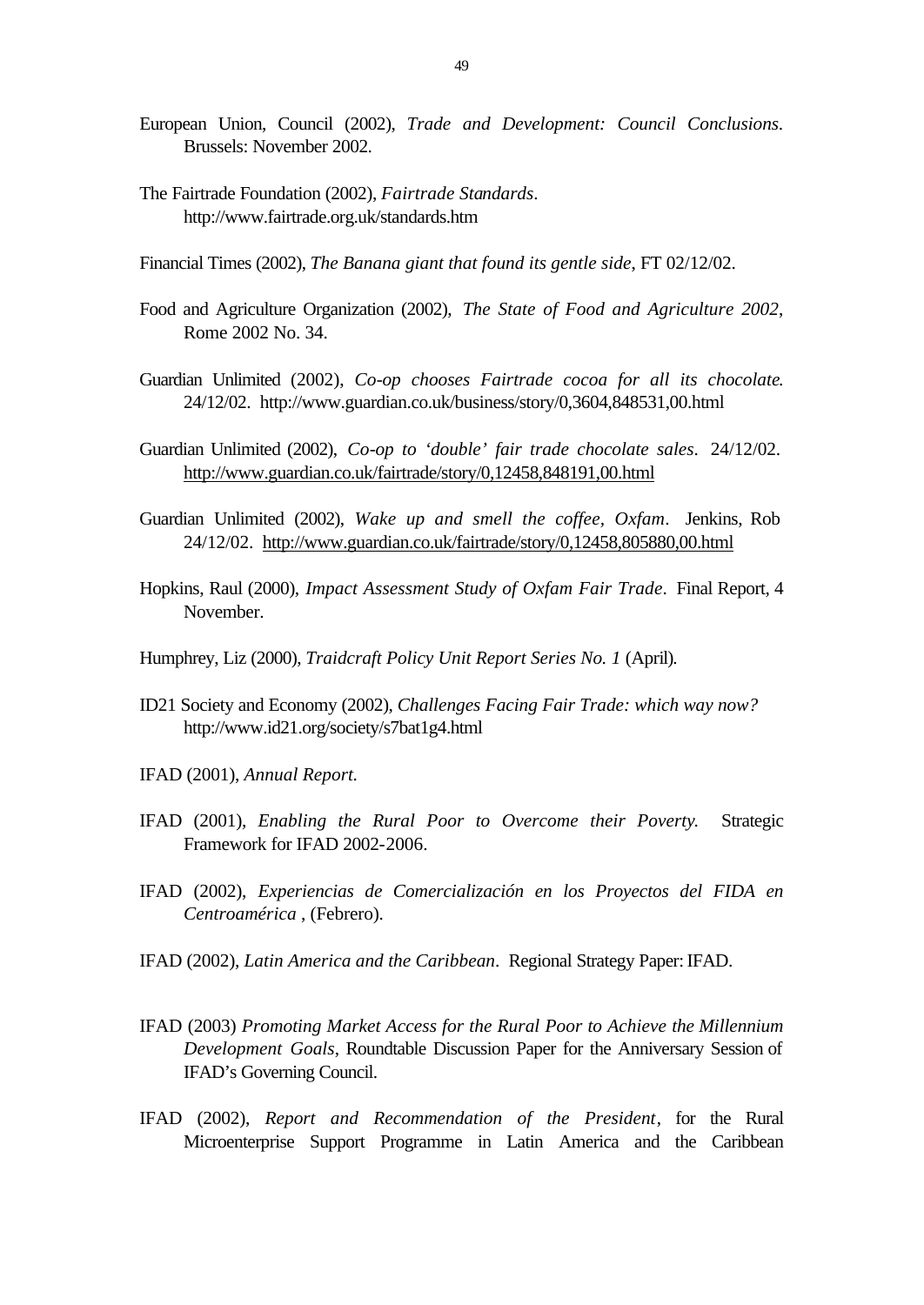(PROMER) – Phase II. Executive Board – Seventy-Fifth Session, Rome 22-23 April.

- IFAT (2001), *Annual Report*.
- IFAT (2001), *The Fair Trade Difference: People, Partnership and Principles*. Report to IFAT 6<sup>th</sup> Biennial Conference held from 9-15 June in Arusha, Tanzania.
- IFAT (2002). *Conference Report*, Africa Regional Conference, 28 April to 4 May, Aburi, Ghana.
- IFAT (2002) *Market Access: Learning from the Regional Meetings (Africa, Latin America and Asia).* Presentation in Jakarta, Indonesia, 8-13 September.
- IFAT (2002), *Market Access: Learning from the Regional Meetings (Africa, Latin America and Asia)*. Presentation in Assisi, Italy, 21 October.
- IFAT (2002), *Declaración de Santa Clara.* Quinto Encuentro IFAT Latinoamérica, 1-5 de Julio.
- IMF and World Bank (2002), *Market Access for Developing Country Exports – Selected Issues*. 26 September.
- Jones, R, Freeman, H. Ade, H, Lo Monaco, G (2002), *Improving the Access of Small Farmers in Eastern and Southern Africa to Global Pigeonpea Markets*. London: ODI Briefing Paper (AGREN) No. 120.
- Keesing, P B and Singer, A (1990) 'How Support Services Can Expand Manufactured Exports' *World Bank Policy, Research and External Affairs Working Papers*, WPS544.
- Lamy, Pascal (2002), *Towards Sustainable Trade.* Seminar on Sustainable Trade, Brussels, 21 November.
- Malins, Annabelle and Nelson, Valerie (2003), *How Fair is Ethical Trade? A look at Uganda's Organic Cotton Sector*, ID21 website http://www.id21.org/zinter/id21zinter.exe?a=2&i=s7bam2g1&u=3e6f4c46
- Mbise, N.A (2000), *Report on the Review of Comparative Fiscal and Regulatory Regime Governing MSE'S in East Africa with Particular Reference to Intra-Community Trade*. Study done for the East African Gatsby Trusts, August 1999.
- NSI News/INS Nouvelles (2002), *Food Standards as Barriers to Southern Exports?*, presentation given by Professor Spencer Henson on 2 December 2002.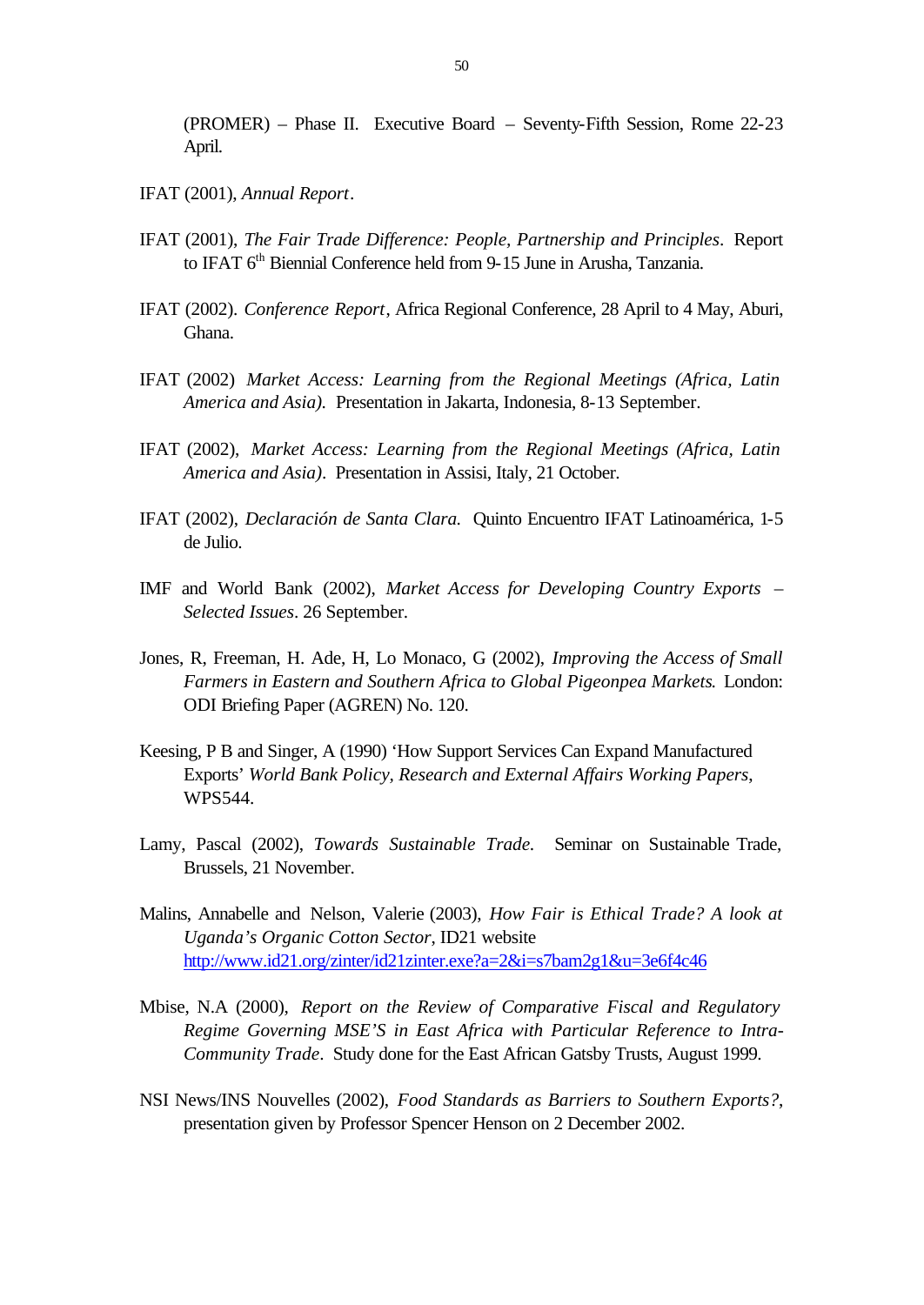- Page, Sheila (1994), *Review of ODA/DECTA Core Services Grant*. Contract Reference: CNTR 93 1916A, Overseas Development Institute.
- Page, Sheila (2001), *Trade and Climate Change: Implications for Poverty and Poverty Policy* (31 March). London: ODI.
- PROMER (2002), *Qué es PROMER?* http://www.promer.cl/que\_es\_promer.html
- Quijandría, Benjamín, Monares, Aníbal and Ugarte de Peña Montenegro, Raquel (2001), *Assessment of Rural Poverty, Latin America and the Caribbean*. Chile: IFAD.
- Ramírez Farías, Leonel (2001), *Globalisation and Livelihood Diversification through non-Traditional Agricultural Products: the Mexico Case.* London: ODI Briefing Paper No. 67.
- Redfern, Andy and Snedker, Paul (2002), *Creating Market Opportunities for Small Enterprises: Experiences of the Fair Trade Movement*, SEED Working Paper No. 3, Geneva: ILO.
- Richards, M., Maxwell, S., Wadsworth, J., Baumeister, E., Colindres, I., Laforge, M., Lopéz, M., Noé Pino, H.m Sauma, P., Walker, I. (2002), *Options for Rural Poverty Reduction in Central America*. ODI Draft.
- Ronchi, Loraine (2002), *Monitoring Impact of Fairtrade Initiativies: A Case Study of Kuapa Kokoo and the Day Chocolate Company*. Twin, November.
- Tiffen, Pauline (2002), *The Creation of Kuapa Kokoo*. http://www.divinechocolate.com/creation.htm
- Tiffen, Pauline (2002), *The Liberalisation of the Cocoa Market in Ghana* http://www.divinechocolate.com/liberal.htm
- Traidcraft (2002), *Cocoa from KKU Ghana (Kuapa Kokoo Farmers Union)*. Traidcraft Factsheet. http://www.traidcraft.co.uk/fs\_kku.html
- Traidcraft (2002), *Fair trade is FINE!* Traidcraft Factsheet. http://www.traidcraft.co.uk/fs\_fine.html
- Tropical Wholefoods (2002), *Information on First World Markets for Third World Businesses.* E-Guide (CD ROM).
- Wadsworth, J (2002), *Private Sector-Led Diversification among Indigenous Producers in Guatemala*, DFID draft.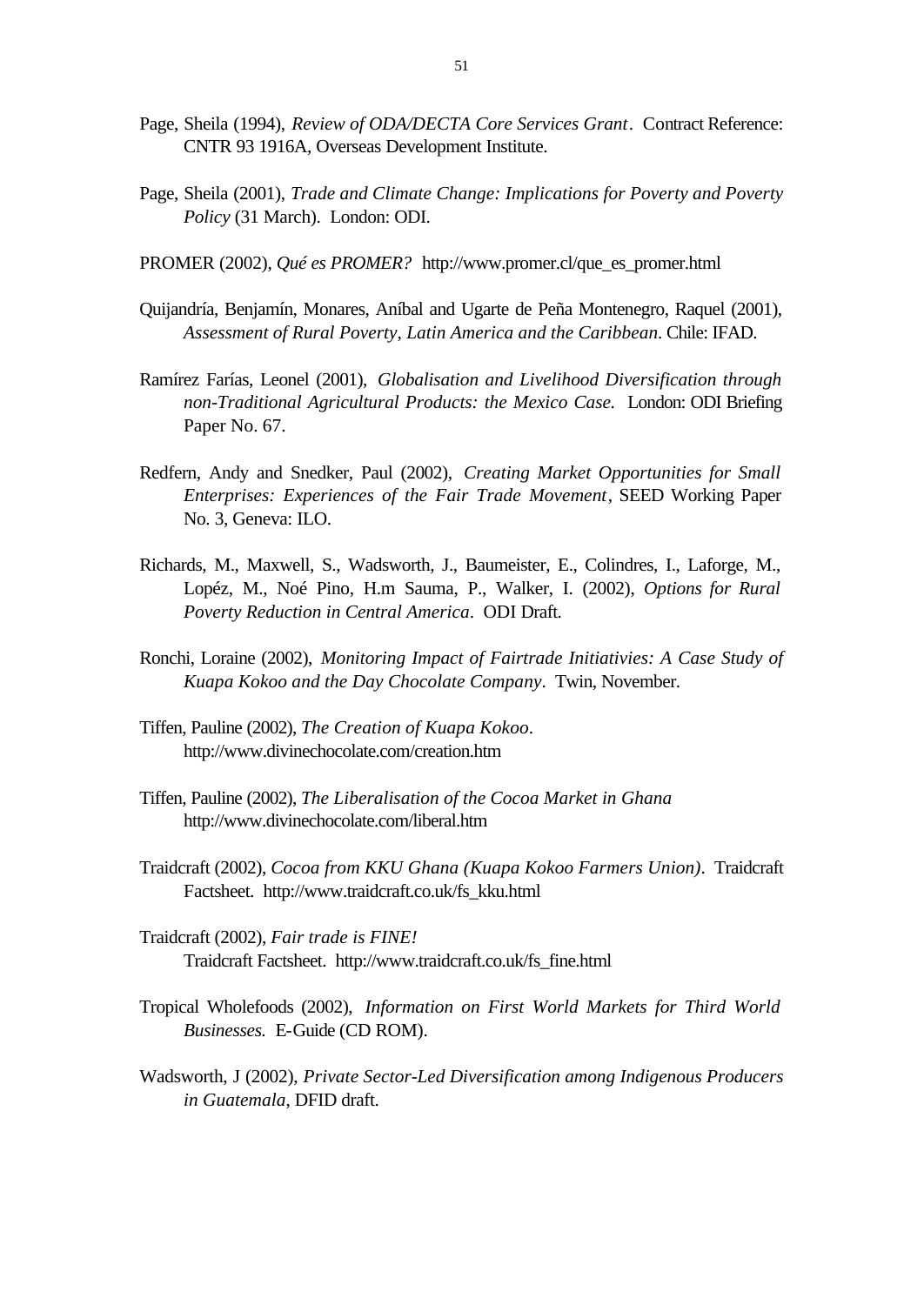- Walker, Ian and Noé Pino, Hugo (2002), 'Políticas Estrategias y Acciones en Desarrollo Rural y Reducción de Pobreza en Honduras' in *Taller sobre Políticas de Reducción de la Pobreza Rural*. Estudio de Caso, DFID RUTA.
- World Bank International Task Force on Commodity Risk Management (2002), *Ghana: Coffee Price Risk Management*, Phase II Report, February.
- World Bank International Task Force on Commodity Risk Management (2002), *Mexico: Coffee Price Risk Management*, Phase II Report, February.
- World Bank International Task Force on Commodity Risk Management (2002), *Nicaragua: Coffee Price Risk Management*, Phase II Report, February.
- World Bank International Task Force on Commodity Risk Management in Developing Countries (2002), *Phase 3: Implementation/Training: Price Risk Management Training.* http://www.itf-commrisk.org/itf.asp?page=106
- World Bank International Task Force on Commodity Risk Management in Developing Countries (2002), *Tanzania Coffee Price Risk Management*. http://www.itf-commrisk.org/DisplayContent.asp?ID=19
- World Bank International Task Force on Commodity Risk Management in Developing Countries (2002), *Thailand Rubber Price Risk Management.* http://www.itf-commrisk.org/DisplayContent.asp?ID=20
- World Bank International Task Force on Commodity Risk Management (2002), *Uganda, Coffee Price Risk Management*, Phase II Report, February.
- World Bank International Task Force on Commodity Risk Management (2002), *Vietnam, Agricultural Price Risk Management, Pepper, Rubber, Coffee*, Phase I Reports, June.
- World Bank (2002), *Identifying the Drivers of Sustainable Rural Growth and Poverty Reduction in Central America: A Framework for Setting Priorities for the ESSD Portfolio.* Concept Note (September 2002).
- World Trade Organization (1997), *Information on the Trade-Related Technical Cooperation Activities in Least-Developed Countries of Selected Inter-Governmental Organizations.* 13 October 1997, WT/LDC/HL/7.
- World Trade Organization (1997), *Thematic Round Table: Theme A: Building the "Capacity to Trade" in Least-Developed Countries.* Note prepared by UNCTAD and ITC Secretariats. 13 October 1997, WT/LDC/HL/4.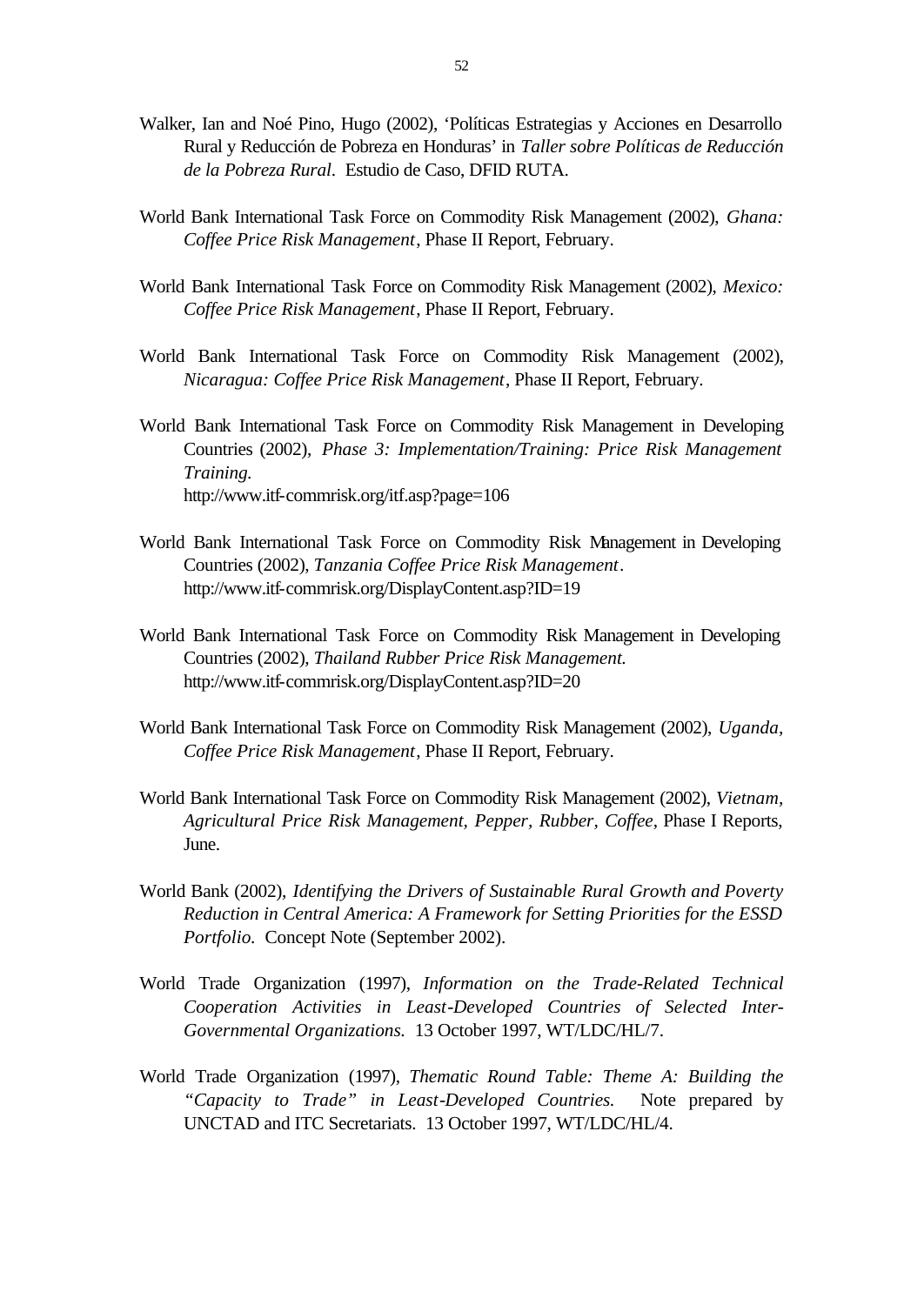- World Trade Organization (1997), *Inventory of Trade-Related Technical Assistance Activities Conducted by the IMF, ITC, UNCTAD, UNCTAD, UNDP, World Bank and WTO.* 14 October 1997, WT/LDC/HL/9, pp.1-16 of 264.
- World Trade Organization, note by OECD (1997), *Survey of DAC Members' Cooperation for Capacity Development in Trade*. 21 October 1997, WT/LDC/HL/18.
- Zoomers, Annelies (1999), *Linking Livelihood Strategies to Development: Experiences from the Bolivian Andes*, Royal Tropical Institute Center for Latin American Research and Documentation.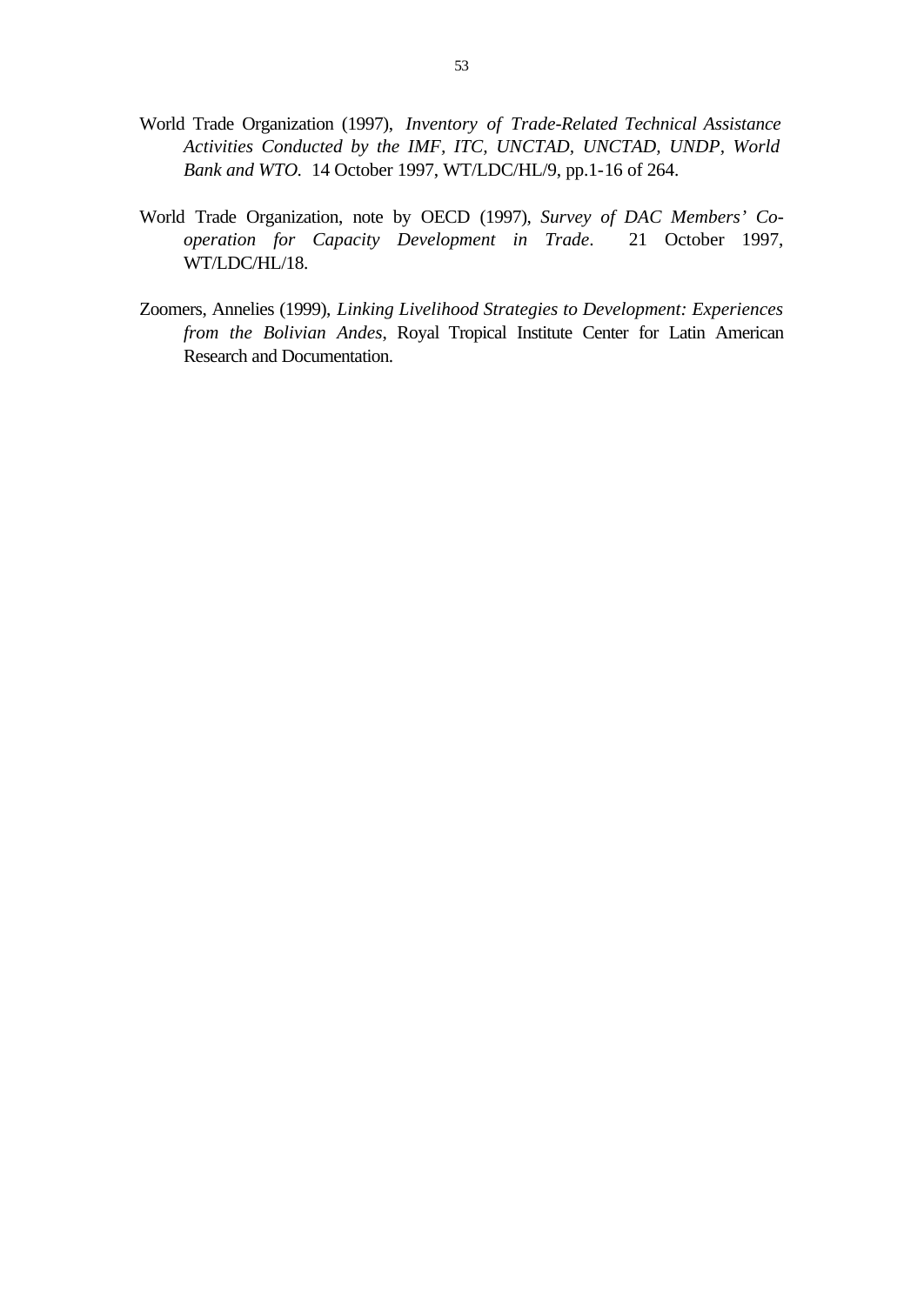## **Presentations, 29 November 2002**

Barrett, Allison, Shared Interest Hopkins, Raul, IFAD Jones, Elaine, Body Shop International Monares, Anibal, PROMER Scott, Chris, London School of Economics Velasquez, Sara, Traidcraft Wiggins, Steve, ODI

### **Websites**

Cafédirect http://www.cafedirect.co.uk CBI: http://www.cbi.nl Fairtrade http://fairtrade.org.uk IFAD: http://www.ifad.org IFAT: http://www.ifat.org ITF on Commodity Risk Management www.itf-commrisk.org ITC: http://www.intracen.org Kuapa Kokoo: http://www.kuapakokoo.com PROMER http://promer.cl RUTA http://www.ruta.org Trade Facilitation Office Canada http://www.tfoc.ca Traidcraft: http://www.traidcraft.co.uk World Bank: http://www.worldbank.org

Divine Chocolate: http://www.divinechocolate.com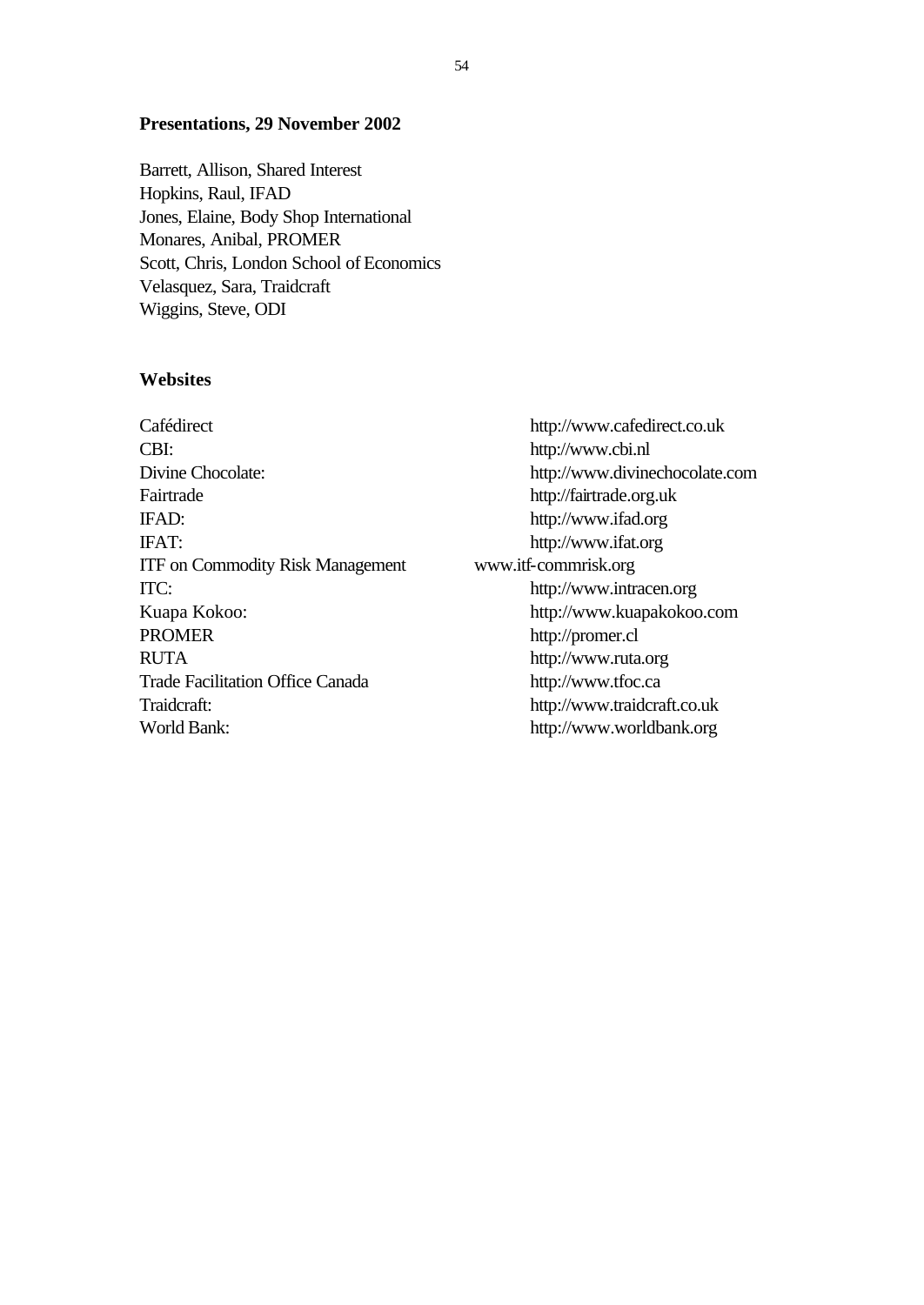# **Present at Meeting of 29 November 2002 at the Overseas Development Institute**

| <b>Allison Barrett</b> | Producers Liaison Officer, Shared Interest                                   |
|------------------------|------------------------------------------------------------------------------|
| Abla Benhammouche      | Country Portfolio Manager, Africa Division, IFAD                             |
| <b>Adam Brett</b>      | Director, Tropical Wholefoods                                                |
| Ilaria Chessa          | Economist, DFID                                                              |
| Derek Cox              | Post Harvest International                                                   |
| Liz Dodd               | Trade Policy Analyst, Traidcraft                                             |
| Raul Hopkins           | Regional Economist, Latin America and the Caribbean Division, IFAD           |
| Sue Holloway           | Economic Adviser, Department for International Development                   |
| Elaine Jones           | Head of Fair Trade, Body Shop International                                  |
| Liesl Karlsson-Ward    | <b>International Trade Department, DFID</b>                                  |
| Simon Maxwell          | Director, Overseas Development Institute                                     |
| <b>Anibal Monares</b>  | Consultant, International Fund for Agricultural Development                  |
| Robin Murray           | Chair, Twin and Twin Trading                                                 |
| Sheila Page            | Group Coordinator and Research Fellow, Overseas Development Institute        |
| Chris Scott            | Senior Lecturer in Economics, London School of Economics                     |
| Vinita Singh           | Immediate Past Director of International Resources for Fairer Trade in India |
| Sophi Tranchell        | Managing Director, Day Chocolate Co.                                         |
| Sara Velasquez         | Marketing Advisor, Traidcraft                                                |
| Jonathan Wadsworth     | Livelihoods Adviser, DfID RUTA                                               |
| Steve Wiggins          | Research Fellow, Overseas Development Institute                              |
| Carol Wills            | Executive Director, International Federation for Alternative Trade           |
|                        |                                                                              |

# **Present at Meeting of 7 February 2002, at the Overseas Development Institute**

| Sarah Boulton        | Market Access Team Leader, Department for International Development                       |
|----------------------|-------------------------------------------------------------------------------------------|
| Eleonora Canigiani   | Consultant (Asia & the Pacific Division), International Fund for Agricultural Development |
| Ilaria Chessa        | Economist, Department for International Development                                       |
| Derek Cox            | Technical Consultant, Post Harvest Inter-Tec                                              |
| Liz Dodd             | Trade Policy Analyst, Traidcraft                                                          |
| Jenny File           | Programme Manager, Traidcraft                                                             |
| Raul Hopkins         | Regional Economist, Latin America and the Caribbean Division, International Fund for      |
|                      | <b>Agricultural Development</b>                                                           |
| <b>Sharon Harvey</b> | Rural Livelihoods Department, Department for International Development                    |
| Olivia Jensen        | <b>Consumer Unity and Trust Society</b>                                                   |
| Lutful Kabir         | <b>Executive Director, BASC</b>                                                           |
| Sue Mayo             | Business Development Manager, Shared Interest                                             |
| Sheila Page          | Group Coordinator and Research Fellow, Overseas Development Institute                     |
| Chris Scott          | Senior Lecturer in Economics, London School of Economics                                  |
| Sudha Singh          | <b>Commonwealth Business Council</b>                                                      |
| Carol Wills          | Executive Director, International Federation for Alternative Trade                        |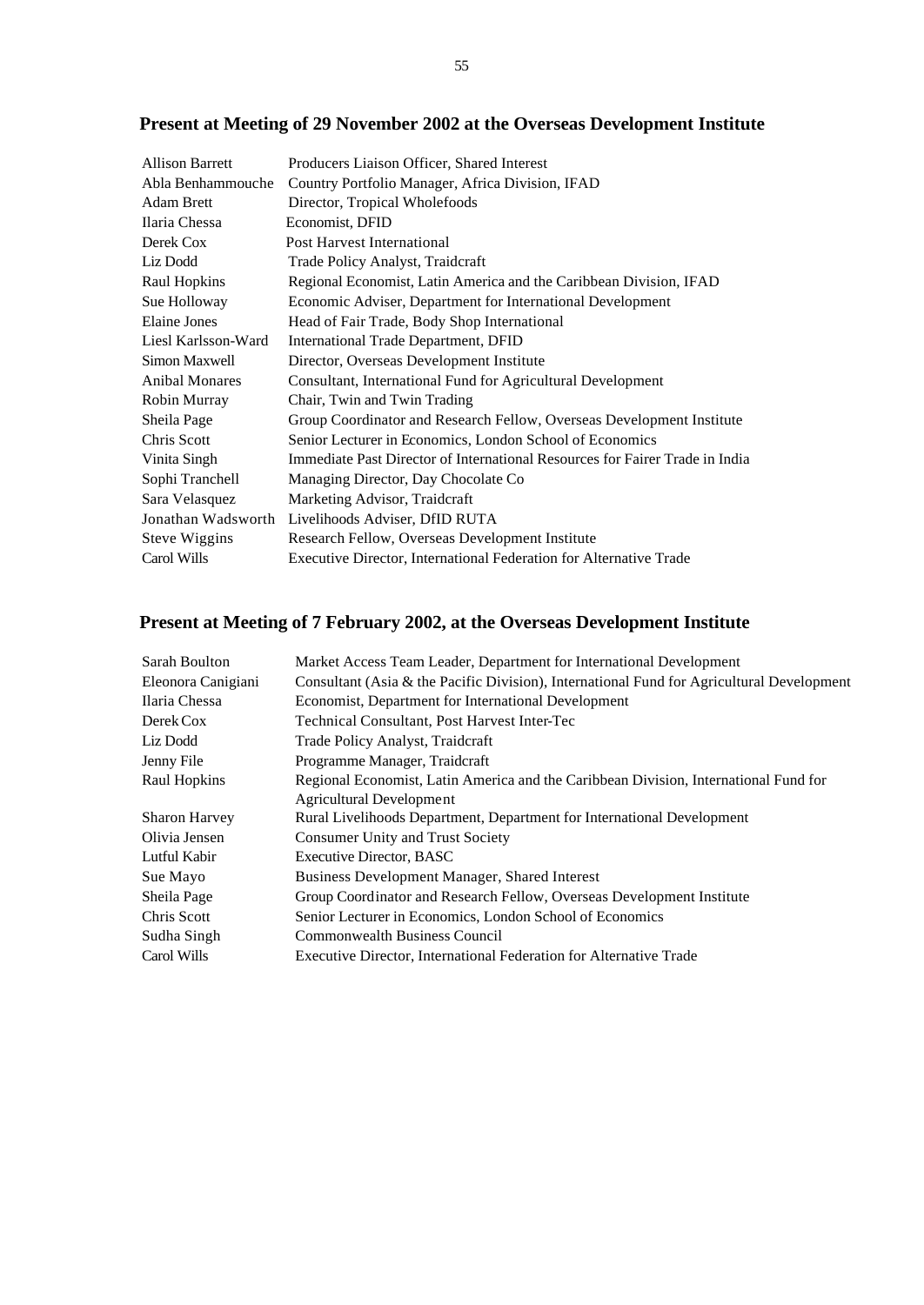# **TOWARDS A GLOBAL PROGRAMME ON MARKET ACCESS: OPPORTUNITIES AND OPTIONS**

# **Terms of Reference**

**Consultant**: Sheila Page, Overseas Development Institute (ODI), 111 Westminster Bridge Road, London SE1 7JD Tel: +44 20 7922 0300; fax: +44 20 7922 0399

**Contract dates:** Retain contract from 15 September 2002 to 22 January 2003. **Coordination:** Raul Hopkins, Regional Economist, Latin America and the Caribbean Division, IFAD

# **Background**

1. The process of globalisation has created both challenges and opportunities for small rural producers in developing countries. However, our understanding of the links between trade, trade policies and rural poverty is still limited. The opening of markets and the fall in transaction costs alone do not automatically lead to a reduction in rural poverty. Despite the lowering of trade barriers, many small producers still find it difficult to access international markets, notwithstanding the comparative advantage they may have in the production of certain types of commodities. A co-ordinated effort is required at the economic policymaking and institutional levels to allow small producers to benefit from trade globalisation.

2. Recent literature has given particular emphasis to the analysis of the *consequences of trade on development* (e.g. (i) the relationship between trade and growth; (ii) trade and income distribution; and how (i) and (ii) relate to poverty). Less attention has been given to processes and policies at the micro and macro level that could enhance the successful participation of poor producers in markets (local, regional and particularly international). There is a need to integrate the knowledge derived from the field of marketing with the knowledge accumulated by international economics (and trade in particular).

3. A starting point for this assignment would be the analysis of initiatives that support producers in their attempt to expand their access to international markets. This would draw on the experience of the private sector, alternative trade organisations and the discussions on market access that are taking place in the regional meetings of the International Federation for Alternative Trade (IFAT)18, and other fair trade networks. The assignment would give special attention to the experience of IFAD in promoting trade (e.g.: the activities of PROMER and RUTA), as well as the innovative efforts that are currently being undertaken (or have been taken in the past) by other organisations in developing countries to expand their market access.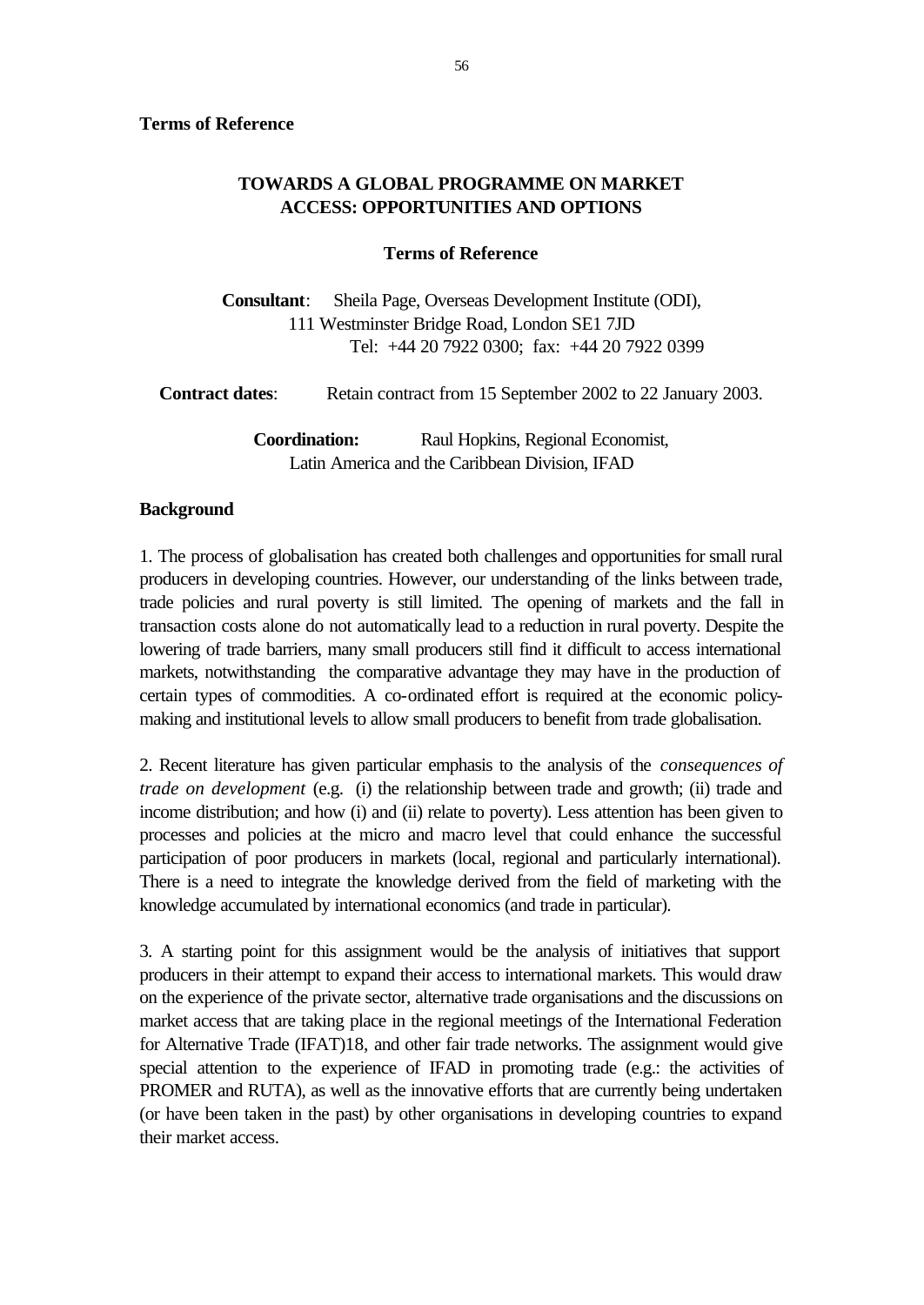# **Purpose**

4. The purpose of this assignment would be to explore the main options and opportunities open to IFAD and other international development organisations that could make the process of globalisation work for the rural poor. Emphasis would be given to the theme of market access, which is of great concern for producers in developing countries.

5. A hypothesis that motivates the assignment is that there are a number of *complementarities and externalities* between the participants in various activities related to international trade that are not fully exploited. It would examine the possibility of taking advantage of them.

- 6. The specific aims of the assignment would be to:
- a. Define the main obstacles producers face in accessing international markets, as stated in: (i) the recent literature; (ii) meetings of producers' associations; (iii) trade negotiations of developing countries; and (iv) recent events on the subject. Emphasis would be given to agriculture-related commodities and handicrafts. An attempt would be made to *prioritise* these obstacles.
- b. Discuss how best to overcome these obstacles. Define, in this context, the main opportunities open to small producers with the process of globalisation and what they imply in relation to economic policy-making and institutional development at the macro and micro level.
- c. Outline a set of options to increase the market access of developing countries. An effort would be made to *categorise* and *rank* these options, taking into account what is being done by some of the leading institutions in this area.
- d. Consider the possibility of a *global partnership* on the subject, making use of the existing comparative advantages and complementarities among a set of international development organisations. Initially this could involve:
- ? The International Federation for Alternative Trade (IFAT);
- ? The International Fund for Agricultural Development (IFAD), and
- ? The Overseas Development Institute (ODI).

This list could be expanded in a second stage to include other organisations and institutions from developing countries. The possibility of a *pilot project* involving a set of innovative experiences would also be considered.

7. The emphasis of the assignment would be on the development of *new* ideas that could then shape a proposal to be presented jointly to a number of donors. We would also expect to be innovative in terms of methodology, involving a process of formal and informal consultations with key stakeholders and a creative use of information technologies.

8. The Consultant will perform any other task related to this assignment that the Director of the Division and/or the Regional Economist may deem necessary.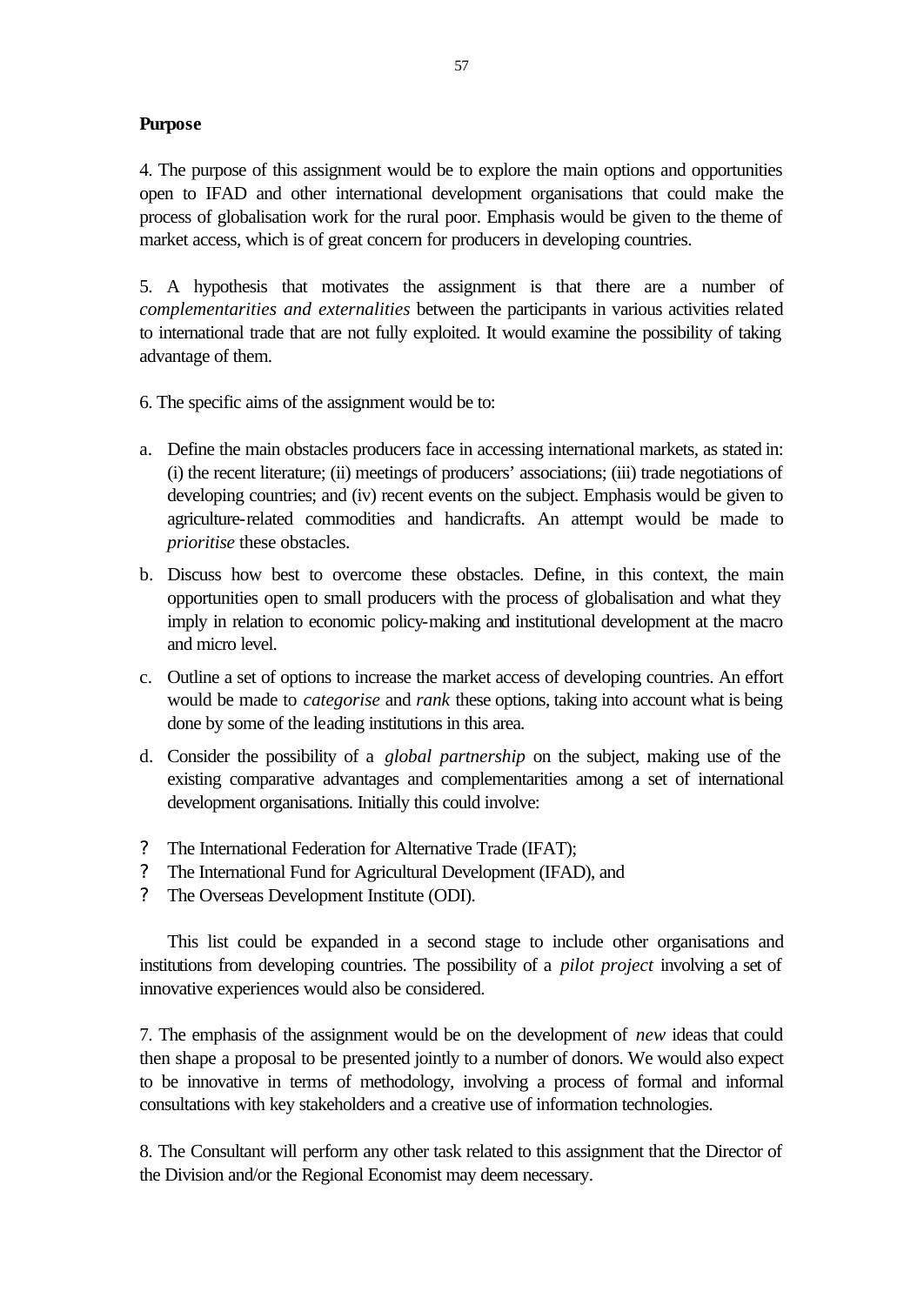# **Methodology**

9. The methodology would consist of a combination of instruments, including informal interviews, group discussions, and review of secondary sources. The possibility of one or two informal workshops on the subject would be explored (one could deal with the micro economic aspects of trade; and the second on key aspects at the macro level such as: sanitary and phytosanitary regulations, subsidies and countervailing measures; and issues in agricultural trade negotiations at the WTO).

10. The possibility of using the livelihood analysis and trade and poverty frameworks will be considered, as well as an early involvement of organisations in developing countries. A more detailed discussion of the methodology would take place on 23 August 2002 in London.